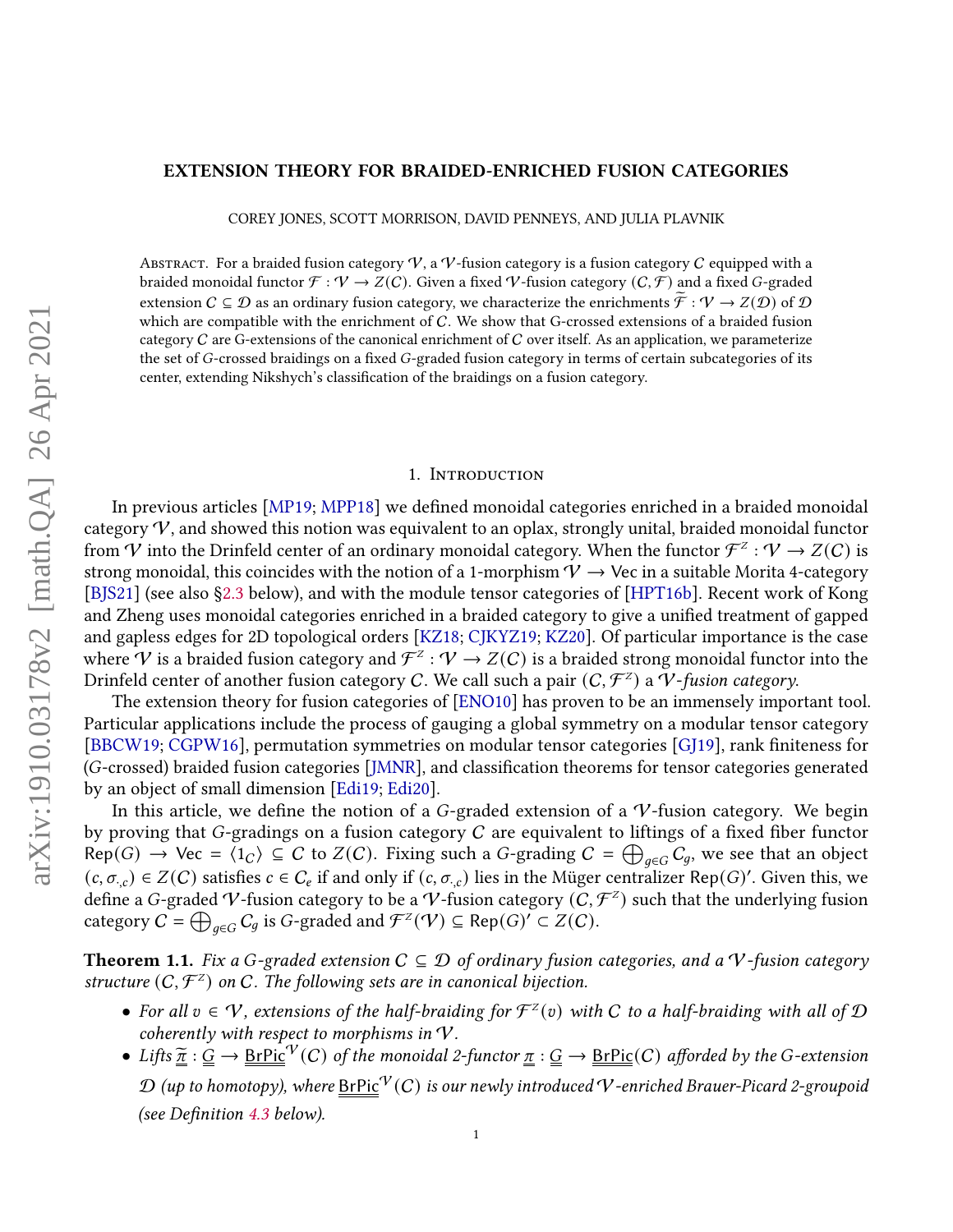• Lifts  $\widetilde{\mathcal{F}}^z$  :  $\mathcal{V} \to Z(C)^G$  such that  $\text{Forget}_G \circ \widetilde{\mathcal{F}}^z = \mathcal{F}^z$  where the categorical G-action  $\underline{\rho} : \underline{G} \to \overline{G}$  $\underline{\mathrm{Aut}}_\otimes^\mathrm{br}(Z(C))$  comes from the G-extension  $C\ \subseteq\ \mathcal{D}$  and  $\mathrm{Forget}_G\ :\ Z(C)^G\ \rightarrow\ Z(C)$  forgets the -equivariant structure.

This theorem characterises the possible enrichments  $\widetilde{\mathcal{F}}^z$  :  $\mathcal{V} \to Z(\mathcal{D})$  of  $(C, \mathcal{F}^z)$  which are compatible with the fixed G-graded extension  $C \subseteq D$ . The proof uses extension theory for fusion categories of [\[ENO10\]](#page-34-1) together with the results of [\[GNN09\]](#page-34-6).

Observe that the structures listed in Theorem [1.1](#page-0-0) are more naturally viewed as collections of objects in higher groupoids rather than sets, and it would be more natural to prove an equivalence of groupoids rather than construct a bijection between these sets. However, each of these higher groupoids is in fact 0-truncated, i.e., equivalent to a 0-groupoid, which is a set. We make this rigorous by showing homotopy fibers of certain forgetful functors are 0-truncated and equivalent to strict fibers. We discuss these notions in detail in  $\S$ 3 on homotopy fibers of forgetful functors.

Thus one of our canonical bijections is typically constructed as a composite of bijections

 $\{set 1\} \cong \{strict fiber 1\} \cong \tau_0 \{homotopy fiber 1\} \cong \tau_0 \{homotopy fiber 2\} \cong \{strict fiber 2\} \cong \{set 2\}$ 

where  $\tau_0$  denotes taking the 0-truncation. This strategy is also employed to construct the canonical bijections asserted in Theorem [1.3,](#page-2-0) Corollary [3.25,](#page-17-0) Theorem [4.5,](#page-20-0) Theorem [4.6,](#page-20-1) Theorem [5.9,](#page-25-0) and Theorem [7.2.](#page-29-0) We would like to emphasize that these results prove equivalences of cores of various higher categories, which happen to be 0-truncated, by providing a bijection on the 0-truncations. It would be interesting to see if some of these canonical bijections could be lifted to functorial constructions on the cores, or even on the higher categories.

The third description of compatible enrichments in Theorem [1.1](#page-0-0) bears many similarities to the classification from [\[BJLP19\]](#page-33-2) of G-equivariant structures on a connected étale algebra in a nondegenerately braided fusion category. Adapting the arguments and techniques from [\[BJLP19\]](#page-33-2), we see that there are two *obstructions* to lifting our V-enrichment. First, for every  $g \in G$ , we must have that  $\mathcal{F}^z \cong g \circ \mathcal{F}^z$  as monoidal functors  $V \to Z(C)$ . We call the existence of such monoidal natural isomorphisms for  $q \in G$ the *first obstruction* to the equivariant functor lifting problem. When such monoidal natural isomorphisms exist, we say  $\mathcal D$  passes the first obstruction, or that the first obstruction vanishes. In this case, similar to [\[BJLP19\]](#page-33-2), we show that lifts  $\tilde{\rho}: \underline{G} \to \underline{\text{Aut}}(Z(C)|\mathcal{F}^Z)$  correspond to splittings of a certain exact sequence.

Theorem 1.2. There is a short exact sequence

<span id="page-1-1"></span>(1.1) 
$$
1 \longrightarrow \text{Aut}_{\otimes}(\mathcal{F}^{\mathbb{Z}}) \longrightarrow \text{Aut}_{\otimes}(I \circ \mathcal{F}^{\mathbb{Z}}) \longrightarrow G \longrightarrow 1
$$

where  $I : Z(C) \to Z(C)^G$  is the induction functor adjoint to the forgetful functor Forget<sub>G</sub>.<sup>[1](#page-1-0)</sup> Moreover, splittings of this exact sequence are in canonical bijection with lifts  $\tilde{\rho}: \underline{G} \to \underline{\text{Aut}}(Z(C)|\mathcal{F}^Z)$  as in the final association with  $\tilde{\rho}$  is  $\tilde{\rho}: \underline{G} \to \underline{\text{Aut}}(Z(C)|\mathcal{F}^Z)$  as in the final case of Theorem [1.1.](#page-0-0)

We call the exact sequence [\(1.1\)](#page-1-1) the second obstruction to the equivariant functor lifting problem. We say the second obstruction *vanishes* when this short exact sequence splits, and a splitting is a witness of the vanishing of the second obstruction. In [§6,](#page-26-0) we calculate the splittings of [\(1.1\)](#page-1-1) for various examples.

In [§7,](#page-28-0) we give an application of our two main theorems above to extend Nikshych's classification [\[Nik19\]](#page-35-6) of braidings on a fixed fusion category, classifying G-crossed braidings on a fixed G-graded fusion category in Theorem [7.3.](#page-30-0) The main tool is the following theorem, which extends [\[Bis18,](#page-33-3) Prop. 2.4] in the unitary setting.

<span id="page-1-0"></span><sup>&</sup>lt;sup>1</sup>Observe that while *I* is only oplax monoidal as an adjoint of a monoidal functor, it still makes sense to talk about the (oplax) monoidal automorphisms  $\text{Aut}_{\otimes}(I \circ \mathcal{F}^Z)$ .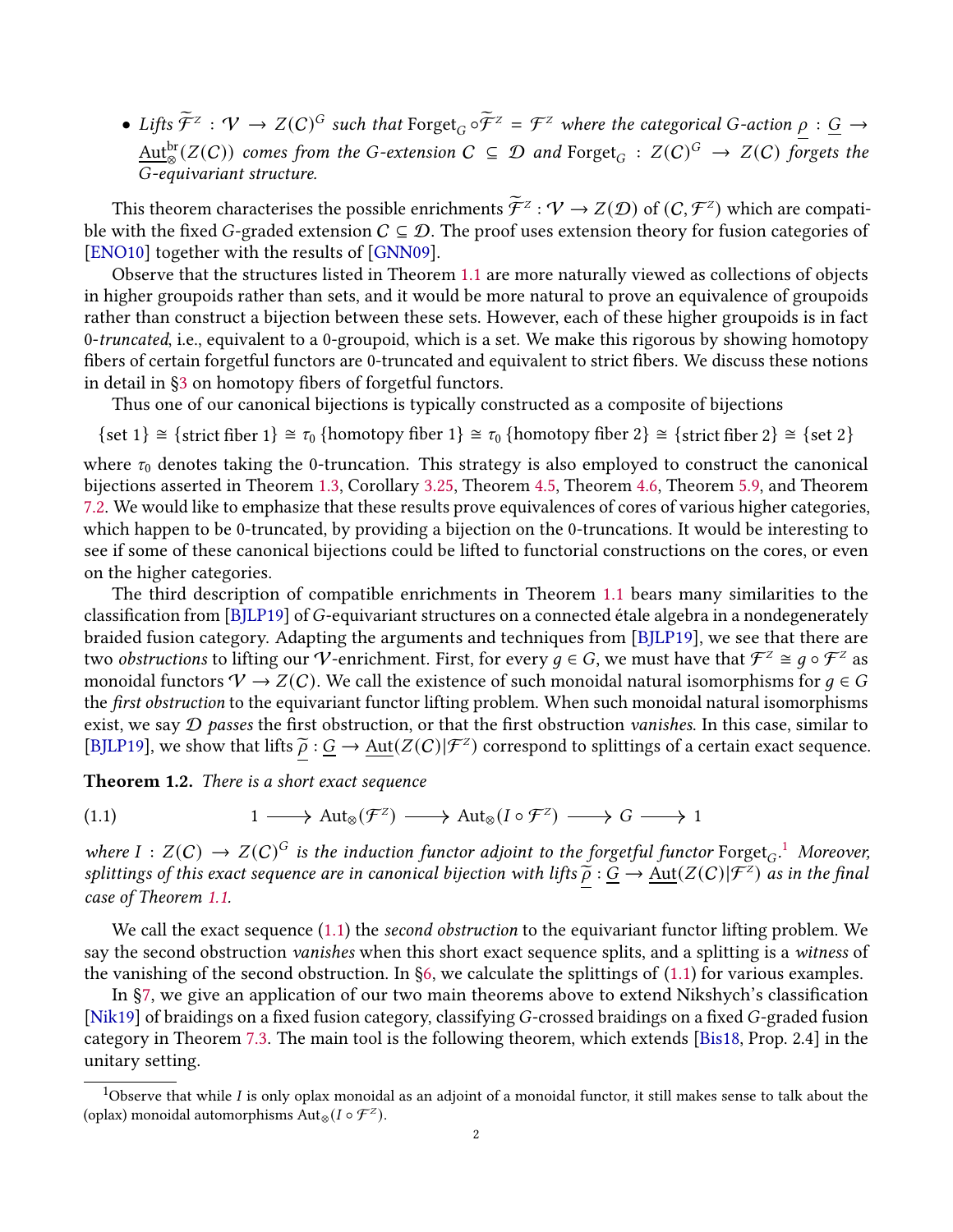<span id="page-2-0"></span>**Theorem 1.3.** Let  $V$  be a braided fusion category, and  $C$  a G-graded extension of  $V$  as fusion categories. The set of extensions of the self enrichment  $V \to Z(V)$  to  $Z(C)$  characterized in Theorem [1.1](#page-0-0) is in bijective correspondence with equivalence classes of  $G$ -crossed braidings on  $C$ .

We then describe the equivalence classes of  $G$ -crossed braidings on group theoretical  $G$ -graded fusion categories, e.g., Vec( $H$ ,  $\omega$ ) and Rep( $H$ ) for appropriate groups  $H$ , in terms of group theoretical data.

Acknowledgements. This project started at the 2018 BIRS workshop on Fusion Categories and Subfactors. The authors would like to thank Theo Johnson-Freyd, Dmitri Nikshych, Noah Snyder, and Kevin Walker for helpful conversations. Corey Jones was supported by NSF DMS grant 1901082/2100531, Scott Morrison was supported by a Discovery Project 'Low dimensional categories' DP160103479, and a Future Fellowship 'Quantum symmetries' FT170100019 from the Australian Research Council, David Penneys was supported by NSF DMS grant 1654159, and Julia Plavnik was supported by NSF DMS grants 1802503 and 1917319.

## 2. Background

In this article, we assume the reader is familiar with tensor categories, in particular the book [\[EGNO15\]](#page-34-7). We typically use their conventions. For example, the Drinfeld center of a tensor category  $C$  has objects  $(c, \sigma_{\bullet,c})$  where  $c \in C$  and  $\sigma_{\bullet,c} = {\{\sigma_{a,c} : a \otimes c \to c \otimes a\}}_{a \in C}$  is a family of half-braidings. In this convention, the braiding on  $Z(C)$  is given by  $\beta_{(c,\sigma_{\bullet,c}),(d,\tau_{\bullet,d})}:=\tau_{c,d}:c\otimes d\to d\otimes c.$  When  $C$  is a monoidal subcategory of a monoidal category  $D$ , we use the notation  $Z_c(D)$  for the relative Drinfeld center. This agrees with the notation of [\[GNN09\]](#page-34-6), but is the reverse of the notation of [\[HP17\]](#page-34-8).

2.1. **Braided enriched monoidal categories.** Recall from [\[Kel05\]](#page-35-7) that given a monoidal category  $V$ , a V-category C has objects together with hom objects  $C(a \to b) \in V$  for all  $a, b \in C$ . For every  $a, b, c \in C$ , we have a composition morphism  $-\circ_C - \in \mathcal{V}(C(a \to b)C(b \to c) \to C(a \to c))$  which satisfies an associativity axiom. For every  $a \in C$ , we have an identity element  $j_a \in \mathcal{V}(1_{\mathcal{V}} \to C(a \to a))$  which satisfies a unitality axiom.

There are also notions of V-functors and (1 $_{\rm V}$ -graded) V-natural transformations. We refer the reader to [\[Kel05\]](#page-35-7) for more details. (See also the pedestrian exposition in [\[MP19,](#page-35-0) §2] or [\[MPP18,](#page-35-1) §2].)

**Definition 2.1.** Given a V-category C, the *underlying category*  $C^V$  has the same objects as C, and the hom-sets are given by  $C^{\mathcal{V}}(a \to b) := \mathcal{V}(1_{\mathcal{V}} \to C(a \to b))$ . We leave the reader to work out the definitions of composition and identity morphisms for  $\mathcal{C}^\mathcal{V}.$ 

**Definition 2.2** ([\[Lin81;](#page-35-8) [MPP18\]](#page-35-1)). A V-category C is called weakly tensored if every representable functor  $C(a \rightarrow -): C^{\mathcal{V}} \rightarrow \mathcal{V}$  admits a left adjoint.

When V is closed, we can form the self-enrichment  $\widehat{V}$  of V over itself [\[Kel05,](#page-35-7) §1.6]. In this case, the representable functor  $C(a \to -) : C^{\mathcal{V}} \to \mathcal{V}$  can be promoted to a  $\mathcal{V}$ -functor  $\widehat{C}(a \to -) : C \to \mathcal{V}$ . A V-category C is called tensored if every V-representable functor  $\widehat{C}(a \to -) : C \to \widehat{V}$  admits a left V-adjoint.

We now assume  $V$  is a braided monoidal category.

**Definition 2.3.** A (strict) V-monoidal category is a V-category C equipped with an associative monoid structure on objects, denoted *ab* for  $a, b \in C$ , whose unit object is denoted by 1<sub>C</sub>, together with a tensor product morphism  $-\otimes_C - \in \mathcal{V}(C(a \to c)C(b \to d) \to C(ab \to cd))$  for all  $a, b, c, d \in C$  satisfying strict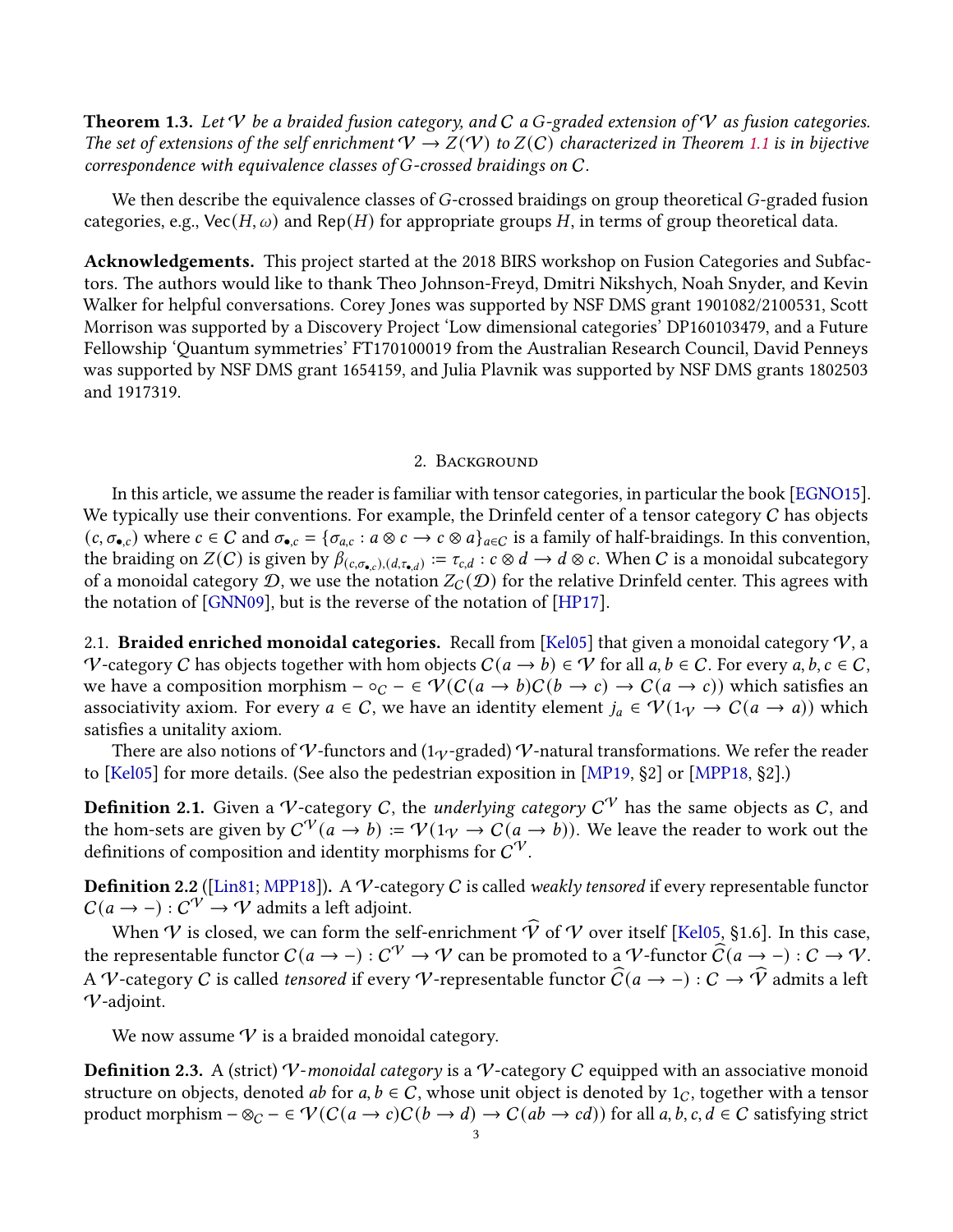associativity and unitality axioms. The tensor product and composition morphisms must further satisfy the braided interchange relation

$$
C(a \to b)C(d \to e)C(b \to c)C(e \to f) \xrightarrow{(-\otimes_{C^-})(-\otimes_{C^-})} C(ad \to be)C(be \to cf)
$$
\n
$$
\downarrow_{- \circ_C -} C(a \to b)C(b \to c)C(d \to e)C(e \to f) \xrightarrow{(-\circ_{C^-})(-\circ_{C^-})} C(a \to c)C(d \to f)
$$
\n
$$
C(a \to b)C(b \to c)C(d \to e)C(e \to f) \xrightarrow{(-\circ_{C^-})(-\circ_{C^-})} C(a \to c)C(d \to f)
$$

There are also notions of V-monoidal functors and (1 $\gamma$ -graded) V-monoidal natural transformations. We refer the reader to [\[MP19,](#page-35-0) §2] or [\[MPP18,](#page-35-1) §6.1] for more details.

**Definition 2.4.** A V-monoidal category C is called rigid if its underlying monoidal category is rigid.

Remark 2.5. When a V-monoidal category C is rigid, C is weakly tensored if and only if  $C(1_C \rightarrow -)$ :  $\mathcal{C}^\mathcal{V} \to \mathcal{V}$  admits a left adjoint [\[MPP18,](#page-35-1) Lem. 6.8]. When in addition  $\mathcal{V}$  is rigid (which implies  $\mathcal{V}$  is closed), C is tensored if and only if the V-functor  $\widehat{C}(1_C \to -)$  admits a left V-adjoint [\[MPP18,](#page-35-1) Cor. 7.3].

In [\[MP19\]](#page-35-0), we proved a classification theorem for (weakly) tensored rigid  $V$ -monoidal categories in terms of V-module tensor categories [\[HPT16a\]](#page-35-9). The tensored case was treated in [\[MPP18\]](#page-35-1). We now restrict our focus to the tensored case for ease of exposition, as all our examples in this article are tensored.

<span id="page-3-0"></span>**Definition 2.6.** A  $V$ -module tensor category consists of a pair  $(\mathcal{T},\mathcal{F}^z)$  with  $\mathcal{T}$  a monoidal category and  $\mathcal{F}^{\mathcal{I}}: \mathcal{V} \to Z(\mathcal{T})$  a braided strongly monoidal functor. We call a  $\mathcal{V}$ -module tensor category:

- *rigid* if  $\mathcal T$  is rigid, and
- tensored if the strong monoidal functor  $\mathcal{F}$  := Forget<sub>Z</sub>  $\circ \mathcal{F}^z$  admits a right adjoint.

Based on [\[HPT16b,](#page-35-2) Def. 3.2], a 1-morphism  $(\mathcal{T}_1, \mathcal{F}_1^z) \to (\mathcal{T}_2, \mathcal{F}_2^z)$  of  $\mathcal{V}$ -module tensor categories consists of a pair  $(G, \gamma)$  where  $G : \mathcal{T}_1 \to \mathcal{T}_2$  is a strong monoidal functor and  $\gamma : \mathcal{T}_2 \Rightarrow G \circ \mathcal{T}_1$  is an action coherence monoidal natural isomorphism which satisfies the following compatibility with half-braidings:

<span id="page-3-2"></span>(2.1)  
\n
$$
G(t) \otimes \mathcal{F}_2(v) \xrightarrow{\mathrm{id} \otimes \gamma_v} G(t) \otimes G(\mathcal{F}_1(v)) \xrightarrow{\cong} G(t \otimes \mathcal{F}_1(v))
$$
\n
$$
\downarrow^{\sigma_{G(t), \mathcal{F}_2(v)}} \mathcal{F}_2(v) \otimes G(t) \xrightarrow{\gamma_v \otimes \mathrm{id}} G(\mathcal{F}_1(v)) \otimes G(t) \xrightarrow{\cong} G(\mathcal{F}_1(v) \otimes t)
$$

Based on [\[HPT16b,](#page-35-2) Def. 3.3], a 2-morphism  $\kappa : (G, \gamma) \Rightarrow (H, \eta)$  between 1-morphisms  $(\mathcal{T}_1, \mathcal{F}_1^Z) \rightarrow (\mathcal{T}_2, \mathcal{F}_2^Z)$ is a monoidal natural transformation  $\kappa$ :  $G \Rightarrow H$  such that for all  $v \in V$ , the following diagram commutes:

<span id="page-3-1"></span>(2.2) 
$$
\begin{array}{ccc}\n & \mathcal{F}_2(v) & \xrightarrow{\gamma_v} & G(\mathcal{F}_1(v)) \\
 & \searrow & & \swarrow \searrow \\
 & H(\mathcal{F}_1(v)). & & \\
\end{array}
$$

We call an invertible 1-morphism between  $V$ -module tensor categories an equivalence.

We have the following classification theorem, which has recently been extended to a 2-equivalence of 2-categories (pseudofunctor equivalence of bicategories) in [\[Del19\]](#page-34-9).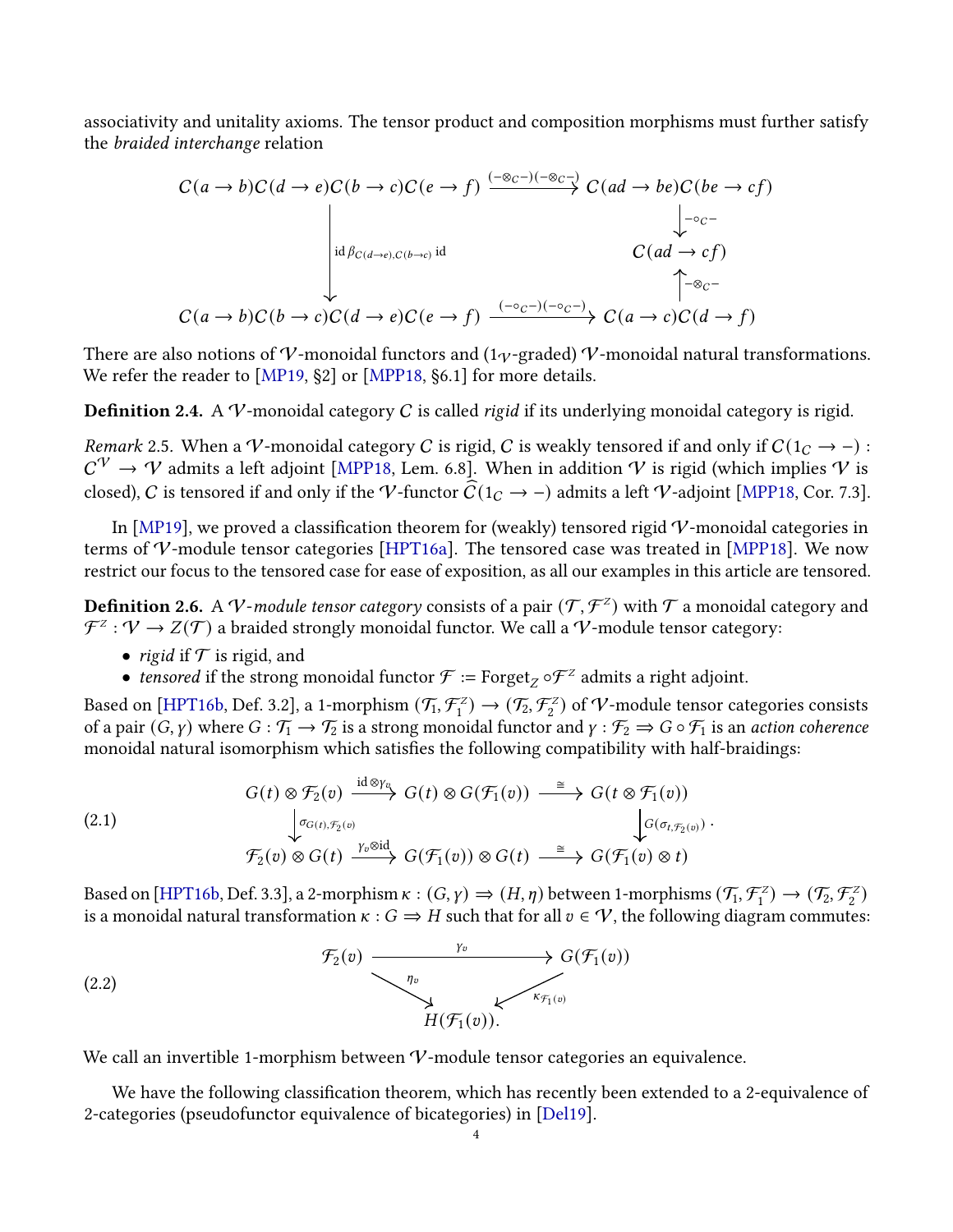<span id="page-4-0"></span>**Theorem 2.7** ([\[MP19;](#page-35-0) [MPP18\]](#page-35-1)). Let  $V$  be a braided monoidal category. There is a bijective correspondence between equivalence classes

> Tensored rigid V-monoidal categories C  $\Big\} \cong \Big\{$  Tensored rigid  $V$ -module tensor categories  $(\tilde{\mathcal{T}}, \mathcal{F}^z)$  $\big\}$ .

In light of Theorem [2.7](#page-4-0) together with the results of [\[KZ20;](#page-35-4) [KZ18\]](#page-35-3) in the fusion setting, we make the following definition.

**Definition 2.8.** A V-fusion category, for V a braided fusion category, consists of a fusion category C together with a braided strong monoidal functor  $\mathcal{F}^z:\mathcal{V}\to Z(\mathcal{C})$ . Observe as  $\mathcal{F}^z$  is a functor between fusion categories, it automatically admits a left adjoint, and hence V-fusion categories are tensored.

We focus on the fusion setting in order to have access to the results of [\[ENO10\]](#page-34-1) and [\[GNN09\]](#page-34-6).

2.2. Extension theory for fusion categories. We rapidly review the results of [\[ENO10\]](#page-34-1) and [\[GNN09\]](#page-34-6) on extension theory for fusion categories.

In  $[ENO10]$ , Etingof-Nikshych-Ostrik give a recipe for constructing  $G$ -extensions of a fixed fusion category C using cohomological obstruction theory.

**Definition 2.9.** Recall that a *categorical n-group* is an  $(n + 1)$ -category with one 0-morphism such that every k-morphism is invertible up to a  $(k+1)$ -isomorphism for  $k \le n$ , and all  $(n + 1)$ -morphisms are invertible. Typically, we indicate the categorical group number by adding that number of underlines below. We denote the  $k < n$  truncation obtained by inductively identifying higher isomorphism classes by simply removing underlines.

*Example* 2.10. Given a group  $G$ , we view it as a category with one object where every morphism is invertible. We get a categorical 1-group  $G$  by adding only identity 2-morphisms, and we get a categorical 2-group  $\mathcal G$  by only adding identity 2-morphisms to  $G$ .

*Example* 2.11. Given a fixed fusion category C, the 2-groupoid  $Ext(G, C)$  of G-extensions of C is the categorical 2-group whose unique object is  $C$ , whose 1-morphisms are  $G$ -graded fusion categories  $\mathcal{D}=\bigoplus_{g\in G}\mathcal{D}_g$  together with a fixed monoidal equivalence  $I_\mathcal{D}:C\to\mathcal{D}_e,$  whose 2-morphisms are  $G$ graded monoidal equivalences  $F : \mathcal{D} \to \mathcal{E}$  together with a monoidal natural isomorphism  $\alpha : I_{\mathcal{E}} \Rightarrow F \circ I_{\mathcal{D}}$ , and whose 2-morphisms  $(F_1, \alpha_1) \Rightarrow (F_2, \alpha_2)$  are monoidal natural equivalences  $\gamma : F_1 \Rightarrow F_2$  such that



Remark 2.12. The 2-groupoid  $Ext(G, C)$  defined in the above example is equivalent to the one defined in [\[DN20,](#page-34-10) Def. 8.2] where each  $I_{\mathcal{D}}: C \to \mathcal{D}_e$  is id<sub>C</sub> and each  $\alpha : id_C \to F|_C \circ id_C$  is the identity monoidal natural isomorphism.

<span id="page-4-1"></span>Example 2.13. Given a fixed fusion category C, its Brauer-Picard groupoid  $BrPic(C)$  is the categorical 2-group whose unique 0-morphism is  $C$ , whose 1-morphisms are invertible  $C - C$  bimodule categories, whose 2-morphisms are  $C - C$  bimodule equivalences, and whose 3-morphisms are bimodule functor natural isomorphisms.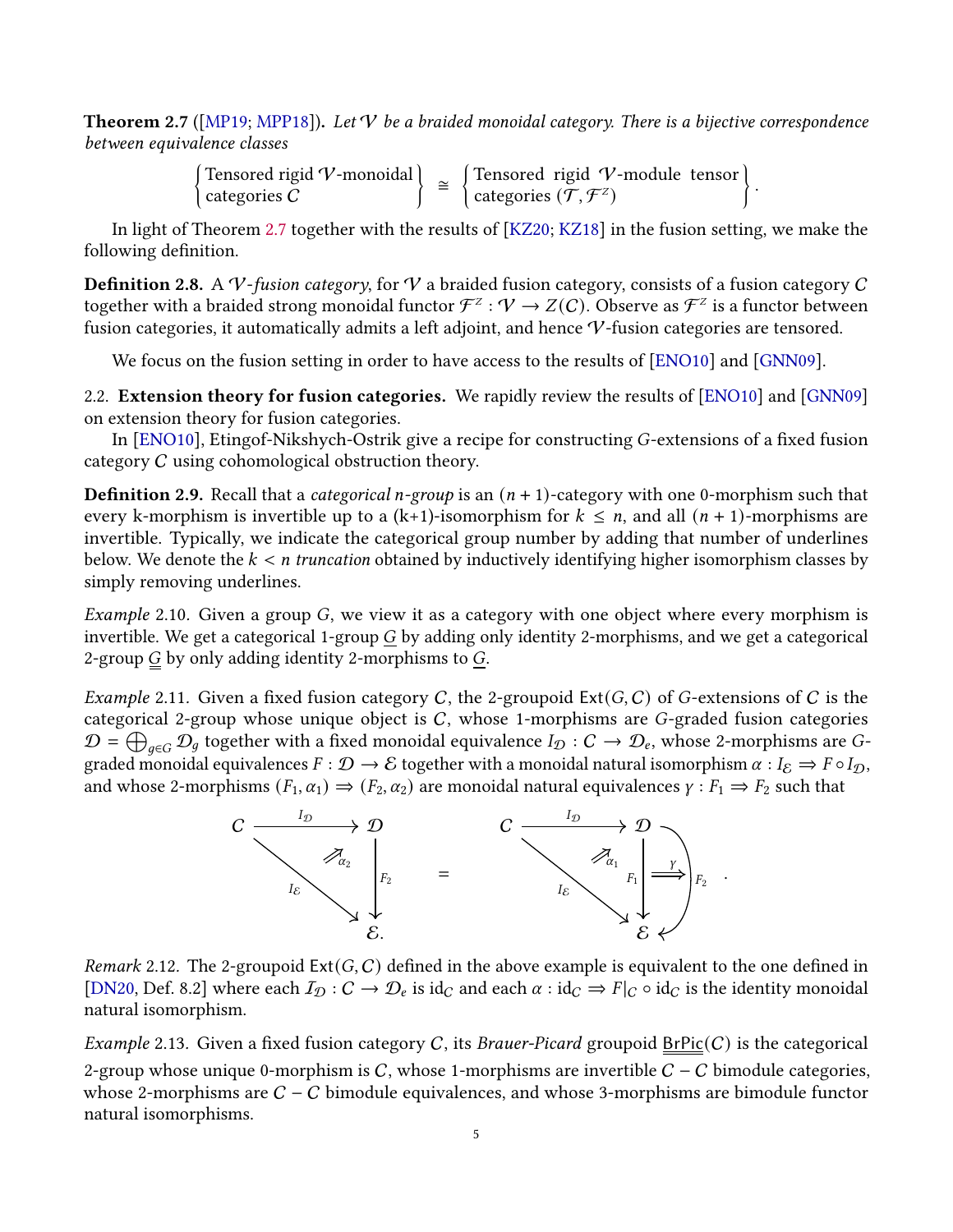<span id="page-5-1"></span>**Definition 2.14.** In Example [2.13](#page-4-1) above, composition of  $C - C$  bimodule categories is the relative Deligne tensor product. In more detail, suppose  $\mathcal D$  is a fusion category,  $\mathcal M_{\mathcal D}$  is a right  $\mathcal D$ -module category, and  $_{\mathcal{D}}$ N is a left  $\mathcal{D}$ -module category. The relative tensor product is a finitely semisimple category  $\dot{M}$   $\alpha_{\mathcal{D}}$  N together with a D-balanced functor  $\boxtimes_{\cal D} : {\cal M} \boxtimes {\cal N} \to \overline{{\cal M}} \boxtimes_{\cal D} {\cal N}$  satisfying the universal property that for every abelian category  $P$  and any  $D$ -balanced functor  $F : M \boxtimes N \to \mathcal{P}$ , there exists a linear functor  $\widetilde{F}:\mathcal{M} \boxtimes_{\mathcal{D}} \mathcal{N} \to \mathcal{P}$ , unique up to unique natural isomorphism, such that the following diagram weakly commutes:



When  $\cal M$  is a left  $\cal C$ -module category and  $\cal N$  is a right  $\cal E$ -module category, then  $\cal M$   $\boxtimes_{\cal D} \cal N$  inherits the structure of a  $C - \mathcal{E}$  bimodule category. We refer the reader to [\[ENO10,](#page-34-1) §3] for more details.

The following theorem classifies G-extensions via monoidal 2-functors  $\underline{G} \rightarrow \underline{BrPic}(C)$ . For the definition of a monoidal 2-functor, see [\[DN20,](#page-34-10) Def. 2.8].

<span id="page-5-2"></span>**Theorem 2.15** ([\[ENO10\]](#page-34-1) and [\[DN20,](#page-34-10) Thm. 8.5]). Let C be a fusion category. There is an equivalence of 2-groupoids  $\text{Ext}(G, C) \cong \text{Hom}(\underline{G} \to \underline{\text{BrPic}}(C)).$ 

The main tool of  $[ENO10]$  gives a cohomological prescription for constructing  $G$ -graded extensions by lifting a group homomorphism, or symmetry action,  $\rho : G \to \text{BrPic}(C)$  to  $G \to \text{BrPic}(C)$ . We can lift  $\rho$  to a categorical action  $\rho : \underline{G} \to \underline{BrPic}(C)$  if and only if the obstruction  $o_3(\rho) \in H^3(G, Inv(Z(C)))$ vanishes. In this case, the set of equivalence classes of liftings form a torsor over  $H^2(G, \mathop{\rm Inv}\nolimits(Z(C))).$  Given  $\rho: \underline{G} \to \underline{BrPic}(C)$ , there is a lift  $\rho: \underline{G} \to \underline{BrPic}(C)$  if and only if the obstruction  $o_4(\rho) \in H^4(G, \mathbb{C}^{\times})$ 

vanishes. In this case, the equivalence classes of liftings form a torsor over  $H^3(G,\mathbb C^\times)$ .

We now recall the main results of [\[GNN09\]](#page-34-6). Suppose we have a G-extension  $\mathcal{D}$  =  $\bigoplus_{g\in G}\mathcal{D}_g$  of C. (Note that the convention  $C \subseteq D$  is opposite to the convention of [\[GNN09\]](#page-34-6) which uses  $D \subseteq C$ .) The relative center  $Z_c(\mathcal{D})$  is canonically a G-crossed braided extension [\[EGNO15,](#page-34-7) §8.24] of  $Z(C)$  whose G-equivariantization [\[EGNO15,](#page-34-7) §4.15] is equivalent to  $Z(D)$ . Moreover, the canonical equivalence  $Z(D) \cong Z_c(D)^G$  intertwines both forgetful functors to  $Z_c(D)$ , and maps Rep(G)'  $\subset Z(D)$  to  $Z(C)^G$ up to a canonical monoidal natural isomorphism.

<span id="page-5-3"></span>

<span id="page-5-0"></span>2.3. The 4-category of braided tensor categories. By [\[Hau17;](#page-34-11) [JS17\]](#page-35-10), there is a 4-category of braided tensor categories BrTens, and the sub-4-category BrdFus of braided fusion categories is 4-dualizable by [\[BJS21,](#page-33-0) Thm. 1.19].

Following [\[BJS21\]](#page-33-0), we now describe the  $n$ -morphisms and the composition operations of the 4-category BrdFus.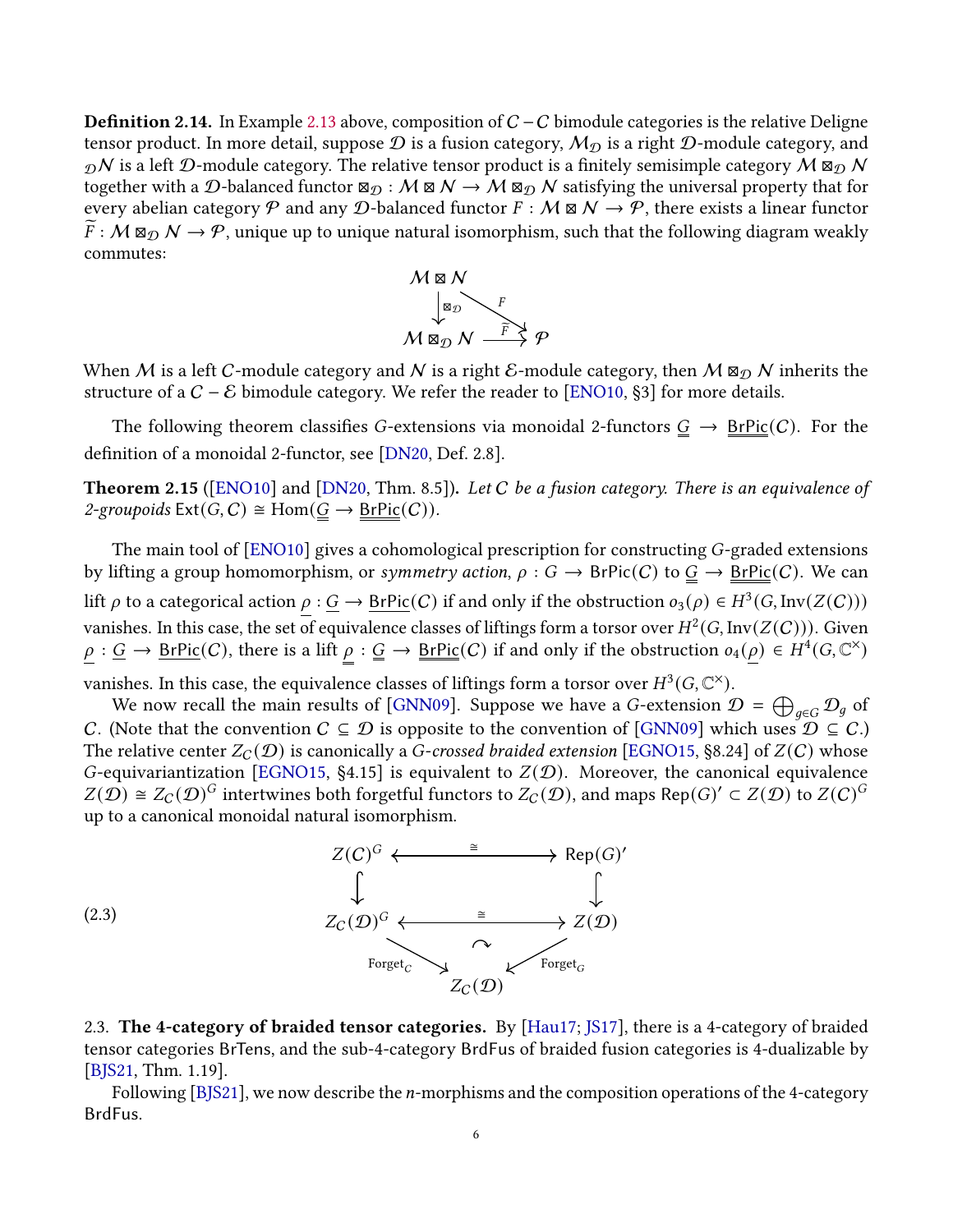- 0-morphisms are braided fusion categories.
- 1-morphisms BrdFus<sub>1</sub> ( $A \rightarrow B$ ) are multifusion categories C together with a braided monoidal functor  $F_C:\mathcal{A}\boxtimes\mathcal{B}^{\text{rev}}\to Z(C)$  called a *central structure*. Sometimes we denote  $C\in \text{BrdFus}_1(\mathcal{A}\to\mathcal{B})$  $\mathcal{B}$ ) by  $_{\mathcal{A}}C_{\mathcal{B}}$ .

The composite of  $_{\mathcal{A}_1}C_{\mathcal{A}_2}$  and  $_{\mathcal{A}_2}\mathcal{D}_{\mathcal{A}_3}$  is defined as follows. First, we look at the Deligne tensor product  $C \boxtimes \mathcal{D}$ , which comes equipped with a braided monoidal functor  $F : \mathcal{A}_2^{\text{rev}} \boxtimes \mathcal{A}_2 \to Z(C \boxtimes \mathcal{D})$ . We define  $C \boxtimes_{\mathcal{A}_2} \mathcal{D}$  to be  $(C \boxtimes \mathcal{D})_L$ , the category of left  $L$ -modules in  $C \boxtimes \mathcal{D}$ , where  $L \in \mathcal{A}_2^{\text{rev}} \boxtimes \mathcal{A}_2$ is the commutative algebra obtained by taking  $I(1_{\mathcal{A}_2})$ , where I is the left adjoint to the canonical tensor product functor  $\otimes : \mathcal{A}_2^{\text{rev}} \boxtimes \mathcal{A}_2 \to \mathcal{A}_2$ , given by  $\otimes (a \boxtimes b) := a \otimes b$  and using the braiding for the tensorator. This algebra is commutative since ⊗ is a central functor [\[DMNO13,](#page-34-12) Lemma 3.5]. If  $\mathcal{A}_2$  is nondegenerate, this algebra is identified with the canonical Lagrangian algebra under the standard equivalence  $\mathcal{A}_2^{\text{rev}} \boxtimes \mathcal{A}_2 \cong Z(\mathcal{A}_2)$ . To see that  $C \boxtimes_{\mathcal{A}_2} \mathcal{D}$  has the structure of a 1-morphism in BrdFus<sub>1</sub>( $\mathcal{A}_1 \to \mathcal{A}_3$ ), we observe that  $Z((C \boxtimes \mathcal{D})_L) \cong Z(C \boxtimes \mathcal{D})_L^{\text{loc}}$ , the *L*-local modules in  $Z(C \boxtimes \mathcal{D}) \cong Z(C) \boxtimes Z(\mathcal{D})$  by [\[DMNO13,](#page-34-12) Thm. 3.20]. Since  $\mathcal{A}_1$  centralizes  $F_{\mathcal{A}_2^{\text{rev}}}(\mathcal{A}_2^{\text{rev}}) \boxtimes Z(\mathcal{D})$  and  $\mathcal{A}_3^\mathrm{rev}$  centralizes  $Z(C)$   $\boxtimes F_{\mathcal{A}_2}(\mathcal{A}_2)$  in  $Z(C)$   $\boxtimes Z(\mathcal{D})$ , we get a braided monoidal functor  $\mathcal{A}_1$   $\boxtimes \mathcal{A}_3^\mathrm{rev}$   $\to$  $Z(C \boxtimes \mathcal{D})_L^{\text{loc}} \cong Z((C \boxtimes \mathcal{D})_L).$ 

An explicit example calculation of the composite Ad  $E_8$   $\boxtimes_{\text{Fib}}$  Ad  $E'_8$  $\frac{1}{8}$  appears in [\[Row19\]](#page-35-11).

• 2-morphisms BrdFus<sub>2</sub>( $C, D$ ) are finitely semisimple  $C - D$  bimdodule categories M together with natural isomorphisms  $\eta_{a,m}: m \triangleleft F_{\mathcal{D}}(a) \to F_C(a) \triangleright m$  for  $a \in \mathcal{A} \boxtimes \mathcal{B}^{\text{rev}}$  and  $m \in \mathcal{M}$  called a  $A \boxtimes B^{\text{rev}}$ -centered structure such that the following diagrams commute (here we suppress names of arrows):

<span id="page-6-2"></span><span id="page-6-1"></span><span id="page-6-0"></span>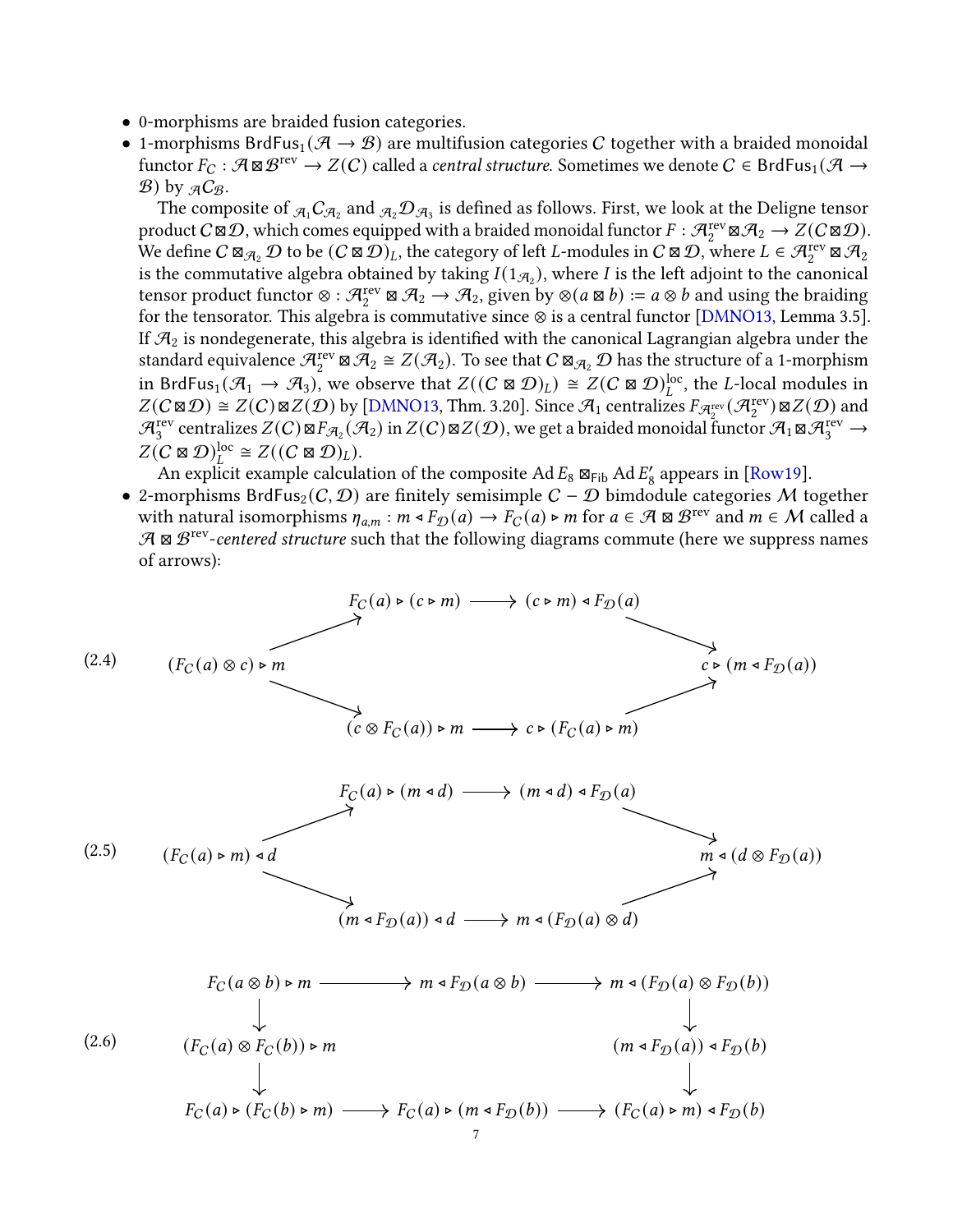The definitions of horizontal and vertical composition of 2-morphisms are given in [\[BJS21,](#page-33-0) p. 41-42]. For our purposes, we need to know that vertical composition is the relative Deligne tensor product  $_c\mathcal{M}$   $\mathfrak{v}_\mathcal{D}$   $\mathcal{N}_\mathcal{E}$  discussed earlier in Definition [2.14.](#page-5-1) As described in [\[BJS21,](#page-33-0) Def. Prop. 3.13], when C, D, E are equipped with central structures  $F_C$ ,  $F_D$ ,  $F_E$  respectively and M, N are equipped with  $\mathcal{A} \boxtimes \mathcal{B}^{\text{rev}}$ -centered structures  $\eta^{\mathcal{N}}, \eta^{\mathcal{M}}$  satisfying [\(2.4\)](#page-6-0), [\(2.5\)](#page-6-1), [\(2.6\)](#page-6-2), the  $C - \mathcal{E}$  bimodule category  $M \boxtimes_{\mathcal{D}} N$  is equipped with the  $\mathcal{A} \boxtimes \mathcal{B}^{\text{rev}}$ -centered structure

 $(2.7)$  $D(n \triangleleft F_{\mathcal{E}}(a)) \cong m \boxtimes_{\mathcal{D}} (F_{\mathcal{D}}(a) \triangleright n) \cong (m \triangleleft F_{\mathcal{D}}(a)) \boxtimes_{\mathcal{D}} n \cong (F_{C}(a) \triangleright m) \boxtimes_{\mathcal{D}} n.$ 

<span id="page-7-1"></span>• Let M and N be two 2-morphisms with source C and target D. Then a 3-morphism is a bimodule functor  $G : M \to N$  such that the following diagram commutes:

(2.8)  
\n
$$
G(m \triangleleft F_{\mathcal{D}}(a)) \xrightarrow{G(\eta_{a,m})} G(F_C(a) \triangleright m)
$$
\n
$$
\downarrow \qquad \qquad \downarrow
$$
\n
$$
G(m) \triangleleft F_{\mathcal{D}}(a) \xrightarrow{\eta_{a,G(m)}} F_C(a) \triangleright G(m)
$$

#### <span id="page-7-0"></span>• 4 morphisms are bimodule natural transormations with no extra compatibility required!

Remark 2.16. Observe that we may consider a fusion category  $C \in \text{BrdFus}_1(\text{Vec} \rightarrow \text{Vec})$  where we suppress the obvious braided central functor  $\mathcal{F}^z$  : Vec  $\to Z(C)$ . Then  $\underline{BrPic}(C)$  is exactly the core

(consisting of only the invertible morphisms) of the endomorphism 3-category  $End^{123}(C)$  which has

- $\bullet$  a single 0-morphism  $C$
- 1-morphisms BrdFus<sub>2</sub>( $C \rightarrow C$ )
- 2-morphisms the 3-morphisms in BrdFus, and
- 3-morphisms the 4-morphisms in BrdFus.

*Remark* 2.17. Observe that given a  $\mathcal{V} \in$  BrdFus, a 1-morphism  $(C, \mathcal{F}^z) \in$  BrdFus<sub>1</sub> $(\mathcal{V} \to \text{Vec})$  is exactly a V-fusion category.

Recall that non-degenerate braided fusion categories  $A, B$  are said to be Witt equivalent [\[DMNO13,](#page-34-12) Def. 5.1 and Rem. 5.2] if there exist multifusion categories C, D such that  $\mathcal{A} \boxtimes Z(\mathcal{C}) \cong \mathcal{B} \boxtimes Z(\mathcal{D})$ . We conclude this section with the following observation.

**Theorem 2.18.** Suppose A, B are non-degenerate braided fusion categories and  $C \in \text{BrdFus}_1(\mathcal{A} \to \mathcal{B})$ . The following statements are equivalent.

- (1)  $C$  is an invertible 1-morphism in BrdFus.
- (2)  $F_C : \mathcal{A} \boxtimes \mathcal{B}^{\text{rev}} \to Z(C)$  is a braided equivalence.

Before proving the theorem, we observe that the existence of  $C$  as in (2) above is equivalent to the Witt equivalence of  $A$  and  $B$  by [\[DMNO13,](#page-34-12) Rem. 5.2 and Cor. 5.8].

*Proof.* Suppose C is an invertible 1-morphism in BrdFus( $\mathcal{A} \to \mathcal{B}$ ). First, since  $\mathcal{A}$  and  $\mathcal{B}^{\text{rev}}$  are nondegenerate, every braided tensor functor out of  $\mathcal A$   $\boxtimes$   $\mathcal B^{\text{rev}}$  is fully faithful. Hence  $Z(C)\cong\mathcal A\boxtimes\mathcal D_1\boxtimes\mathcal B^{\text{rev}}$ for some non-degenerate braided fusion category  $\mathcal{D}_1$ . Let  $C^{-1}$  ∈ BrdFus( $\mathcal{B} \to \mathcal{A}$ ) be an inverse for  $C$ such that  $\mathcal{A} \cong (\tilde{C} \boxtimes C^{-1})_L$  as 1-morphisms in BrdFus<sub>1</sub>( $\mathcal{A} \to \mathcal{A}$ ), where  $L \in \mathcal{B}^{\text{rev}} \boxtimes \mathcal{B}$  is the canonical Lagrangian algebra. By a similar argument as before,  $Z(C^{-1}) \cong B$  ⊠  $\mathcal{D}_2$  ⊠  $\mathcal{A}^{\rm rev}$  for some non-degenerate braided fusion category  $\mathcal{D}_2$ . Observe now that

$$
Z(C \boxtimes C^{-1}) \cong Z(C) \boxtimes Z(C^{-1}) \cong \mathcal{A} \boxtimes \mathcal{D}_1 \boxtimes \mathcal{B}^{\text{rev}} \boxtimes \mathcal{B} \boxtimes \mathcal{D}_2 \boxtimes \mathcal{A}^{\text{rev}}.
$$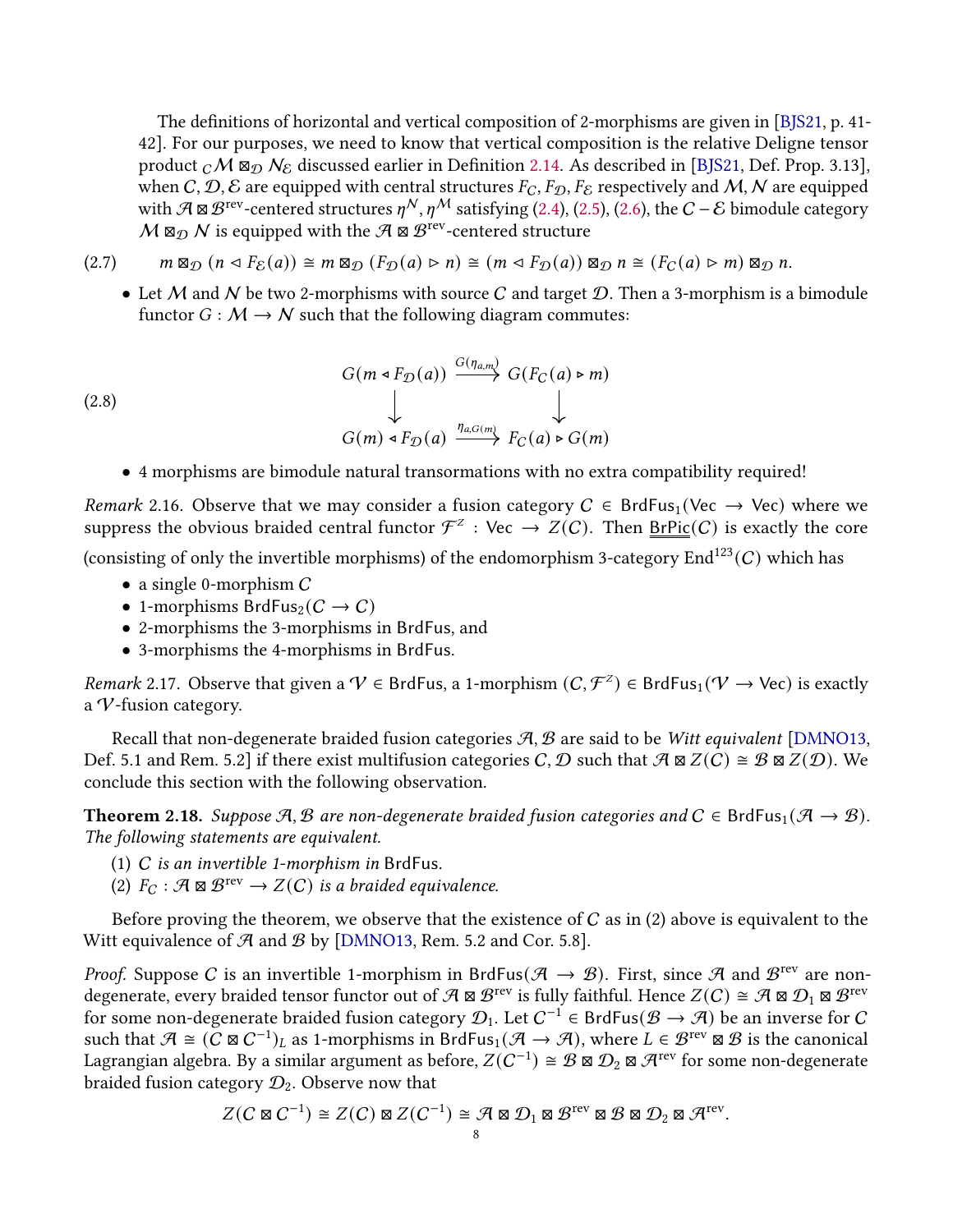This means that by

$$
Z(C \boxtimes C^{-1})_L^{\text{loc}} \cong \mathcal{A} \boxtimes \mathcal{D}_1 \boxtimes \mathcal{D}_2 \boxtimes \mathcal{A}^{\text{rev}}.
$$

But since  $Z(C \boxtimes C^{-1})^{\rm loc}_L \cong Z((C \boxtimes C^{-1})_L) \cong Z(\mathcal{A}) \cong \mathcal{A} \boxtimes \mathcal{A}^{\rm rev}$  as  $\mathcal{A}$  is non-degenerate, we must have  $\mathcal{D}_1$  and  $\mathcal{D}_2$  are trivial, and thus  $Z(C) \cong \mathcal{A} \boxtimes \mathcal{B}^{\text{rev}}$ .

Conversely, if  $Z(C) \cong \mathcal{A} \boxtimes \mathcal{B}^{\text{rev}}$ , then observe that  $Z(C^{\text{mp}}) \cong \mathcal{B} \boxtimes \mathcal{A}^{\text{rev}}$ , where  $C^{\text{mp}}$  is the monoidal opposite of C. For the canonical Lagrangian algebra  $L \in \mathcal{B}^{\text{rev}} \boxtimes \mathcal{B}$ ,

$$
(C \boxtimes C^{\text{mp}})_L \cong (\mathcal{A} \boxtimes \mathcal{B}^{\text{rev}} \boxtimes \mathcal{B} \boxtimes \mathcal{A}^{\text{rev}})_L \cong \mathcal{A} \boxtimes \mathcal{A}^{\text{rev}} \cong Z(\mathcal{A})
$$

and so  $(C \boxtimes C^{mp})_L \cong \mathcal{A}$  as 1-morphisms in BrdFus<sub>1</sub> ( $\mathcal{A} \to \mathcal{A}$ ). Similarly, we have that  $(C^{mp} \boxtimes C)_{L'} \cong \mathcal{B}$ as 1-morphisms in BrdFus<sub>1</sub>( $\mathcal{B} \to \mathcal{B}$ ), where L' is the canonical Lagrangian algebra in  $\mathcal{A}^{\text{rev}}$  ⊠  $\mathcal{A}$ .

# <span id="page-8-0"></span>3. TRUNCATION OF HOMOTOPY FIBERS AND CLASSIFICATION OF  $G$ -GRADINGS ON A FUSION CATEGORY

In this article, we will often discuss various notions which are somewhat evil from a categorical perspective, such as classifying lifts of a fixed functor or  $G$ -gradings on a fixed fusion category. In this section, we discuss how to make these notion not evil by using the notion of truncation of a homotopy fiber. In the cases we care most about, we can show that the homotopy fiber of a particular  $(2-)$ functor truncates to a set, and this set is in canonical bijection with a strict 'set theoretic' ber.

As an example, in [§3.3](#page-12-0) below, we classify the set of G-gradings on a fixed fusion category  $\mathcal T$  in terms of fully faithful  $\mathsf{Rep}(G)$ -fibered enrichments.

3.1. **Homotopy fibers of forgetful functors.** In this section, we make sense of how various structures on a fixed monoidal category, like  $G$ -gradings for a fixed group  $G$ , or braidings, form a set, and not a category.

Grothendieck's Homotopy Hypothesis posits that homotopy *n*-types are equivalent to *n*-groupoids for all  $n \in \mathbb{N} \cup \{\infty\}$  via the fundamental groupoid construction. In this section, we use the term *n-groupoid* as a synonym for homotopy n-type, and weak n-functor for a homotopy class of continuous maps.

**Fact 3.1.** For weak *n*-categories, the homotopy hypothesis is known to hold for  $n \leq 3$  [\[Lac11\]](#page-35-12) to various degrees. We will only use it for  $n \leq 2$  for this article. In more detail,

- The strict 2-category of groupoids, functors, and natural transformations is equivalent to the 2-category of homotopy 1-types, continuous maps, and homotopy classes of homotopies.
- By [\[MS93\]](#page-35-13), the homotopy category of strict 2-groupoids and strict 2-functors localized at the strict 2-equivalences is equivalent to the 1-category of homotopy 2-types and homotopy classes of continuous maps.
- By [\[Lac11\]](#page-35-12), the homotopy category of Gray-groupoids and Gray-functors localized at the Grayequivalences is equivalent to the 1-category of homotopy 3-types and homotopy classes of continuous maps.

**Definition 3.2.** Recall that the path space and homotopy fiber construction produces a fibration from any continuous map of spaces. We now explain this in the language of  $n$ -groupoids.

Suppose C, D are *n*-groupoids and  $U: C \to D$  is an *n*-functor. The *path space* of U, denoted Path(U), has objects triples  $(c, d, \psi)$  with  $c \in C$ ,  $d \in \mathcal{D}$  and  $\psi \in C(U(c) \to d)$  an isomorphism,  $(c_1, d_1, \psi_1) \to$  $(c_2, d_2, \psi_2)$  are triples  $(A, B, \alpha)$  with  $A \in C(c_1 \to c_2), B \in \mathcal{D}(d_1 \to d_2)$ , and  $\alpha \in \mathcal{D}(\psi_2 \circ U(A) \Rightarrow B \circ \psi_1)$ is a 2-isomorphism, and so forth, where  $k$ -morphisms consist of triples of a  $k$ -morphism in  $C$ , a  $k$ morphism in D, and a  $(k + 1)$ -isomorphism in D compatible with lower structure. Here, we interpret an  $(n + 1)$ -isomorphism as an equality.

The homotopy fiber of U at  $d \in \mathcal{D}$ , denoted hoFib<sub>d</sub> $(U)$ , has objects pairs  $(c, \psi)$  with  $c \in \mathcal{C}$  and  $\psi \in \mathcal{D}(U(c) \to d)$  an isomorphism, 1-morphisms  $(c_1, \psi_1) \to (c_2, \psi_2)$  are pairs  $(A, \alpha)$  with  $A \in C(c_1 \to c_2)$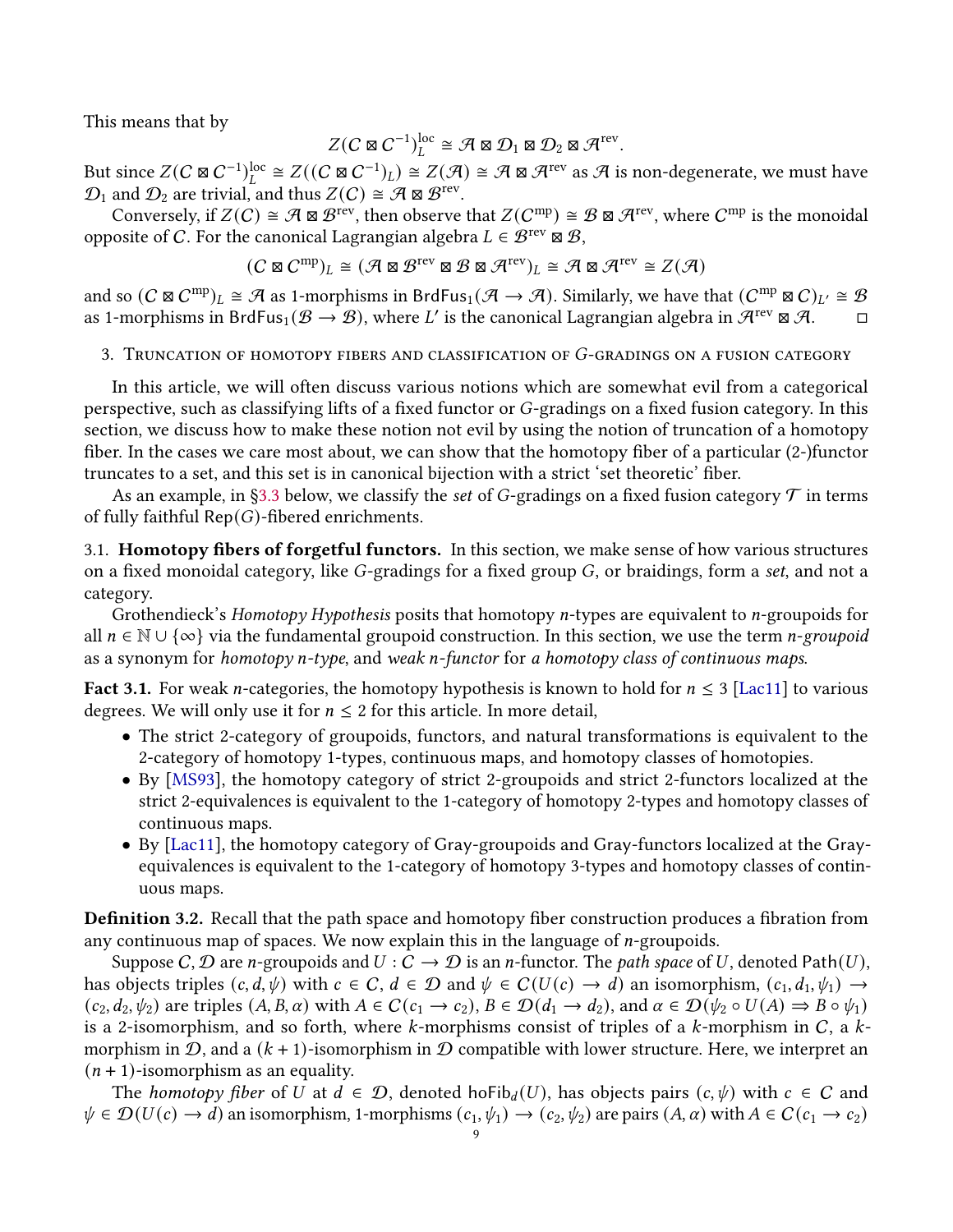and  $\alpha : \mathcal{D}(\psi_1 \Rightarrow \psi_2 \circ U(A))$  is a 2-isomorphism, and so forth, where k-morphisms consist of pairs of a k-morphism in C and a  $(k + 1)$ -isomorphism in D compatible with lower structure. Here, we interpret an  $(n + 1)$ -isomorphism as an equality.

**Definition 3.3.** Suppose C, D are *n*-groupoids and  $U: C \to D$  is a weak *n*-functor. We call U k-truncated or  $(k + 1)$ -monic [\[BS10,](#page-34-13) §5.5] if

- $k = n$ : no condition
- $k = n 1$ : faithful on *n*-morphisms
- $k = n 2$ : fully faithful on *n*-morphisms
- $-2 \leq k < n-2$ : fully faithful on *n*-morphisms and essentially surjective on *j*-morphisms for all  $k + 2 \leq j \leq n - 1$ . (Thus a (-2)-truncated *n*-functor is an equivalence.)

Under the homotopy hypothesis, U being n-truncated corresponds to  $U_* : \pi_*(C) \to \pi_*(D)$  being injective on  $\pi_{k+1}(C)$  and an isomorphism on  $\pi_i(C)$  for all  $j \geq k+2$  for all basepoints.

<span id="page-9-1"></span>**Proposition 3.4.** Suppose C,  $D$  are n-groupoids, and  $U: C \to D$  is a weak n-functor. For every  $-2 \le k \le n$ , U is k-truncated if and only if at each object  $d \in \mathcal{D}$ , the homotopy fiber hoFib<sub>d</sub>(U) is k-truncated as an  $n$ -groupoid, i.e., a  $k$ -groupoid.<sup>[2](#page-9-0)</sup>

*Proof.* Under the homotopy hypothesis, given a  $d \in \mathcal{D}$ , we have a fibration hoFib $_d(U) \to \text{Path}(U) \to \mathcal{D}$ which yields a long exact sequence in homotopy groups. Recall hofib<sub>d</sub>(U) is a k-groupoid if and only if  $\pi_j$ (hoFib<sub>d</sub>(U)) = 0 for all  $j > k$ . Since Path(U) is homotopy equivalent to C, this happens if and only if  $U_* : \pi_*(C) \to \pi_*(D)$  gives an injection  $\pi_{k+1}(C) \hookrightarrow \pi_{k+1}(D)$  and an isomorphism on  $\pi_i(C) \cong \pi_i(D)$  for all  $j \geq k + 2$ . The result now follows by quantifying over all objects  $d \in \mathcal{D}$ .

Remark 3.5. In this article, we will only every use the above proposition on  $n$ -functors between  $n$ -groupoids where  $n \leq 2$ , where the homotopy hypothesis is known to hold. Furthermore, it is straightforward to give an explicit proof of Proposition [3.4](#page-9-1) for 2-groupoids using the formalism of bicategories which does not invoke the homotopy hypothesis. We leave these details to the interested reader.

3.2. Strictification of fibers. We now discuss for how to strictify the homotopy fiber of a 0-truncated functor  $U: C \to \mathcal{D}$  of *n*-groupoids for  $n = 1, 2$ .

3.2.1.  $n = 1$ . Suppose C, D are groupoids and  $U : C \to D$  is a 0-truncated functor, i.e., a faithful functor. In the previous section, we saw that  $U : C \to D$  gives a fibration Path $(U) \to D$ . In order to strictify the homotopy fiber, it is necessary that  $U : C \to D$  is a fibration in the canonical model structure on Cat, i.e., an *isofibration*, meaning every isomorphism in  $D$  can be lifted to C. Since U was assumed to be faithful, every isomorphism can be lifted uniquely subject to a fixed source and target.

However, an isofibration is not quite strong enough to strictify the homotopy fiber, as we may not have uniqueness of the source of the lifted isomorphism in C. Hence we requre that

• U is a discrete fibration, i.e., for every  $c \in C$  and every morphism  $q \in \mathcal{D}(d \to U(c))$ , there is a unique  $b \in C$  and a unique morphism  $f \in C(b \rightarrow c)$  such that  $U(b) = d$  and  $U(f) = q$ .

**Definition 3.6.** We define the *strict fiber* stFib<sub>d</sub>(*U*) of *U* at *d* is the set of objects  $c \in C$  such that  $U(c) = d$ .

<span id="page-9-2"></span>**Proposition 3.7.** Suppose  $U : C \to D$  is a 0-truncated functor of 1-groupoids which is a discrete fibration. For every  $d \in \mathcal{D}$ , there is a canonical bijection st $\text{Fib}_d(U) \cong \tau_0(\text{hofib}_d(U))$ , the 0-truncation of the homotopy fiber of  $U$  at  $d$ .

<span id="page-9-0"></span><sup>&</sup>lt;sup>2</sup>Here, we use 'negative categorical thinking' [\[BS10\]](#page-34-13) when  $k = -2, -1, 0$ . That is, a 0-groupoid is a set, a (-1)-groupoid is either a point or the empty set, and a (−2)-groupoid is a point.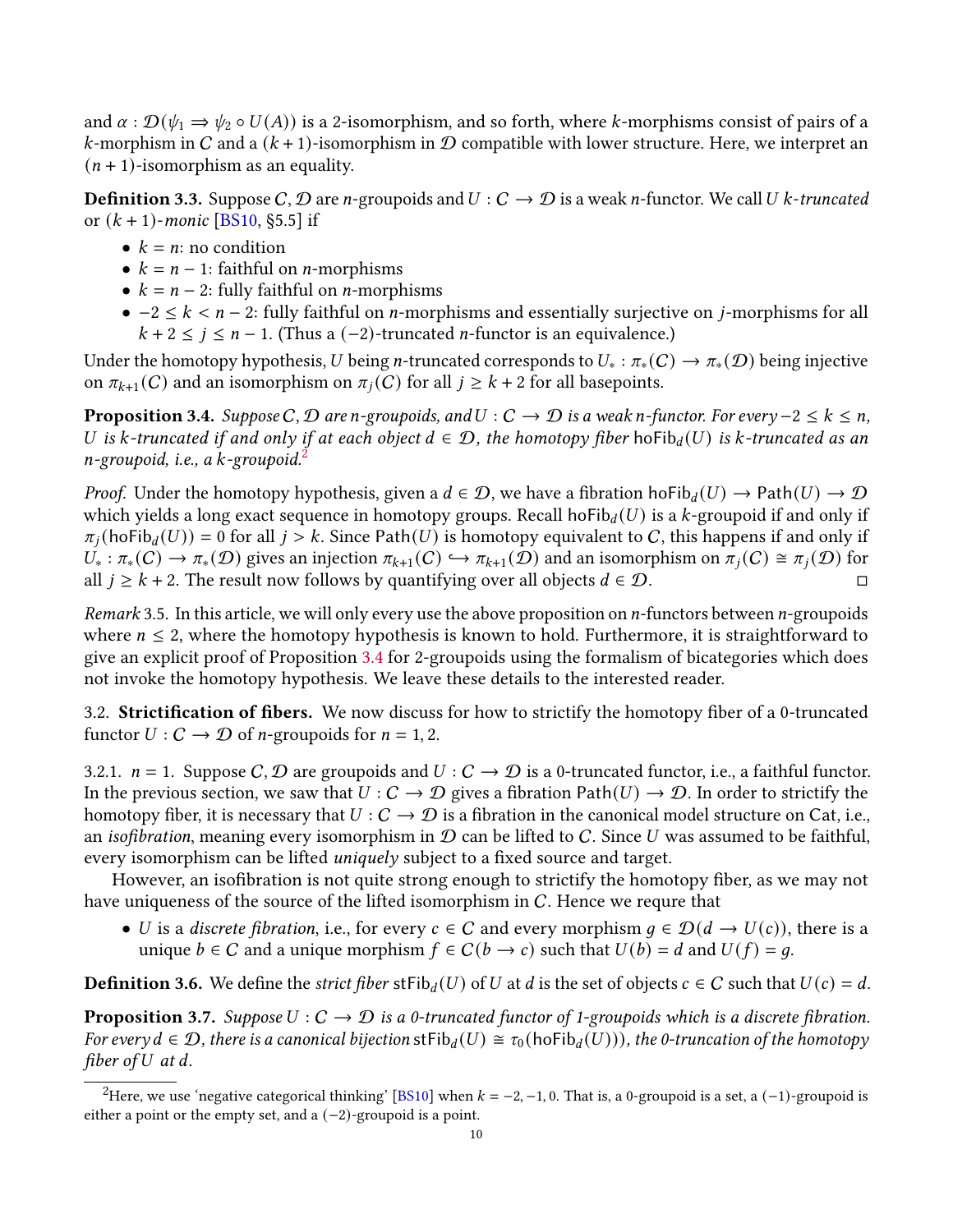*Proof.* Suppose  $d \in \mathcal{D}$ . If d is not in the essential image of U, then both stFib<sub>d</sub>(U) and hoFib<sub>d</sub>(U) are empty.

Now assume d is in the essential image of U so that there is a  $c \in C$  and a  $q \in \mathcal{D}(d \to U(c))$ . Since U is a discrete fibration, there is a unique  $b \in C$  and a unique  $f \in C(b \rightarrow c)$  such that  $U(f) = g$ . In particular,  $U(b) = d$ .

Denote the 0-truncation of hoFib<sub>d</sub>(U) by  $\tau_0$ (hoFib<sub>d</sub>(U)). Recall that elements of  $\tau_0$ (hoFib<sub>d</sub>(U)) are equivalence classes  $[(c, g)]$  where  $(c_1, g_1) \sim (c_2, g_2)$  if there exists an isomorphism  $f : c_1 \to c_2$  such that  $q_2 \circ U(f) = q_1$ . Observe that if  $(c, q) \in \text{hofib}_d$  and  $b \in C$  such that  $U(b) = d$  and  $f : b \to c$  such that  $U(f) = g$ , then  $[(b, id_b)] = [(c, g)].$ 

Define  $\Phi : \tau_0$ (hoFib<sub>d</sub>(U))  $\to$  stFib(U) by  $[(c, q)] \mapsto b$  where  $U(b) = d$  and  $U(f) = g$ . It is straightforward to verify that this map is well-defined. Going the other way, define  $\Psi$  : stFib<sub>d</sub>(U)  $\rightarrow$  $\tau_0$ (hoFib<sub>d</sub>(U)) by  $b \mapsto [(b, \text{id}_d)]$ . It is straightforward to show these maps are mutually inverse.

*Example* 3.8. Let C be a fusion category and  $Z(C)$  its Drinfeld center. Consider the forgetful tensor functor  $\mathrm{Forget}_Z : Z(C) \to C$  which is faithful. Its restriction to cores  $\mathrm{Forget}_Z : \mathrm{core}(Z(C)) \to \mathrm{core}(C)$ is also a discrete fibration. Given a  $c \in C$ , the 0-truncation of the homotopy fiber  $\tau_0(\text{hofib}_c(\text{Forget}_Z))$  is in canonical bijection with the strict fiber stFib<sub>c</sub>(Forget<sub>Z</sub>), which we view as the set of half-braidings on c.

Example 3.9. Suppose  $C \subset \mathcal{D}$  is a (fully faithful) inclusion of fusion categories. The forgetful functor Forget $_Z:Z_C(\mathcal{D})\to \mathcal{D}$  from the relative Drinfeld center to  $\mathcal D$  is fully faithful. Moreover, its restriction to cores  $\mathrm{Forget}_Z:\mathrm{core}(Z_C(\mathcal{D}))\to \mathrm{core}(\mathcal{D})$  is also a discrete fibration. Given a  $d\in\mathcal{D},$  the 0-truncation of the homotopy fiber  $\tau_0$ (hoFib $_d$ (Forget $_Z$ )) is in canonical bijection with the strict fiber stFib $_d$ (Forget $_Z$ ), which we view as the set of relative half-braidings on  $d$  with  $C$ .

<span id="page-10-0"></span>*Example* 3.10. Let  $C$  be a fusion category and  $(\rho, \rho^1, \rho^2) : \underline{G} \to \underline{\rm Aut}_{\otimes}(C)$  a categorical  $G$ -action on  $C$  by tensor automorphisms. We write  $\rho_a^1$ ,  $\rho_a^2$  for the unitor and tensorator of  $\rho_q$ . Recall from [\[EGNO15,](#page-34-7) §2.7] that the *equivariantization*  $\mathcal{C}^G$  has

• objects are  $c \in C$  together with a family of isomorphisms  $\lambda_q \in C(g(c) \to c)$  for  $q \in G$  such that the following diagram commutes:

$$
\rho_g(\rho_h(c)) \xrightarrow{\rho_g(\lambda_h)} \rho_g(c) \n\downarrow \rho_{g,h}^2 \downarrow c \qquad \downarrow \lambda_g \n\rho_{gh}(c) \xrightarrow{\lambda_{gh}} c.
$$

• morphisms are  $f \in C((c, \lambda_q) \to (d, \kappa_q))$  such that the following diagram commutes for all  $g \in G$ :

$$
\rho_g(c) \xrightarrow{g(f)} \rho_g(d) \n\downarrow_{g} \qquad \qquad \downarrow_{g} \qquad \downarrow_{g} \n\quad c \xrightarrow{f} \qquad \qquad c.
$$

The equivariantization tensor product given by

$$
(c, \lambda_g) \otimes (d, \kappa_g) := (c \otimes d, (\lambda_g \otimes \kappa_g) \circ (\rho_g^2)^{-1}_{c,d})
$$

and unit object  $(1_C, id_{1_C})$ .

We have an obvious faithful forgetful tensor functor Forget<sub> $G$ </sub>:  $C^G \rightarrow C$  which forgets the Gequivariant structure. Its restriction to cores core( $C^G$ )  $\to$  core( $\tilde{C}$ ) is also a discrete fibration. Given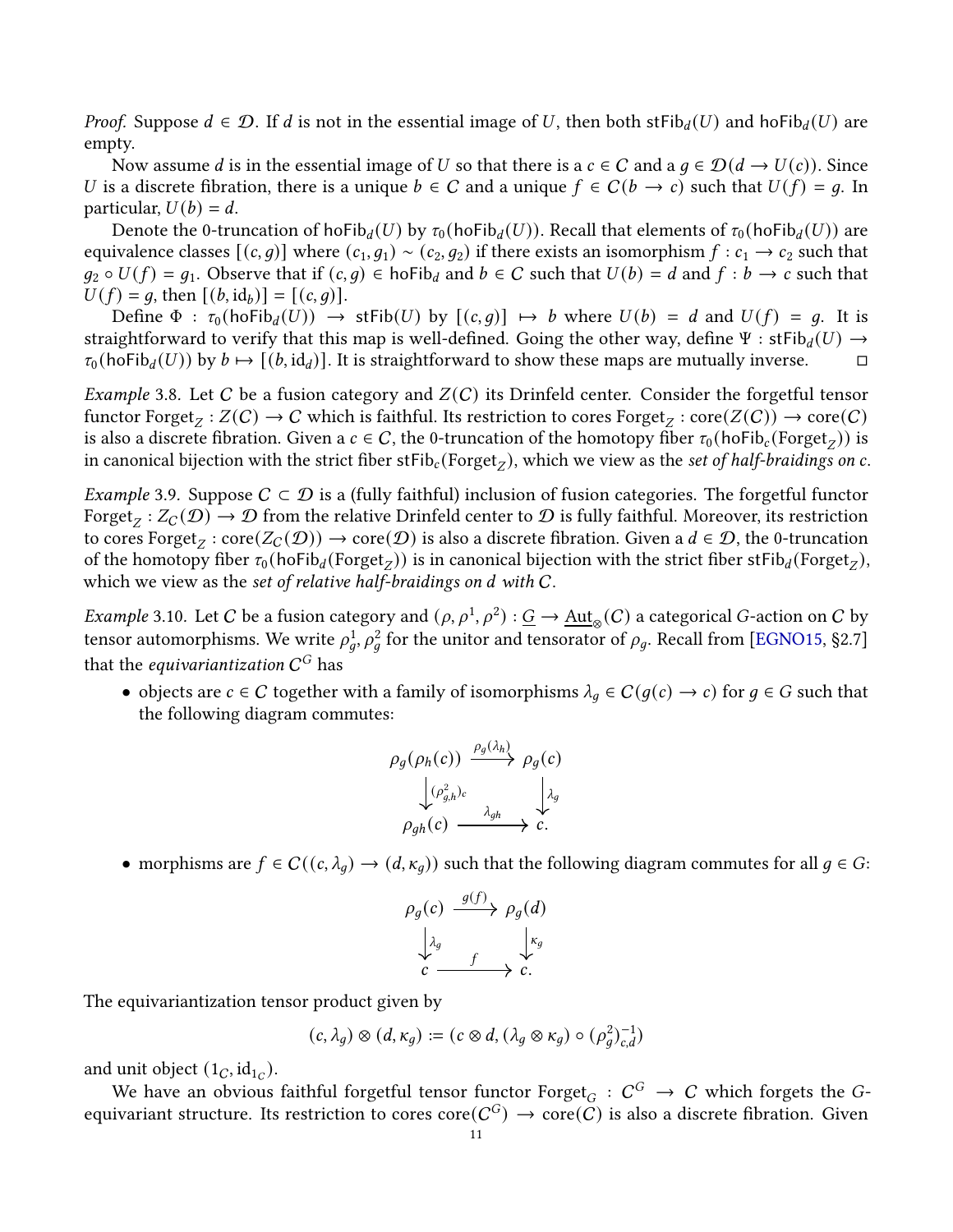$c \in C$ , the 0-truncation of the homotopy fiber  $\tau_0$ (hoFib<sub>c</sub>(Forget<sub>G</sub>)) is in canonical bijection with the strict fiber stFib<sub>c</sub>(Forget<sub>G</sub>), which we view as the set of G-equivariant structures on c.

<span id="page-11-0"></span>Example 3.11 (Set of lifts of a (monoidal) functor). Suppose A, B, C are (monoidal) categories and  $F : A \rightarrow$ C and  $G : \mathcal{B} \to C$  are (monoidal) functors. The *category of lifts of F* is the homotopy fiber hoFib<sub>F</sub>( $G \circ -$ ) where  $G \circ - : \text{core}(\text{Hom}(\mathcal{A} \to \mathcal{B})) \to \text{core}(\text{Hom}(\mathcal{A} \to \mathcal{C}))$ . In more detail,

- objects are pairs  $(\widetilde{F}, \alpha)$  with  $\widetilde{F} : \mathcal{A} \to \mathcal{B}$  a (monoidal) functor and  $\alpha : F \Rightarrow G \circ \widetilde{F}$  a (monoidal) equivalence, and
- 1-morphisms  $(\widetilde{F}_1, \alpha_1) \rightarrow (\widetilde{F}_2, \alpha_2)$  are (monoidal) natural isomorphisms  $\eta : \widetilde{F}_1 \Rightarrow \widetilde{F}_2$  such that



When G is 0-truncated,  $G \circ -$  is 0-truncated. If moreover the restriction  $G : core(\mathcal{B}) \to core(\mathcal{C})$  is a discrete fibration, then so is the restriction  $G \circ - : \text{core}(\text{Hom}(\mathcal{A} \to \mathcal{B})) \to \text{core}(\text{Hom}(\mathcal{A} \to C))$ . We leave the verification of this enjoyable exercise to the reader. In this case, the 0-truncation of the homotopy fiber  $\tau_0$ (hoFib<sub>F</sub>(G ∘ −) is in canonical bijection with the strict fiber stFib<sub>F</sub>(G ∘ −), which we view as the set of lifts of F. These are exactly the functors  $\widetilde{F}: \mathcal{A} \to \mathcal{B}$  such that  $G \circ \widetilde{F} = F$  on the nose.

<span id="page-11-1"></span>3.2.2.  $n = 2$ . Suppose C, D are 2-groupoids and  $U : C \rightarrow D$  is a 0-truncated 2-functor, i.e., fully faithful on 2-morphisms. Again, in order to strictify the homotopy fiber, it is necessary, but not sufficient, that  $U$ is a fibration in the canonical model structure on bicategories  $[Laco4, §2]$ .

**Definition 3.12.** By a slight abuse of notation, we call such a 0-truncated 2-functor  $U : C \to D$  a discrete *fibration* if for each  $c \in C$  and 1-morphism  $g \in \mathcal{D}(d \to U(c))$ , there is a unique  $b \in C$  and a unique 1-morphism  $f \in C(b \rightarrow c)$  such that  $U(b) = d$  and  $U(f) = g$ .

**Definition 3.13.** We define the *strict fiber*  $sFib_d(U)$  of U at d is the set of objects  $c \in C$  such that  $U(c) = d.$ 

The proof of the following proposition is similar to Proposition [3.7](#page-9-2) and omitted.

**Proposition 3.14.** Suppose  $U: C \to D$  is a 0-truncated 2-functor of small 2-groupoids which is a discrete fibration. For every  $d \in \mathcal{D}$ , there is a canonical bijection st $\text{Fib}_d(U) \cong \tau_0(\text{hofib}_d(U))$ .

Example 3.15 (Set of braidings). The strict 2-category BrdMonCat of braided monoidal categories, braided monoidal functors, and monoidal natural transformations admits a strict forgetful 2-functor Forget<sub>br</sub> to the strict 2-category MonCat of monoidal categories, monoidal functors, and monoidal natural transformations which is fully faithful on 2-morphisms, since every monoidal natural transformation of braided monoidal functors is compatible with the braidings. Moreover, its restriction to cores is a discrete fibration; indeed, if B is a braided monoidal category, C is a monoidal category, and  $F : C \to \text{Forget}_{\text{br}}(\mathcal{B})$  is any monoidal equivalence, there is a unique way to transport the braiding on  $B$  to a braiding on  $C$  such that F is a braided equivalence. Fixing a monoidal category  $C \in \text{core}(\text{MonCat})$ , the homotopy fiber hoFib<sub>C</sub> (Forget<sub>br</sub>) is 0-truncated, i.e., a set. Moreover, its 0-truncation  $\tau_0$  (hoFib<sub>C</sub> (Forget<sub>br</sub>)) is in canonical bijection with the strict fiber stFib<sub>C</sub> (Forget<sub>br</sub>), which we view as the set of braidings on C.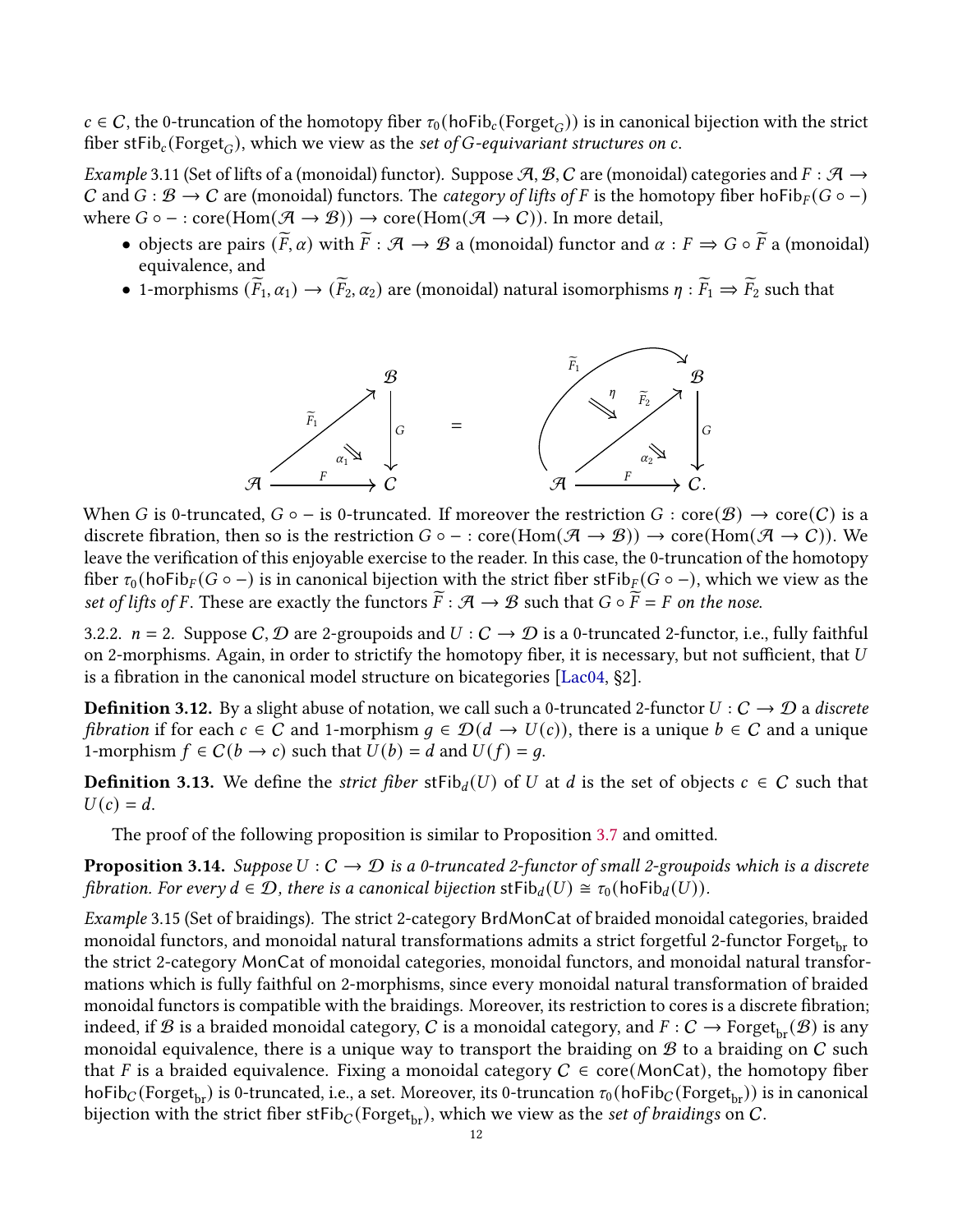<span id="page-12-1"></span>Example 3.16 (Set of G-gradings). The strict 2-category GGrdMonCat of G-graded monoidal categories, G-graded monoidal functors, and natural transformations admits a strict forgetful 2-functor Forget $_G$ to the strict 2-category MonCat which is fully faithful on 2-morphisms, since every monoidal natural transformation of G-graded monoidal functors is compatible with the gradings. Moreover, its restriction to  $\mathrm{cores}\ \mathrm{Forget}_G : \mathrm{core}(GGrdMonCat) \rightarrow \mathrm{core}(MonCat)$  is a discrete fibration. Fixing a monoidal category C, the 0-truncation of the homotopy fiber  $\tau_0$ (hoFib<sub>C</sub> (Forget<sub>G</sub>)) is in canonical bijection with the strict fiber stFib $_C$ (Forget $_G$ ). We think of this set as the set of G-gradings on C.

<span id="page-12-4"></span>*Example* 3.17 (Equivalence classes of G-crossed braidings). The strict 2-category GCrsBrd of G-crossed braided fusion categories, G-crossed braided monoidal functors, and natural transformations admits a strict forgetful 2-functor Forget<sub>ß</sub> to the strict 2-groupoid GGrdFusCat of G-graded fusion categories, -graded monoidal functors, and natural transformations which is fully faithful on 2-morphisms.

Unfortunately, the restriction to cores  $\mathrm{Forget}_\beta: \mathrm{core}(GCrsBrd) \to \mathrm{core}(GGrdFusCat)$  is not a discrete fibration, as given a G-crossed braided fusion category  $C$  and a G-graded equivalence to another G-graded fusion category  $D$ , there is not a unique G-crossed braiding on  $D$  such that  $C, D$  are G-crossed braided equivalent. This discrepancy arises as there is not a unique  $G$ -action on  $\mathcal D$  compatible with the equivalence  $C \cong \mathcal{D}$ , but an equivalence class.

Suppose  $\mathcal{D}=\bigoplus_{g\in G}\mathcal{D}_g$  is a G-graded fusion category and  $(\rho^1,\beta^1),(\rho^2,\beta^2)$  are two G-crossed braidings on D. We say  $(\rho^1,\beta^1), (\rho^2,\beta^2)$  are *equivalent* if there is an equivalence  $\eta:\rho^1\Rightarrow\rho^2$  of monoidal functors  $\underline{G} \to \underline{\rm Aut}^\otimes(\mathcal D)$  such that for all  $x_q \in \mathcal D_q$  and  $y \in \mathcal D,$ 

$$
(\eta_y^g \otimes id_{x_g}) \circ \beta_{x_g,y}^1 = \beta_{x_g,y}^2 : x_g \otimes y \to \rho_g^2(y) \otimes x_g.
$$

Observe that there is at most one equivalence between any two  $G$ -crossed braidings as the monoidal natural isomorphism  $\eta$  is completely determined by  $\beta^1,\beta^2$  if it exists. (Indeed,  $\beta^1_{x_a,y}$  is invertible, and −  $\otimes$  id $_c$  is injective on hom spaces for every fusion category using [\[HPT16a,](#page-35-9) Lem. A.5].)

Thus, fixing a G-graded fusion category  $\cal D$ , the 0-truncation of the homotopy fiber  $\tau_0$  (hoFib $_{\cal D}$  (Forget $_{\beta}$ )) of Forget $_\beta: {\rm core}(GCrsBrd) \to {\rm core}(GGrdFusCat)$  is in canonical bijection with the set of equivalence classes *G*-crossed braidings on  $\mathcal{D}$ .

<span id="page-12-3"></span>Example 3.18 (Set of lifts of a (monoidal) 2-functor). Given two (monoidal) 2-categories  $\mathcal{A}, \mathcal{B}$ , there is a 2-category Hom( $A \rightarrow B$ ) whose objects are (monoidal) 2-functors, 1-morphisms are (monoidal) natural transformations, and 2-morphisms are (monoidal) modifications. Now suppose  $G : \mathcal{B} \to C$  is a (monoidal) 2-functor between (monoidal) 2-categories and  $A$  is another (monoidal) 2-category. We have a 2-functor  $G \circ - : \text{Hom}(\mathcal{A} \to \mathcal{B}) \to \text{Hom}(\mathcal{A} \to \mathcal{C})$ . As in Example [3.11,](#page-11-0) if G is 0-truncated, then so is  $G \circ -$ . Moreover, if G is a discrete fibration, then so is  $G \circ -$ . Fixing  $F \in Hom(\mathcal{A} \to C)$ , the 0-truncation of the homotopy fiber  $\tau_0$ (hoFib<sub>F</sub>( $G \circ -$ )) is in canonical bijection with the strict fiber stFib<sub>F</sub>( $G \circ -$ ) of (monoidal) 2-functors  $\overline{F}$ :  $\mathcal{A} \to \mathcal{B}$  such that  $G \circ \overline{F} = F$  on the nose. We view this set as the set of lifts of F.

<span id="page-12-0"></span>3.3.  $G$ -gradings on fusion categories. Fix a finite group  $G$ . In this section, we explain how  $G$ -gradings on a fixed fusion category  $\mathcal T$  may be characterized in terms of braided-enriched structure. In this section, our fusion categories are always over an algebraically closed field  $\&$  of characteristic zero. (Although it is not necessary, we would even be happy to assume further that  $\mathbb{k} = \mathbb{C}$ .)

<span id="page-12-2"></span>**Definition 3.19.** Suppose  $G$  is a group and  $\mathcal{T}=\bigoplus_{g\in G}\mathcal{T}_g$  is a faithfully  $G$ -graded fusion category. In this case, by [\[GNN09,](#page-34-6) p. 12] there is a canonical fully faithful strong monoidal functor  $I=I^{\mathcal{T}}: \mathsf{Rep}(G) \to$  $Z(\mathcal{T})$  defined as follows. For a representation  $(K, \pi) \in \text{Rep}(G)$ , we consider the object  $\mathcal{I}_{\pi} := K \otimes 1_{\mathcal{T}} \in \mathcal{T}$ . Notice that both  $I_\pi \otimes t$  and  $t \otimes I_\pi$  are canonically isomorphic to  $K \otimes t$ . Thus we can endow  $I_\pi$  with the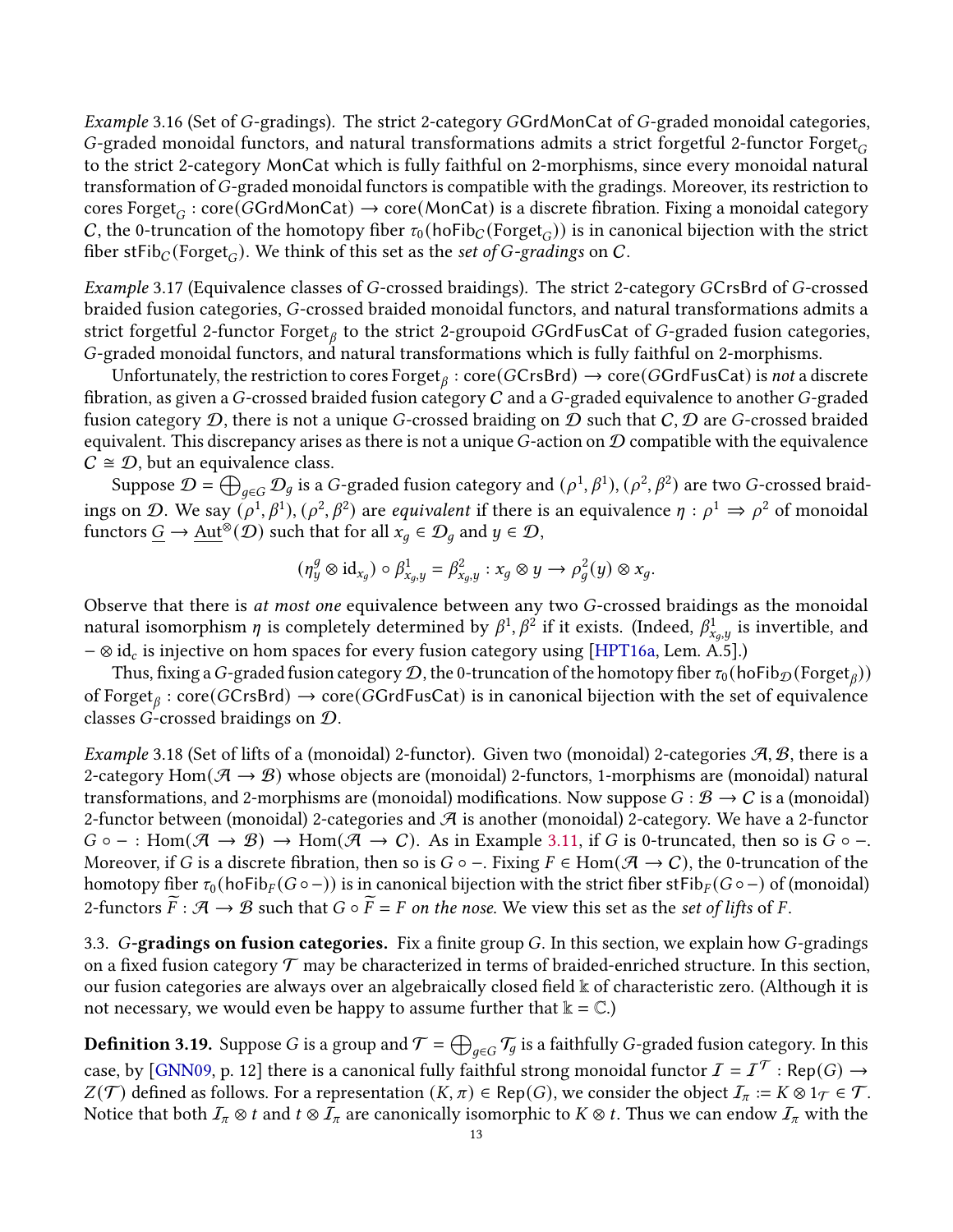half-braiding

$$
\zeta_{t,\mathcal{I}_{\pi}} := \pi_g \otimes id_t : t \otimes \mathcal{I}_{\pi} \cong K \otimes t \longrightarrow K \otimes t \cong \mathcal{I}_{\pi} \otimes t \qquad t \in \mathcal{T}_g.
$$

For a morphism  $f:(K,\pi)\to (L,\rho)$ , we get a morphism  $\mathcal{I}_f:=f\otimes id_{1_{\mathcal{T}}}: \mathcal{I}_{\pi}\to \mathcal{I}_{\rho}.$  It is straightforward to verify:

- $\bullet$   ${\cal I}$  is a fully faithful strong monoidal functor (using the obvious tensorator/strength) since  ${\cal T}$  is tensored over Vec,
- the forgetful functor  $\text{Forget}_Z : Z(\mathcal{T}) \to \mathcal{T}$  restricted to this copy of  $\text{Rep}(G) \subseteq Z(\mathcal{T})$  is canonically monoidally naturally isomorphic to the canonical symmetric monoidal fiber functor

$$
\text{Forget}_{\text{Rep}} : \text{Rep}(G) \to \text{Vec} \cong \langle 1_{\mathcal{T}}, \text{id}_{1_{\mathcal{T}}} \rangle \subseteq \mathcal{T}.
$$

The following important lemma is essentially in [\[GNN09\]](#page-34-6). Recall that given a braided fusion category  $(\mathcal{V}, \beta)$  and a symmetric subcategory  $\mathcal{S} \subset \mathcal{V}$ , the Müger centralizer  $\mathcal{S}'$  of  $\mathcal{S} \subset \mathcal{V}$  is the full subcategory of V whose objects are *transparent* to S, i.e.,  $\beta_{v,s} \circ \beta_{s,v} = id_{s \otimes v}$  for all  $s \in S$ .

<span id="page-13-1"></span>**Lemma 3.20.** An object  $(t, \sigma_{\bullet,t}) \in \text{Rep}(G)' \subseteq Z(\mathcal{T})$  if and only if  $\text{Forget}_Z(t, \sigma_{\bullet,t}) = t \in \mathcal{T}_e$ .

*Proof.* It is clear that  $t \in \mathcal{T}_e$  implies  $(t, \sigma_{\bullet,t}) \in \mathsf{Rep}(G)'$ . Suppose  $(t, \sigma_{\bullet,t}) \in \mathsf{Rep}(G)'$ . If  $t = \bigoplus_a t_g$ , then for all  $(H, \pi) \in \text{Rep}(G)$ ,

$$
\mathrm{id}_{\mathcal{I}_{\pi} \otimes t} = \zeta_{t,\mathcal{I}_{\pi}} \circ \sigma_{\mathrm{Forget}_{Z}(\mathcal{I}_{\pi}),t} = \zeta_{t,\mathcal{I}_{\pi}} \circ \sigma_{\bigoplus 1_{\mathcal{T}},t} = \bigoplus_{g} (\pi_{g} \otimes \mathrm{id}_{t_{g}}).
$$

Since  $\mathcal T$  is fusion, the above holds if and only if  $t_q = 0$  for all  $q \neq e$ .

<span id="page-13-2"></span>**Definition 3.21.** Suppose ( $\forall V, F: V \rightarrow \forall$ ec) is a braided fusion category equipped with a fixed faithful strong monoidal fiber functor. Given a fixed fusion category  $\mathcal T$ , a  $\mathcal V$ -fibered enrichment of  $\mathcal T$  is a braided strong monoidal functor  $\mathcal{F}^{\mathcal{Z}}: \mathcal{V} \to Z(\mathcal{T})$  together with a monoidal natural isomorphism

$$
\begin{array}{ccc}\n\mathcal{V} & \xrightarrow{\mathcal{F}^Z} & Z(\mathcal{T}) \\
\downarrow^F & \nearrow & \searrow & \searrow \\
\mathsf{Vec} & \xrightarrow{i_{\mathcal{T}}} & \mathcal{T}\n\end{array}\n\quad \alpha : \mathcal{F} := \text{forget}_Z \circ \mathcal{F}^Z \Rightarrow i_{\mathcal{T}} \circ F
$$

where  $i\tau : \text{Vec} = \langle 1_T \rangle \hookrightarrow \mathcal{T}$  is the inclusion  $V \mapsto V \otimes 1_T$ .

Similar to  $\mathcal V$ -module tensor categories as in Definition [2.6,](#page-3-0)  $\mathcal V$ -fibered enrichments form a 2-category  $\mathcal V$ FibFusCat. A 1-morphism  $(\mathcal T_1,\mathcal F_1^z,\alpha^1)\rightarrow (\mathcal T_2,\mathcal F_2^z,\alpha^2)$  is a 1-morphism  $(H,\eta): (\mathcal T_1,\mathcal F_1^z)\rightarrow (\mathcal T_2,\mathcal F_2^z)$  of the underlying V-module tensor categories satisfying the extra compatibility with  $\alpha^1$ ,  $\alpha^2$ :

<span id="page-13-0"></span>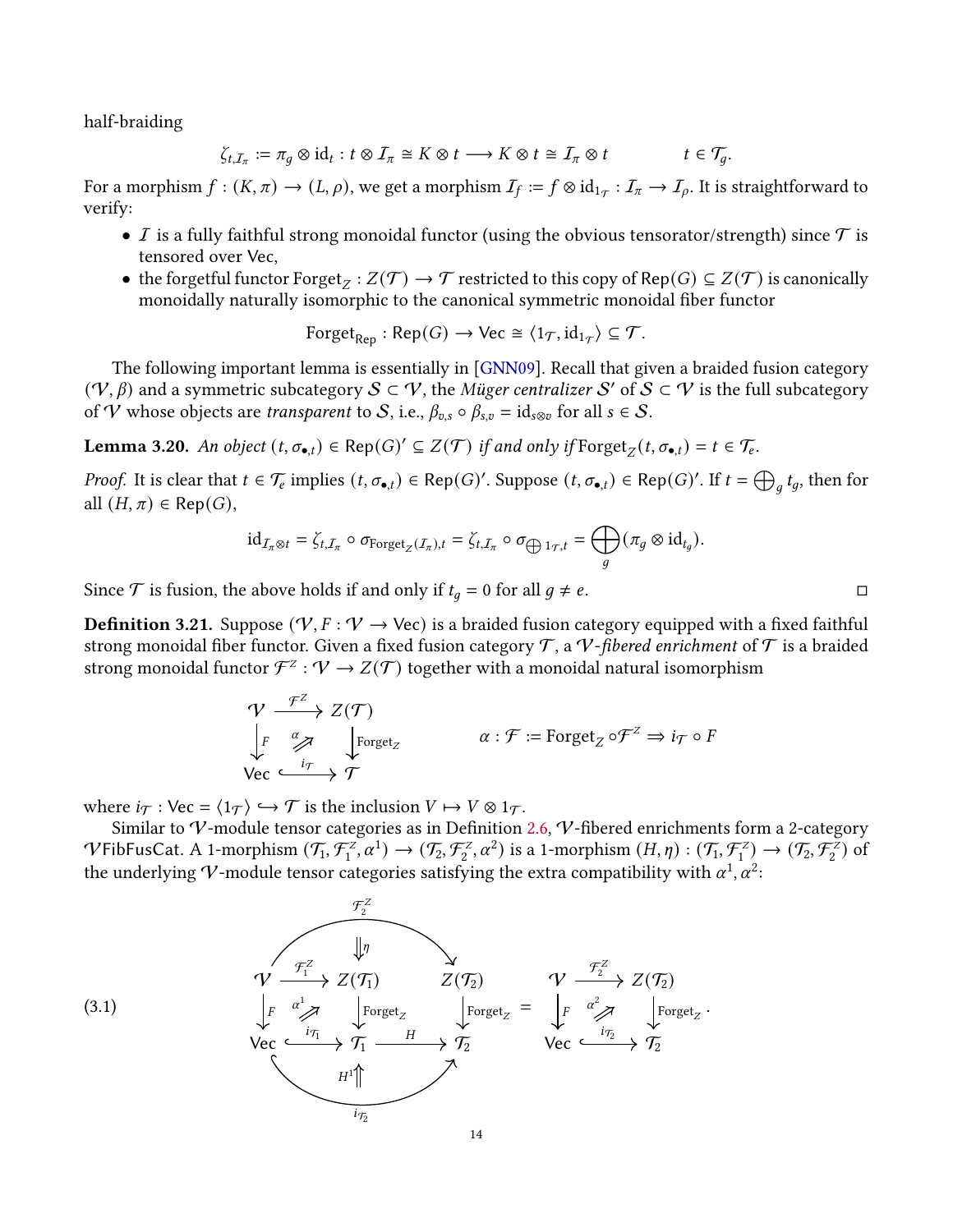Above, note that the unitality constraint  $H^1: 1_{\mathcal{T}_2} \to G(1_{\mathcal{T}_1})$  determines a monoidal natural isomorphism still denoted  $H^1:i_{\mathcal{T}_2}\to H\circ i_{\mathcal{T}_1}$  of monoidal functors Vec  $\to\mathcal{T}_2.$  Moreover, observe that  $\eta$  is completely determined, as  $\alpha^1, \alpha^2, H^1$  are all isomorphisms; indeed, [\(3.1\)](#page-13-0) above is equivalent to which is equivalent to

(3.2) 
$$
\eta_v = H(\alpha_v^1) \circ (H^1)_{F(v)}^{-1} \circ (\alpha_v^2)^{-1} \qquad \forall v \in V.
$$

A 2-morphism  $\kappa : (H_1, \eta^1) \Rightarrow (H_2, \eta^2)$  is an *arbitrary* monoidal natural transformation  $\kappa : H_1 \Rightarrow H_2$ . Observe that the the extra compatibility with the fiber functor  $F$  amounts to unitality of the monoidal natural isomorphism  $\kappa$ , and the extra action coherence [\(2.2\)](#page-3-1) with  $\eta^1,\eta^2$  is automatically satisfied. Indeed, setting  $\mathcal{F}_i := \text{Forget}_Z \circ \mathcal{F}_i^Z$  for  $i = 1, 2, (2.2)$  $i = 1, 2, (2.2)$  automatically commutes by naturality and unitality of  $\kappa$ :

<span id="page-14-0"></span>

The following lemma allows us to work with an equivalent strict  $V$ -fibered enrichement.

<span id="page-14-2"></span>**Lemma 3.22.** The 2-category VFibFusCat is equivalent to the full 2-subcategory VFibFusCat<sup>st</sup> with objects  $(\mathcal{T}, \mathcal{F}^z, id)$ , i.e., Forget<sub>Z</sub>  $\circ \mathcal{F}^z = i_{\mathcal{T}} \circ F$  on the nose.

*Proof.* Suppose  $(\mathcal{T}, \mathcal{F}^{\mathbb{Z}}, \alpha) \in \mathcal{V}$ FibFusCat. Define  $(\mathcal{T}, \mathcal{F}'^{\mathbb{Z}}, id) \in \mathcal{V}$ FibFusCat by  $\mathcal{F}'(v) := F(v) \otimes 1_{\mathcal{T}}$  and  $\sigma'_{t,\mathcal{F}'(v)} := (\alpha_v^{-1} \otimes id_t) \circ \sigma_{\mathcal{F}(z),t} \circ (id_t \otimes \alpha_v)$  with tensorator  $\mu'_{u,v} := \alpha_{u \otimes v}^{-1} \circ \mu_{u,v} \circ (\alpha_u \otimes \alpha_v)$ . By definition, we have  $\mathcal{F}' := \text{Forget}_Z \circ \mathcal{F}'^Z = i_{\mathcal{T}} \circ F$  on the nose, so  $(\mathcal{T}, \mathcal{F}'^Z, id) \in \mathcal{V}$ FibFusCat<sup>st</sup>. We claim that  $(H \coloneqq \mathrm{id}_{\mathcal{T}}, \eta \coloneqq \alpha) : (\tilde{\mathcal{T}}, \mathcal{F}^{\mathbb{Z}}, \alpha) \to (\mathcal{T}, \mathcal{F}'^{\mathbb{Z}}, \mathrm{id})$  defines an invertible 1-morphism in  $\mathcal{V}$ FibFusCat. it is clear that  $\alpha^1 = \alpha, \alpha^2 = \text{id}, \eta = \alpha$  satisfies [\(3.2\)](#page-14-0). It remains to check that  $\eta = \alpha$  satisfies the half-braiding coherence [\(2.1\)](#page-3-2), which expands to the formula  $(\alpha_v \otimes id_t) \circ \sigma'_{t, \mathcal{F}'(v)} = \sigma_{t, \mathcal{F}(z)} \circ (id_t \otimes \alpha_v)$ , which holds by definition.  $\square$ 

The following theorem shows that fully faithful  $\text{Rep}(G)$ -fibered enriched fusion categories are the same as faithfully G-graded fusion categories. We denote by GGrdFusCatf the 2-category of faithfully G-graded fusion categories and by Rep(G)FibFusCat<sub>ff</sub> the 2-category of fully faithful Rep(G)-fibered enriched fusion categories, where we endow  $\text{Rep}(G)$  with the canonical symmetric fiber functor to Vec.

<span id="page-14-1"></span>**Theorem 3.23.** There is a strict 2-equivalence  $\Phi$  : GGrdFusCat<sub>f</sub>  $\rightarrow$  Rep(G)FibFusCat<sub>ff</sub> such that the following triangle commutes:



Here,  $\text{Forget}_G$  : GGrdFusCat  $\rightarrow$  FusCat forgets the G-grading (cf. Example [3.16\)](#page-12-1), and  $\text{Forget}_{\mathsf{Rep}(G)}$  :  $\mathcal V$ FibFusCat  $\rightarrow$  FusCat forgets the Rep(G)-fibered enrichment.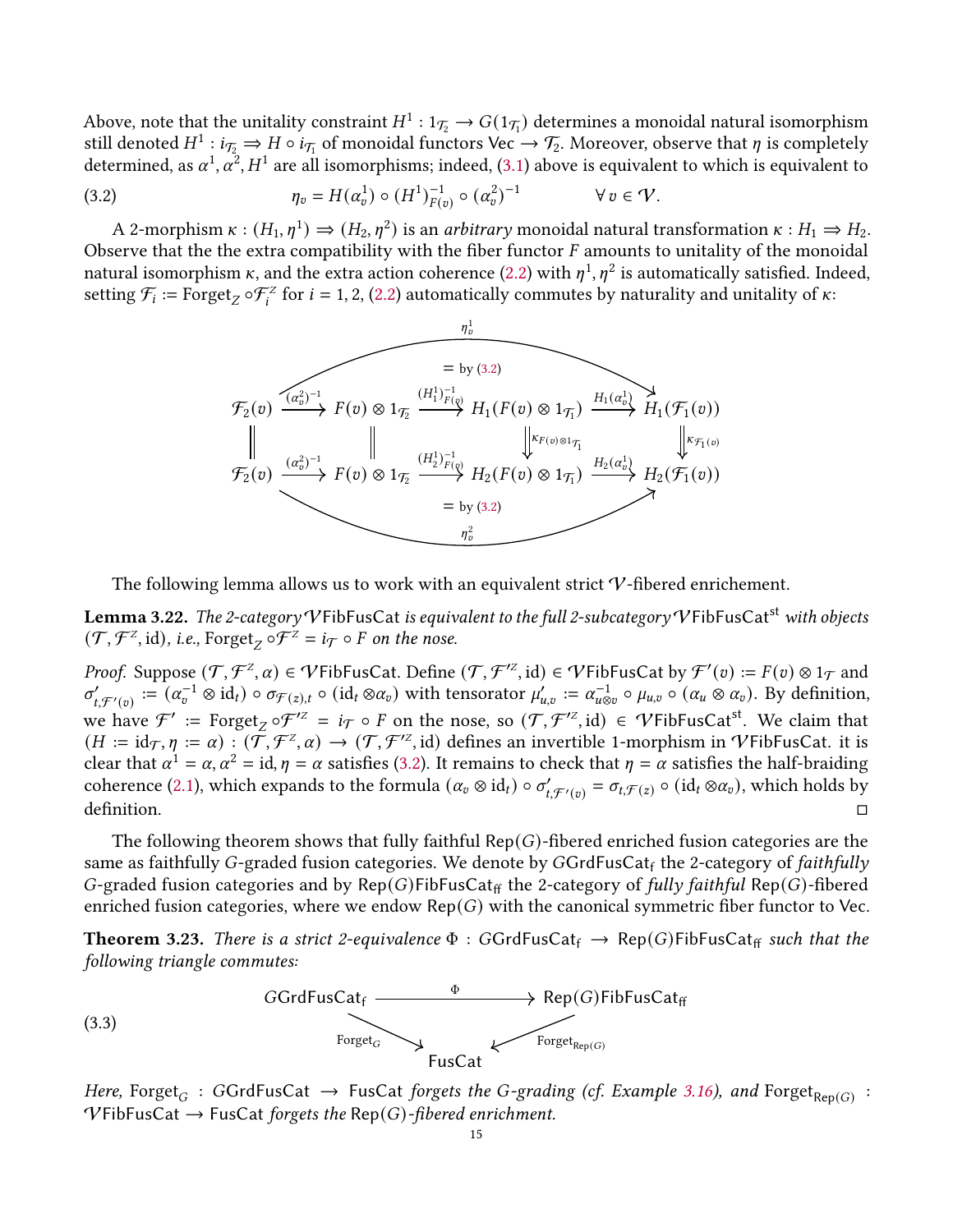*Proof.* We already saw in Definition [3.19](#page-12-2) how to endow a faithfully G-graded fusion category  $\mathcal T$  with a fully faithful  $\mathsf{Rep}(G)$ -fibered enrichment. It is straightforward to show that every G-graded monoidal functor  $H: \mathcal{T}_1 \to \mathcal{T}_2$  gives a 1-morphism in Rep(G)FibFusCat, since the coherence  $\eta$  is completely determined by [\(3.1\)](#page-13-0). Indeed, the verification that this determined  $\eta$  satisfies the compatibility [\(2.1\)](#page-3-2) with the half-braidings amounts to the following commuting square for a homogeneous  $t_q \in (\mathcal{T}_1)_q$  and  $(K, \pi) \in \text{Rep}(G)$ :

$$
K \otimes H(t_g) \xrightarrow{\cong} H(K \otimes t_g)
$$
  
\n
$$
\downarrow^{\pi_g \otimes id_{H(t_g)}} \qquad \qquad \downarrow^{\{H(\pi_g \otimes id_{t_g})\}}
$$
  
\n
$$
K \otimes H(t_g) \xrightarrow{\cong} H(K \otimes t_g)
$$

.

Moreover, the 2-morphisms of both GGrdFusCat<sub>f</sub> and Rep(G)FibFusCat<sub>ff</sub> consist of all monoidal natural transformations, so  $\Phi$  is the identity on 2-morphisms. We leave it to the reader to check that  $\Phi$  is a strict 2-functor which is obviously fully faithful on 2-morphisms such that [\(3.3\)](#page-14-1) commutes.

It remains to show essential surjectivity on objects and 1-morphisms. By Lemma [3.22,](#page-14-2) we may restrict our attention to the 2-subcategory Rep( $G$ )FibFusCat<sup>st</sup> of fully faithful Rep( $G$ )-fibered enriched fusion categories  $(\mathcal{T}, I^z)$  such that  $\text{Forget}_Z \circ I^z = i_{\mathcal{T}} \circ F$  on the nose.

Given  $(\mathcal{T}, I^z) \in \text{Rep}(G)$ FibFusCat<sup>st</sup><sub>ff</sub>, we claim there is a canonical faithful G-grading on  $\mathcal T$  which recovers our  $\text{Rep}(G)$ -fibered enrichment. We expect this result is known to experts, but we are unaware of its existence in the literature.

Recall  $O(G)$  is the commutative algebra of k-valued functions on G. Moreover,  $O(G)$  is a Hopf algebra with comultiplication given by  $\Delta(\chi_q) := \sum_h \chi_{qh^{-1}} \otimes \chi_h$  where  $\chi_q$  denotes the indicator function at  $g \in G$ , antipode given by  $S_{Xg} := \chi_{g^{-1}}$ , and counit given by  $\epsilon(\chi_g) = \delta_{g=e}$ . Let Irr(Rep(G)) be a set of representatives for the simple objects of  $Rep(G)$ . There is a unital isomorphism of Hopf algebras

(3.4) 
$$
\Phi : \bigoplus_{(K,\pi)\in\operatorname{Irr}(\operatorname{Rep}(G))} (K,\pi)^* \otimes (K,\pi) \cong O(G)
$$

given on  $w^* \otimes v \in (K, \pi)^* \otimes (K, \pi)$  by  $\Phi(w^* \otimes v)(g) := w^*(\pi_q(v))$ . Multiplication on the left hand side is given on  $w_i^* \otimes v_i \in K_i^* \otimes K_i$  for  $i = 1, 2$  by

<span id="page-15-0"></span>
$$
(w_1^* \otimes v_1)(w_2^* \otimes v_2*) = \sum_{\substack{(L,\pi) \in \text{Irr}(\text{Rep}(G)) \\ \{\alpha\} \subset \text{Rep}(G)(K_1 \otimes K_2 \to L)}} [(w_1^* \otimes w_2^*) \circ \alpha^*] \otimes [\alpha \circ (v_1 \otimes v_2)]
$$

where  $\{\alpha\} \subseteq \text{Rep}(G)(K_1 \otimes K_2 \to L)$  is a basis and  $\{\alpha^*\} \subset \text{Rep}(G)(L \to K_1 \otimes K_2)$  is the dual basis under the pairing  $\alpha' \circ \alpha^* = \delta_{\alpha'=\alpha}$  id<sub>L</sub>. The unit on the left hand side is exactly  $1^*_{\mathbb{C}} \otimes 1_{\mathbb{C}} \in \mathbb{C}^* \otimes \mathbb{C}$  where  $\mathbb{C} \in \mathsf{Rep}(G)$ is the trivial representation. Comultiplication on  $w^* \otimes v \in K^* \otimes K$  is given by

<span id="page-15-1"></span>
$$
\Delta(w^* \otimes v) = \sum_i (w^* \otimes e_i) \otimes (e_i^* \otimes v)
$$

where  $\{e_i\}$  is a basis for K and  $\{e_i^*\}$  is the dual basis. We will identify both sides of [\(3.4\)](#page-15-0) under the isomorphism Φ below.

Now given  $t \in \mathcal{T}$ , we get a unital k-algebra homomorphism  $O(G) \to \mathcal{T}(t \to t)$  (whose image lies in  $Z(\mathcal{T}(t \to t)))$  whose image on  $w^* \otimes v \in K^* \otimes K$  is given by

(3.5) 
$$
w^* \otimes v \longmapsto \bigotimes_v \bigg|_{t=0}^{T_{\pi}} := (w^* \otimes id_t) \circ \zeta_{I_{\pi},t} \circ (id_t \otimes v)
$$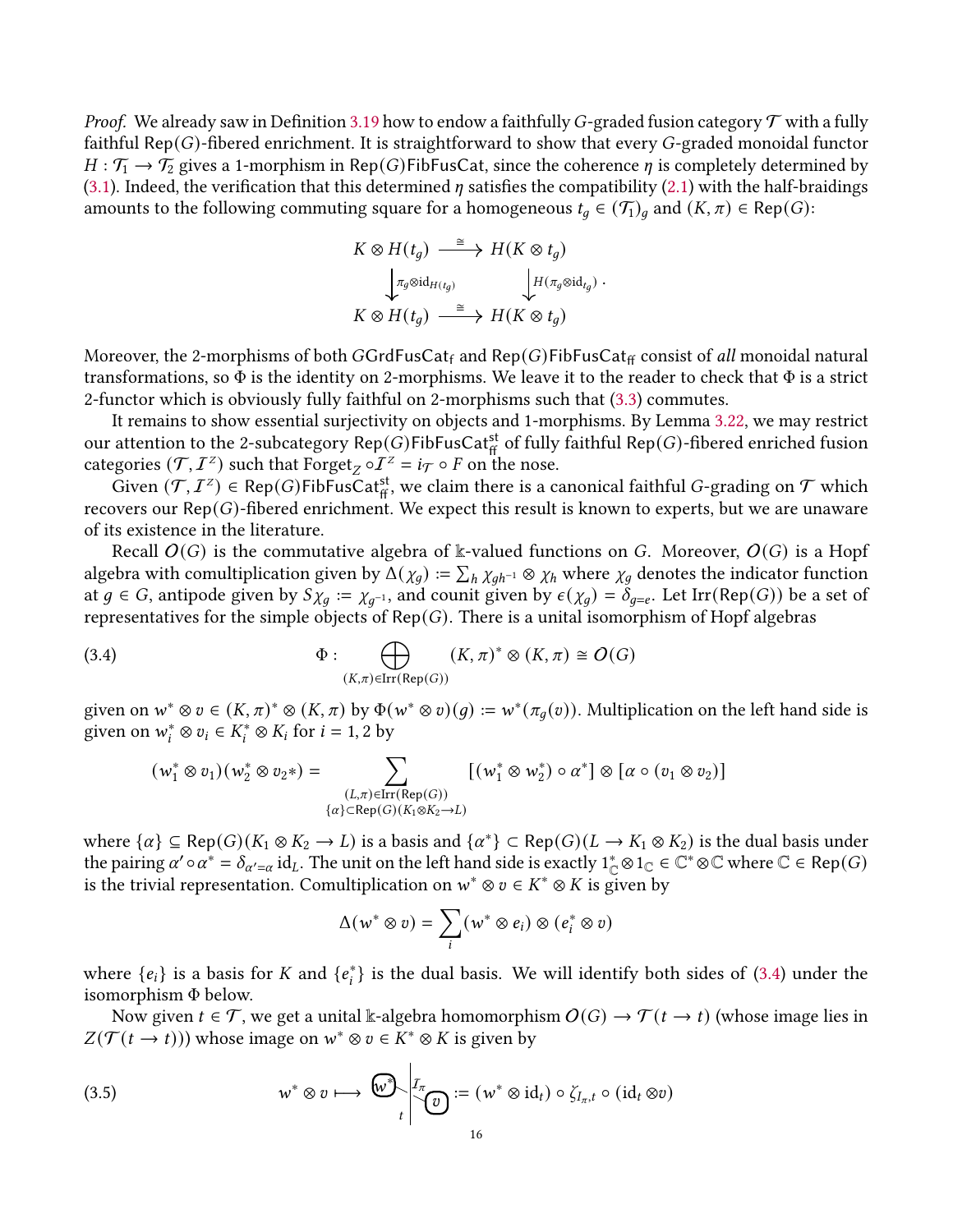where we identify elements  $v \in K$  as morphisms  $v : \mathbb{k} \to K$ , which gives a map  $v \in \mathcal{T}(\mathbb{1}_{\mathcal{T}} \to \mathbb{1}_{\mathcal{T}} \otimes K = \mathcal{I}_{\pi})$ , and similarly  $w^* \in \mathcal{T}(I_\pi = 1_\mathcal{T} \otimes K \to 1_\mathcal{T})$ . Now  $O(G) \cong \Bbbk^{|G|}$  is an abelian  $\Bbbk$ -algebra, so for each  $t \in \mathcal{T}$  and  $g \in G$ , we have a canonical projector  $\chi^t_g \in \mathcal{T}(t \to t)$ . The proof of the following lemma is straightforward.

<span id="page-16-0"></span>**Lemma 3.24.** For  $t \in \mathcal{T}$ , the projectors  $\chi_q^t \in \mathcal{T}(t \to t)$  satisfy the relations

- (direct sum)  $\chi_q^t \circ \chi_l^t$  $\lambda_h^t = \delta_{g=h} \chi_g^t$  and  $\sum_{g \in G} \chi_g^t = id_t$ , and
- (compatibility with morphisms) for all  $s \in \mathcal{T}$  with projectors  $\chi^s_a \in \mathcal{T}(s \to s)$  and all morphisms  $f \in \mathcal{T}(s \to t)$ , we have  $\chi_q^s \circ f = f \circ \chi_q^t$ .

As  $\mathcal T$  is fusion and thus idempotent complete, for  $g \in G$ , we may define  $t_g := \text{im}(\chi_g^t)$ . By the direct sum relation in Lemma [3.24](#page-16-0) we have  $t = \bigoplus_{g \in G} t_g$ . Moreover, for all  $f \in \mathcal{T}(s \to t)$ , we see that  $\mathcal{T}(s\to t)=\bigoplus_{q\in G}\mathcal{T}(s_q\to t_q).$  Thus defining  $\mathcal{T}_q$  to be the subcategory whose objects are of the form  $t_q$ for  $t \in \mathcal{T}$ , we have  $\mathcal{T} = \bigoplus_{g \in G} \mathcal{T}_g$ , i.e.,  $\mathcal T$  is  $G$ -graded as a semisimple category.

We now claim that this G-grading is compatible with the tensor product, i.e., if  $s \in \mathcal{T}_q$  and  $t \in \mathcal{T}_h$ , then  $s \otimes t \in \mathcal{T}_{gh}$ . To show this, we observe that the map [\(3.5\)](#page-15-1) endows each hom space  $\mathcal{T}(s \to t)$  with an  $O(G)$ -action

$$
(w^* \otimes v) \triangleright f := \bigoplus_{s}^{w^*} \bigoplus_{s}^{I_{\pi}} \bigotimes_{s}
$$

such that

(3.6) 
$$
(w_1^* \otimes v_1)(w_2^* \otimes v_2) \triangleright f = (w_1^* \otimes v_1) \triangleright (w_2^* \otimes v_2) \triangleright f \qquad \forall f \in \mathcal{T}(s \to t).
$$
  
Since for all  $s, t \in \mathcal{T}$ ,

$$
\left\{\left|\frac{U}{V}\right|, \left|\frac{U}{V}\right|, \left|\frac{U}{V}\right|, \left|\frac{U}{V}\right|\right\} \cup \left|\frac{U}{V}\right|, \left|\frac{U}{V}\right|, \left|\frac{U}{V}\right|, \left|\frac{U}{V}\right|, \left|\frac{U}{V}\right|, \left|\frac{U}{V}\right|, \left|\frac{U}{V}\right|, \left|\frac{U}{V}\right|, \left|\frac{U}{V}\right|, \left|\frac{U}{V}\right|, \left|\frac{U}{V}\right|, \left|\frac{U}{V}\right|, \left|\frac{U}{V}\right|, \left|\frac{U}{V}\right|, \left|\frac{U}{V}\right|, \left|\frac{U}{V}\right|, \left|\frac{U}{V}\right|, \left|\frac{U}{V}\right|, \left|\frac{U}{V}\right|, \left|\frac{U}{V}\right|, \left|\frac{U}{V}\right|, \left|\frac{U}{V}\right|, \left|\frac{U}{V}\right|, \left|\frac{U}{V}\right|, \left|\frac{U}{V}\right|, \left|\frac{U}{V}\right|, \left|\frac{U}{V}\right|, \left|\frac{U}{V}\right|, \left|\frac{U}{V}\right|, \left|\frac{U}{V}\right|, \left|\frac{U}{V}\right|, \left|\frac{U}{V}\right|, \left|\frac{U}{V}\right|, \left|\frac{U}{V}\right|, \left|\frac{U}{V}\right|, \left|\frac{U}{V}\right|, \left|\frac{U}{V}\right|, \left|\frac{U}{V}\right|, \left|\frac{U}{V}\right|, \left|\frac{U}{V}\right|, \left|\frac{U}{V}\right|, \left|\frac{U}{V}\right|, \left|\frac{U}{V}\right|, \left|\frac{U}{V}\right|, \left|\frac{U}{V}\right|, \left|\frac{U}{V}\right|, \left|\frac{U}{V}\right|, \left|\frac{U}{V}\right|, \left|\frac{U}{V}\right|, \left|\frac{U}{V}\right|, \left|\frac{U}{V}\right|, \left|\frac{U}{V}\right|, \left|\frac{U}{V}\right|, \left|\frac{U}{V}\right|, \left|\frac{U}{V}\right|, \left|\frac{U}{V}\right|, \left|\frac{U}{V}\right|, \left|\frac{U}{V}\right|, \left|\frac{U}{V}\
$$

our  $O(G)$ -action satisfies

 $(3.7)$   $(- \otimes_{\mathcal{T}} -) \circ \Delta(w^* \otimes v) \triangleright (f_1 \otimes_k f_2) = (w^* \otimes v) \triangleright (f_1 \otimes f_2) \quad \forall f_1 \in \mathcal{T}(s_1 \to t_1), \ f_2 \in \mathcal{T}(s_2 \to t_2).$ This immediately implies that the idempotent  $\chi_q^{st} \in \mathcal{T}(st \to st)$  decomposes as

$$
\chi_g^{st} = \sum_{h \in G} \chi_{gh}^s \otimes \chi_{h^{-1}}^t \qquad \Longrightarrow \qquad \chi_{gh}^{st} \circ (\chi_g^s \otimes \chi_h^t) = \chi_g^s \otimes \chi_h^t \qquad \forall g, h \in G.
$$

Thus the G-grading on  $\mathcal T$  respects the tensor product of  $\mathcal T$ . We leave it to the reader to verify this G-grading recovers an equivalent Rep(G)-fibered enrichment on  $\mathcal{T}$ .

Finally, we show essential surjectivity on 1-morphisms. Suppose  $(H, \eta) : (\mathcal{T}_1, \mathcal{I}_1^Z) \to (\mathcal{T}_2, \mathcal{I}_2^Z)$  is a 1-morphism in  $V$ FibFusCat<sup>st</sup>. It suffices to prove that H is G-graded, since  $\eta$  is completely determined by *H* by [\(3.2\)](#page-14-0). By using the compatibility of  $\eta$  with the half-braidings [\(2.1\)](#page-3-2), we see that *H* intertwines the  $O(G)$ -actions [\(3.5\)](#page-15-1) on  $\mathcal{T}_1(t \to t)$  and  $\mathcal{T}_2(H(t) \to H(t))$  for all  $t \in \mathcal{T}_1$ . Thus H maps  $\chi_q^t \in \mathcal{T}_1(t \to t)$  to  $\chi_q^{H(t)} \in \mathcal{T}_2(H(t) \to H(t)),$  and H is G-graded.

We now look at the equivalent 2-subcategory Rep(G)FibFusCat<sup>st</sup> such that  $\text{forget}_Z \circ I^Z = i_{\mathcal{T}} \circ F$ on the nose. On this 2-subcategory, the restriction to cores of the forgetful 2-functor Forget $_{\mathsf{Rep}(G)}$  is a discrete fibration, since given any fully faithful Rep(G)-fibered enriched fusion category  $(\mathcal{T}_1, \mathcal{T}_1^z)$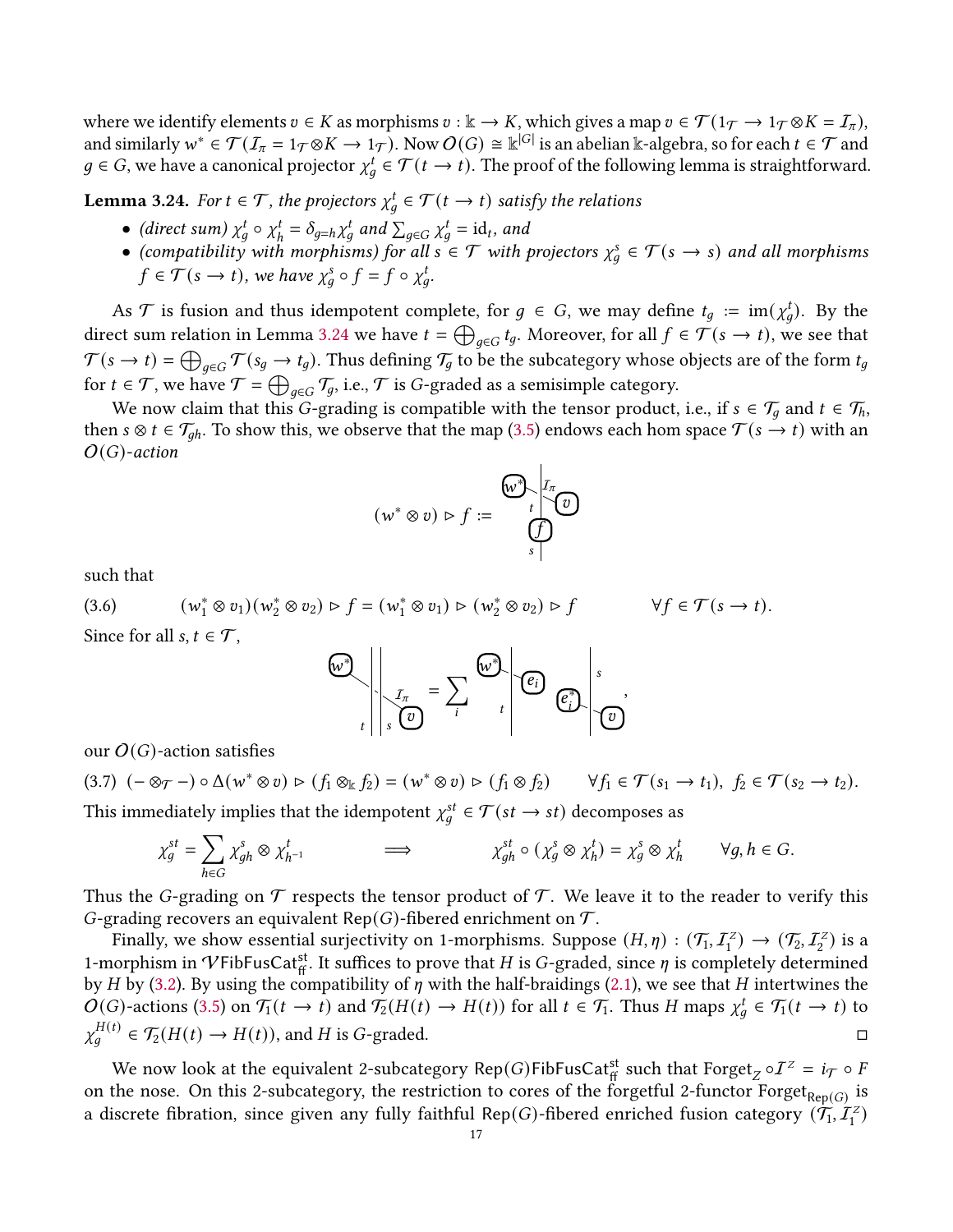such that Forget<sub>Z</sub>  $\circ I_1^z = i_{\mathcal{T}_1} \circ F$  and any monoidal equivalence  $H : \mathcal{T}_1 \to \mathcal{T}_2$ , there is a unique lift  $I_2^z$ : Rep(G)  $\to Z(\dot{\mathcal{T}_2})$  such that Forget<sub>Z</sub>  $\circ I_2^z = i_{\mathcal{T}_2} \circ \bar{F}$ , which completely determines the necessary action coherence morphism  $\eta$  to make  $(H, \eta)$  an invertible 1-morphism in Rep(G)FibFusCat<sup>st</sup><sub>ff</sub>. We conclude that the 0-truncation of the homotopy fiber  $\tau_0$ (hoFib $_{\mathcal{T}}(F{\rm orget}_{\mathsf{Rep}(G)}))$  of the forgetful 2-functor  $\mathrm{Forget}_{\mathsf{Rep}(G)}: \mathrm{core}(\mathsf{Rep}(G)\mathsf{FibFusCat}^{\mathrm{st}}_{{\mathrm{ff}}}) \rightarrow \mathrm{core}(\mathsf{FusCat})$  is in canonical bijection with the strict fiber stFib $_{\mathcal{T}}( \mathrm{Forget}_{\mathsf{Rep}(G)}),$  which we view as the set of  $\mathcal{V}$ -fibered enrichments of  $\mathcal{T}.$ 

<span id="page-17-0"></span>**Corollary 3.25.** Fix a fusion category  $\mathcal T$  and a finite group G, and denote by  $F : \text{Rep}(G) \to \text{Vec} = \langle 1_T \rangle \subset \mathcal T$ the canonical symmetric fiber functor. There is a bijective correspondence between the sets of

- (1) Fully faithful Rep(G)-fibered enrichments  $I^z$  : Rep(G)  $\to Z(\mathcal{T})$  such that Forget<sub>Z</sub>  $\circ I^z = i_{\mathcal{T}} \circ F$ on the nose, where  $i_{\mathcal{T}} : \text{Vec} \hookrightarrow \mathcal{T}$  is the canonical inclusion  $V \mapsto V \otimes 1_{\mathcal{T}}$ , and
- (2) the set of faithful G-gradings on  $\mathcal T$  (cf. Example [3.16\)](#page-12-1).

*Proof.* The equivalence  $\Phi$  : GGrdFusCat<sub>f</sub>  $\rightarrow$  Rep(G)FibFusCat<sub>ff</sub> such that the triangle [\(3.3\)](#page-14-1) commutes gives an equivalence when restricted to cores such that the obvious triangle of cores commtes. This gives an equivalence of the 0-truncated homotopy fibers over  $\cal T$  of Forget $_G$  : core(GGrdFusCat $_f$ )  $\to$  core(FusCat) and  $\mathrm{Forget}_{\mathsf{Rep}(G)}\,:\, \mathrm{core}(\mathsf{Rep}(G)\mathsf{FibFusCat}^{\mathrm{st}}_{{\mathrm{ff}}})\,\to\, \mathrm{core}(\mathsf{FusCat}).$  Since both  $\mathrm{Forget}_G$  and  $\mathrm{Forget}_{\mathsf{Rep}(G)}$ restricted to cores are fully faithful and discrete fibrations (the former by Example [3.16](#page-12-1) and the latter by the discussion before the corollary), we get canonical bijections

$$
stFib_{\mathcal{T}}(Forget_G) \cong \tau_0(hofib_{\mathcal{T}}(Forget_G)) \cong \tau_0(hofib_{\mathcal{T}}(Forget_{Rep(G)})) \cong stFib_{\mathcal{T}}(Forget_{Rep(G)})
$$

This completes the proof.

Remark 3.26. By [\[EGNO15,](#page-34-7) Cor. 3.6.6] G-gradings on a fusion category are also classified by surjective group homomorphisms from the *universal grading group*  $U$  to  $G$ .

With these results in hand, we make the following definition.

**Definition 3.27.** A faithfully *G-graded*  $V$ *-*fusion category is a  $V$ -fusion category  $(\mathcal{D},\mathcal{F}_{\mathcal{D}}^Z)$  such that  $\mathcal D$ is faithfully G-graded as an ordinary fusion category, and  $\mathcal{F}_{\mathcal{D}}^{\mathcal{Z}}(\mathcal{V}) \subseteq \mathsf{Rep}(G)' \subset \mathcal{Z}(\mathcal{D}).$ 

A G-extension of a  $V$ -fusion category  $(C,\mathcal{F}_C^Z)$  is a faithfully G-graded  $V$ -fusion category  $(\mathcal{D},\mathcal{F}_\mathcal{D}^Z)$ together with an equivalence of  $V$ -fusion categories  $(C, \mathcal{F}_{C}^{Z}) \cong (\mathcal{D}_{e}, \mathcal{F}_{\mathcal{D}}^{Z})$  (recall  $(\mathrm{Forget}_{Z} \circ \mathcal{F}_{\mathcal{D}}^{Z})(\mathcal{V}) \subseteq \mathcal{D}_{e}$ by Lemma [3.20\)](#page-13-1).

We close this section with the following observation about  $Rep(G)$ -fibered enrichments. Given a fully faithful braided tensor functor Rep(G)  $\rightarrow$  Z(C) where C is a fusion category, it is not necessarily the case that C is G-graded. For example, taking  $C = \text{Rep}(G)$ , the universal grading group of C is  $Z(G)$ . Note that this enrichment is as far as possible from a Rep( $G$ )-fibered enrichment, since postcomposing the enrichment with the forgetful functor yields an equivalence. However,  $Rep(G)$  is Morita equivalent to  $Vec(G)$ , the quintessential example of a G-graded fusion category. Our next result shows this behavior is generic. The proposition below shows that any fusion category with a  $\text{Rep}(G)$  enrichment is Morita equivalent to a G-graded fusion category whose associated Rep(G) enrichment (obtained from the canonical equivalence of centers) is fibered. This can be interpreted as a partial converse to Corollary [3.25.](#page-17-0)

**Proposition 3.28.** Suppose C is a fusion category and  $F : \text{Rep}(G) \to Z(C)$  is a fully faithful tensor functor. Then there exists a faithfully G-graded fusion category  $D$  which is Morita equivalent to  $C$  such that the associated enrichment Rep(G)  $\rightarrow Z(C) \cong Z(D)$  is a Rep(G)-fibered enrichment.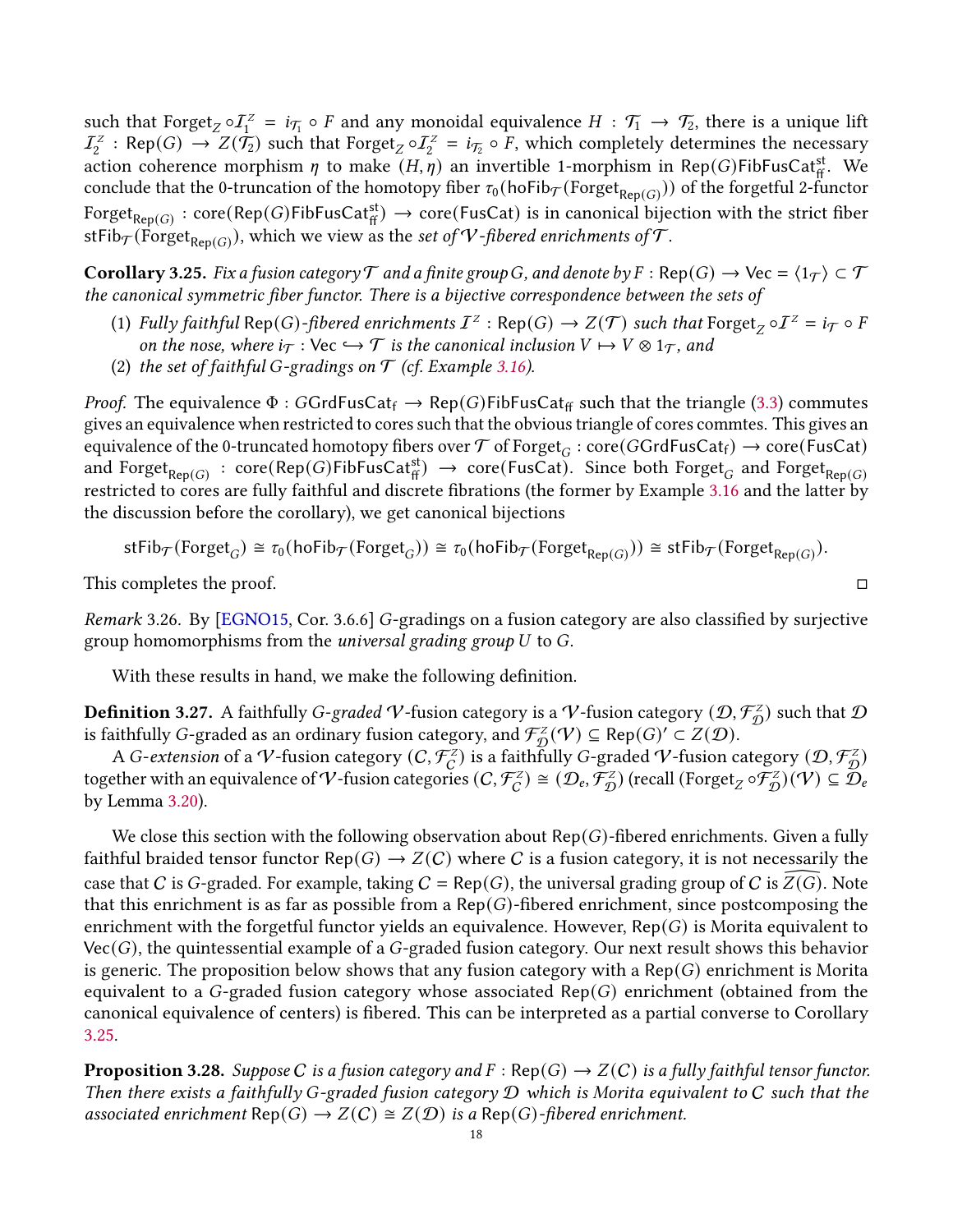Proof. Consider the image of  $O(G)$  inside  $Z(C)$ , which is a connected étale algebra, which we will still denote by  $O(G)$ . Observe that  $Z(C)_{O(G)}$  is a G-crossed braided extension of  $Z(C)_{O(G)}^{\text{loc}}$  by [\[EGNO15,](#page-34-7) Thm. 8.24.3]. Now note that  $Z(C)_{O(G)}^{\text{loc}} \cong Z(C_{O(G)})$  by [\[DMNO13,](#page-34-12) Thm. 3.20] where  $C_{O(G)}$  is a multifusion category, and every center of a multifusion category is also the center of an ordinary fusion category [\[DMNO13,](#page-34-12) Rem. 5.2]. By [\[GNN09\]](#page-34-6), there is a bijective correspondence between  $G$ -extensions of fusion categories  $\mathcal F$  and G-crossed braided extensions of  $Z(\mathcal F)$  which is established by taking the relative center. Thus there is a G-graded fusion category  $D$  whose relative center with respect to its trivial component is  $Z(C)_{O(G)}$ . Furthermore, by [\[GNN09\]](#page-34-6),  $Z(D) \cong (Z(C)_{O(G)})^G \cong Z(C)$ . Hence  $D$  is Morita equivalent to C. Since the forgetful functor  $Z(D) \to D$  factors through  $Z(C)_{O(G)}$ , the Rep(G)-enrichment for  $D$  is  $\Box$ 

# 4. LIFTING  $V$ -enrichment to a fixed  $G$ -extension

For this section, we fix a braided fusion category  $\mathcal V$ , a  $\mathcal V$ -fusion category  $(\mathcal C,\mathcal F^z) \in \mathsf{BrdFus}_1(\mathcal V\to \mathcal V)$ Vec).

**Definition 4.1.** A  $V$ -enriched G-extension of  $(C, \mathcal{F}^z)$  is a triple  $(\mathcal{D}, \widetilde{\mathcal{F}}^z, \alpha)$  such that

- $\mathcal{D} = \bigoplus_{g \in G} \mathcal{D}_g$  is an orginary G-extension of  $C = \mathcal{D}_e$ ,
- $\mathcal{F}^Z: V \to \mathsf{Rep}(G)' \subset Z(\mathcal{D})$  is a  $V$ -enrichment of  $\mathcal D$  that lands in the Müger centralizer of the canonical copy of Rep( $G$ ) ⊂  $Z(D)$ , and
- $\alpha$  is a natural isomorphism

(4.1)

<span id="page-18-0"></span>

where  $\text{Forget}_C : Z(\mathcal{D}) \to Z_C(\mathcal{D})$  denotes the forgetful functor.

Observe that  $V$ -enriched G-extensions of  $(C, \mathcal{F}^z)$  form a 2-groupoid which admits an obvious forgetful 2-functor to the 2-groupoid of ordinary  $G$ -extensions of  $C$  as an ordinary fusion category. This forgetful functor is fully faithful at the level of 2-morphisms and a discrete fibration. Hence by similar arguments to those in [§3.2.2,](#page-11-1) the homotopy fiber over a fixed ordinary  $G$ -extension  $\cal D$  =  $\bigoplus_{g\in G}\cal D_g$  of  $C$  is 0-truncated and in bijective correspondence with the strict fiber over  ${\cal D}$ , i.e., set of tensor functors  ${\cal F}^z$  :  ${\cal V}$   $\to$ Rep(*G*)'  $\subset Z(\mathcal{D})$  such that Forget<sub>*C*</sub>  $\circ \widetilde{\mathcal{F}}^z = i \circ \mathcal{F}^z$  on the nose.

*Remark* 4.2. Given an ordinary G-extension  $\mathcal{D} = \bigoplus_{g \in G} \mathcal{D}_g$  of our  $\mathcal V$ -fusion category  $(C, \mathcal F^z)$ , choosing a functor  $\widetilde{\mathcal{F}}^z : \mathcal{V} \to \text{Rep}(G)' \subset Z(\mathcal{D})$  in the strict fiber over  $\mathcal D$  is equivalent to choosing for all  $v \in \mathcal{V}$ coherent lifts of the half-braidings for  $\mathcal{F}^{\mathcal{Z}}(v)$  with  $C$  to all of  $\mathcal{D}.$ 

We now use the ENO extension theory for fusion categories [\[ENO10\]](#page-34-1), together with the results from [\[GNN09\]](#page-34-6) to give several equivalent characterizations of the set of compatible  $\mathcal V$ -enrichments on a fixed ordinary G-extension  $\mathcal D$  of our  $\mathcal V$ -fusion category  $(\mathcal C,\mathcal F^z).$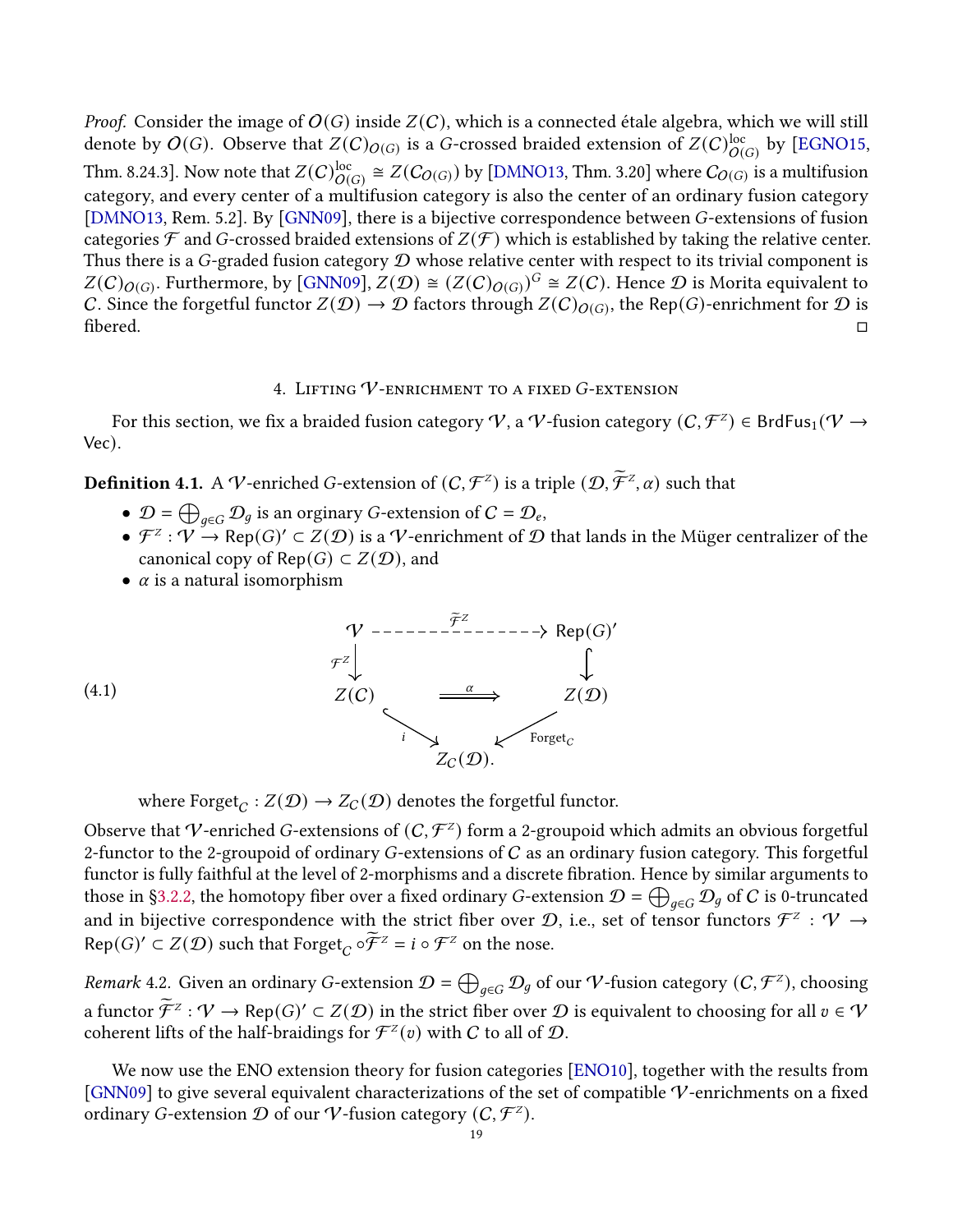## <span id="page-19-1"></span>4.1. Classification in terms of monoidal 2-functors.

<span id="page-19-0"></span>**Definition 4.3.** The V-Brauer-Picard 2-groupoid  $\underline{\text{BrPic}}^\mathcal{V}(C,\mathcal{F}^{\mathbb{Z}})$  of the V-fusion category  $(C,\mathcal{F}^{\mathbb{Z}})$  is obtained by taking the ordinary unenriched Brauer-Picard 2-groupoid  $BrPic(C)$  and imposing extra structure.

- objects in  $BrPic<sup>*V*</sup>(C, *F*<sup>*Z*</sup>)$  are invertible  $C C$  bimodules M equipped with natural isomorphisms</u>  $\eta_{a,m} : m \triangleleft F_C(a) \to F_C(a) \triangleright m$  satisfying [\(2.4\)](#page-6-0), [\(2.5\)](#page-6-1), and [\(2.6\)](#page-6-2).
- 1-morphisms are bimodule equivalences  $E : \mathcal{M} \to \mathcal{N}$  satisfying [\(2.8\)](#page-7-0).
- 2-morphisms are all bimodule natural isomorphisms.

We now endow  $\underline{\mathsf{BrPic}}^\mathcal{V}(C,\mathcal{F}^{\mathbb{Z}})$  with the structure of a categorical 2-group (3-group) by lifting the monoidal structure on  $BrPic(C)$ . Observe that there is an obvious forgetful 2-functor Forget<sub> $V$ </sub>:  $\underline{BrPic}^\mathcal{V}(C,\mathcal{F}^z)\to \underline{BrPic}(C)$  that forgets the extra structure, and Forget $_\mathcal{V}$  is fully faithful at the level of 2-morphisms and a discrete fibration.

We now define a monoidal structure on objects in  $\text{BrPic}^\mathcal{V}(C,\mathcal{F}^{\mathbb{Z}})$  as the relative Deligne tensor product in  $BrPic(C)$  from Definition [2.14,](#page-5-1) together with the centering morphism defined from the vertical composition on 2-morphisms in BrdFus from  $(2.7)$ . The monoidal product of objects in  $BrPic(C)$  is defined by a universal property, so there is not just one composite; there is a contractible choice. We observe that when these bimodules are in the image of the forgetful 2-functor Forget<sub> $\alpha$ </sub>, there is a choice of composite  $M$   $\boxtimes_{\mathcal{D}}$  N which is also in the image of Forget $_{V}$  by construction. Following [\[Gre10\]](#page-34-14), we get an associator and pentagonator for  $BrPic(C)$  from the universal property defining the relative Deligne product. By the universal property, these associators lift to  $\underline{\text{BrPic}}^\mathcal{V}(C,\mathcal{F}^{\mathbb{Z}}),$  and since Forget $_\mathcal{V}$  is fully faithful on 2-morphisms, so does the pentagonator. This also means the forgetful 2-functor Forget<sub> $\alpha$ </sub> is automatically a monoidal 2-functor.

*Remark* 4.4. We expect that  $\underline{BrPic}^{\mathcal{V}}(C,\mathcal{F}^z)$  is monoidally 2-equivalent to the core of the endomorphism monoidal 2-category of the 1-morphism  $(C, \mathcal{F}^Z) \in \mathsf{BrdFus}(V \to \mathsf{Vec}).$  We leave this verification to the interested reader.

Observe that there is a 2-groupoid of monoidal 2-functors  $\text{Hom}(\underline{G}\to \underline{\text{BrPic}}^\mathcal{V}(C,\mathcal{F}^Z)),$  and this 2-groupoid admits a 2-functor  $U := (\text{Forget}_{V})_*$  to the 2-groupoid of monoidal 2-functors Hom( $G \rightarrow$  $BrPic(C)$ ). By Theorem [2.15,](#page-5-2) this latter 2-groupoid is equivalent to the 2-groupoid Ext(C, G) of Gextensions of C as an ordinary fusion category. Now fixing an ordinary G-extension  $D$  of C, we get a corresponding monoidal 2-functor  $\pi$  :  $G \to \text{BrPic}(C)$ . Similar to Example [3.18,](#page-12-3) the homotopy fiber hoFib $_{\pi}(U)$  is 0-truncated, i.e., a set. Moreover, since U is a discrete fibration, this set is in bijection to the strict fiber stFib $_\pi(U)$  whose elements are monoidal 2-functors  $\underline{\pi}^\mathcal{V}:\underline{G}\to \underline{BrPic}^\mathcal{V}(C,\mathcal{F}^Z)$  such that Forget $_{V}$   $\circ \underline{\pi}^{\mathcal{V}} = \underline{\pi}$  on the nose.

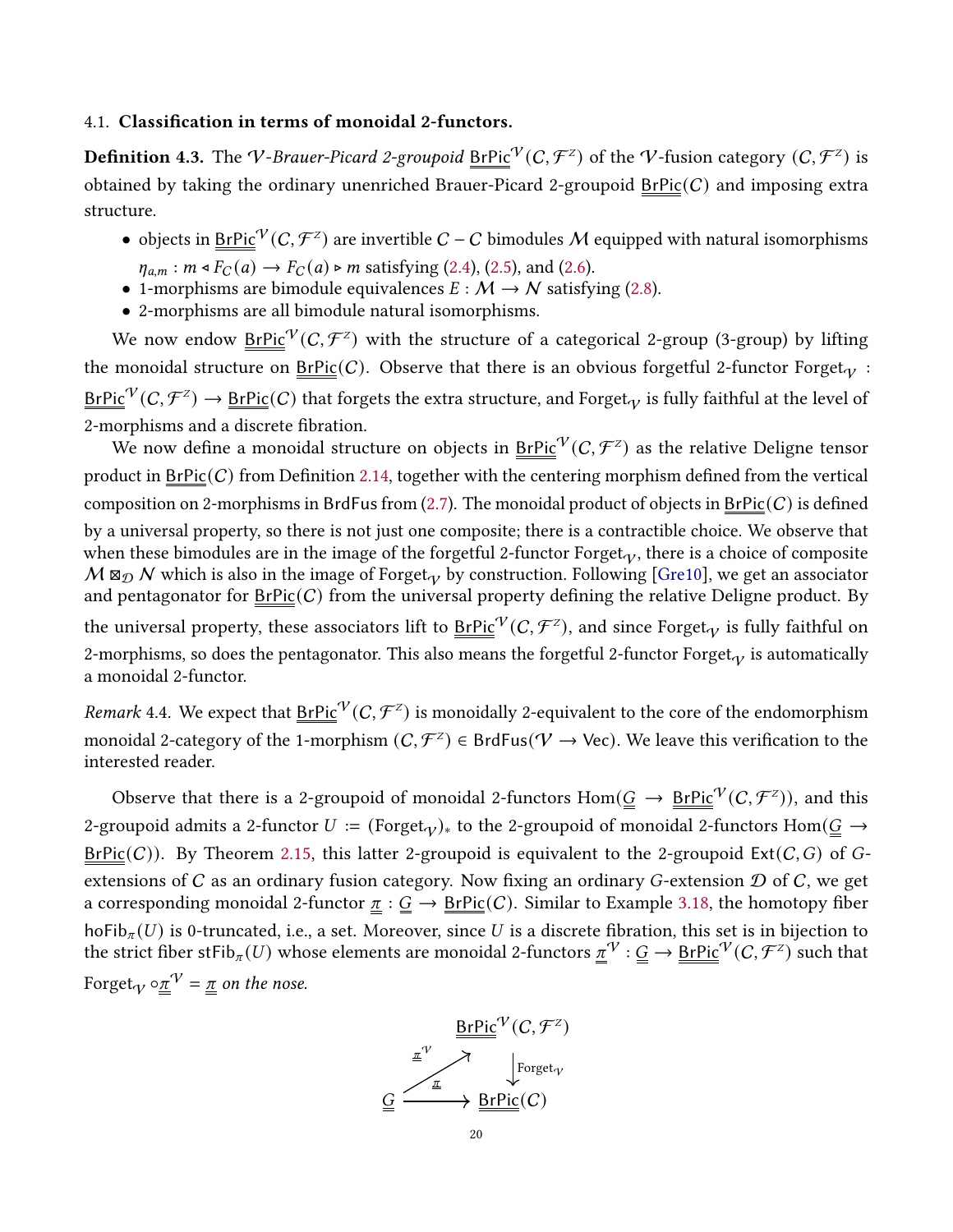We call this set the *set of lifts* of  $\pi$  to  $\mathsf{BrPic}^\mathcal{V}(C,\mathcal{F}^z).$ 

We now prove a version Theorem [2.15](#page-5-2) for  $V$ -fusion categories.

<span id="page-20-0"></span>**Theorem 4.5.** Let  $(C, \mathcal{F}^z)$  be a V-fusion category and D an ordinary G-extension of C. Let  $\underline{\pi} : \underline{G} \to$ BrPic(C) be any monoidal 2-functor corresponding to D under the equivalence of 2-groupoids  $Ext(C, G) \cong$  $Hom(\underline{G}\to \underline{BrPic}(\mathcal{C}))$  afforded by Theorem [2.15.](#page-5-2) The set of  $V$ -enrichments  $\mathcal{F}_{\mathcal{D}}^Z:\mathcal{V}\to Z(\mathcal{D})$  compatible with the enrichment  $\mathcal{F}^z: V \to Z(C)$  is in bijective correspondence with the set of lifts of  $\underline{\pi}: \underline{G} \to \underline{BrPic}(C)$ to  $\underline{\text{BrPic}}^{\mathcal{V}}(C, \mathcal{F}^{\mathbb{Z}}).$ 

*Proof.* Suppose we can lift the V-enrichment of C to D. We define morphisms  $\eta_{v,m} : m \triangleleft F_C(v) \to F_C(v) \triangleright m$ for each  $m \in \mathcal{D}_q$ , where  $F_C : \mathcal{V} \to Z(C) \to C$  as follows. A lift  $\widetilde{\mathcal{F}} : \mathcal{V} \to Z(\mathcal{D})$  applied to a  $v \in \mathcal{V}$  can be viewed as  $\widetilde{\mathcal{F}}(v)=(F_C(v),\sigma_{\bullet,F_C(v)})$ , where  $\sigma_{\bullet,F_C(v)}$  is a half-braiding for  $F_C(v)$  with  $d\in\mathcal{D}.$  We define  $\eta_{v,d} := \sigma_{d,F_C(v)} : d \otimes F_C(v) \to F_C(v) \otimes d$ . The fact that  $\widetilde{\mathcal{F}} : \mathcal{V} \to Z(\mathcal{D})$  is a braided monoidal functor ensures that  $\eta_{v,d}$  makes the diagrams [\(2.4\)](#page-6-0), [\(2.5\)](#page-6-1), and [\(2.6\)](#page-6-2) commute. This means we can lift the image of the monoidal 2-functor  $\underline{G}\to \underline{BrPic}(C)$  to  $\underline{BrPic}^{\dot{V}}(C,{\cal F}^{\dot{Z}})$  at the level of 1-morphisms. To lift at the level of 2-morphisms, recall that ⊗ induces a bimodule equivalence  $\mathcal{D}_q$  ⊠ $_C$   $\mathcal{D}_h\to\mathcal{D}_{qh}.$  We need to show that this bimodule equivalence is a morphism in  $\text{BrPic}^{\mathcal{V}}(C, \mathcal{F}^Z).$  Given objects  $d_q\in\mathcal{D}_q, d_h\in\mathcal{D}_h,$  we need to check the following diagram commutes:

<span id="page-20-2"></span>
$$
\otimes ((d_g \boxtimes_C d_h) \triangleleft F_C(v)) = d_g \otimes (d_h \otimes F_C(v)) \longrightarrow \otimes (F_C(v) \triangleright (d_g \boxtimes_C d_h)) = (F_C(v) \otimes d_g) \otimes d_h)
$$
\n
$$
\downarrow
$$
\n
$$
\otimes (d_g \boxtimes_C d_h) \triangleleft F_C(v) = (d_g \otimes d_h) \otimes F_C(v) \longrightarrow F_C(v) \triangleright (\otimes (d_g \boxtimes_C d_h)) = F_C(v) \otimes (d_g \otimes d_h)
$$

where the top isomorphism is that from [\(2.7\)](#page-7-1). This now follows immediately from the associativity of a half-braiding.

Conversely, given a  $\underline{x}^\mathcal{V}:\underline{G}\to \underline{BrPic}^\mathcal{V}(C,\mathcal{F}^z)$  such that Forget $_\mathcal{V}\circ \underline{\pi}^\mathcal{V}=\underline{\pi},$  we need to extend the half-braiding of  $\mathcal{F}^{\mathcal{Z}}(v)$  with  $C$  to all of  $\mathcal{D}.$  We simply use  $\eta^{g}$  on  $\mathcal{D}_{g}$  as our half-braiding:

$$
\eta_{v,m_g}^g: m_g \triangleleft F_{\mathcal{D}_g}(v) = m_g \otimes \mathcal{F}(v) \longrightarrow \mathcal{F}(v) \otimes m_g = F_{\mathcal{D}_g}(v) \triangleright m_g.
$$

Now one uses the commutativity of  $(2.4)$ ,  $(2.5)$ ,  $(2.6)$  and  $(4.2)$  to verify that this is a well-defined halfbraiding with all of D.

Finally, one verifies these two constructions are mutually inverse.  $\Box$ 

4.2. Classification in terms of G-equivariant structures on  $\mathcal{F}^{\mathbb{Z}}.$  We now show that given a  $\mathcal{V}$ -fusion category  $(C, \mathcal{F}^z)$  and an ordinary G-extension  $\mathcal D$  of  $C$ , the set of possible compatible  $\mathcal V$ -enrichments on  $\mathcal D$  is in canonical bijection with G-equivariant structures on the classifying functor  $\mathcal F^z:\mathcal V\to Z(\mathcal C)$  with respect to the categorical action  $\rho : \underline{G} \to \underline{\rm Aut}_{\otimes}^{\rm br}(Z(C))$  induced from the  $G$ -extension  $C \subseteq \mathcal{D} = \bigoplus_g \mathcal{D}_g$ . (Recall from Example [3.10](#page-10-0) that lifts of  $\mathcal{F}^z : \mathcal{V} \to Z(C)$  to  $Z(C)^G$  naturally form a set.)

<span id="page-20-1"></span>**Theorem 4.6.** The lifts  $\widetilde{\mathcal{F}}^z$ :  $\mathcal{V} \to Z(\mathcal{D})$  which are compatible with  $\mathcal{F}^z$ :  $\mathcal{V} \to Z(\mathcal{C})$  are in bijective correspondence with lifts  $\widetilde{\mathcal{F}}^{\mathcal{Z}}: \mathcal{V} \to Z(C)^G$  which satisfy  $\mathrm{Forget}_G \circ \widetilde{\mathcal{F}}^{\mathcal{Z}} = \mathcal{F}^{\mathcal{Z}}$ , where  $\mathrm{Forget}_G : Z(C)^G \to Z(C)^G$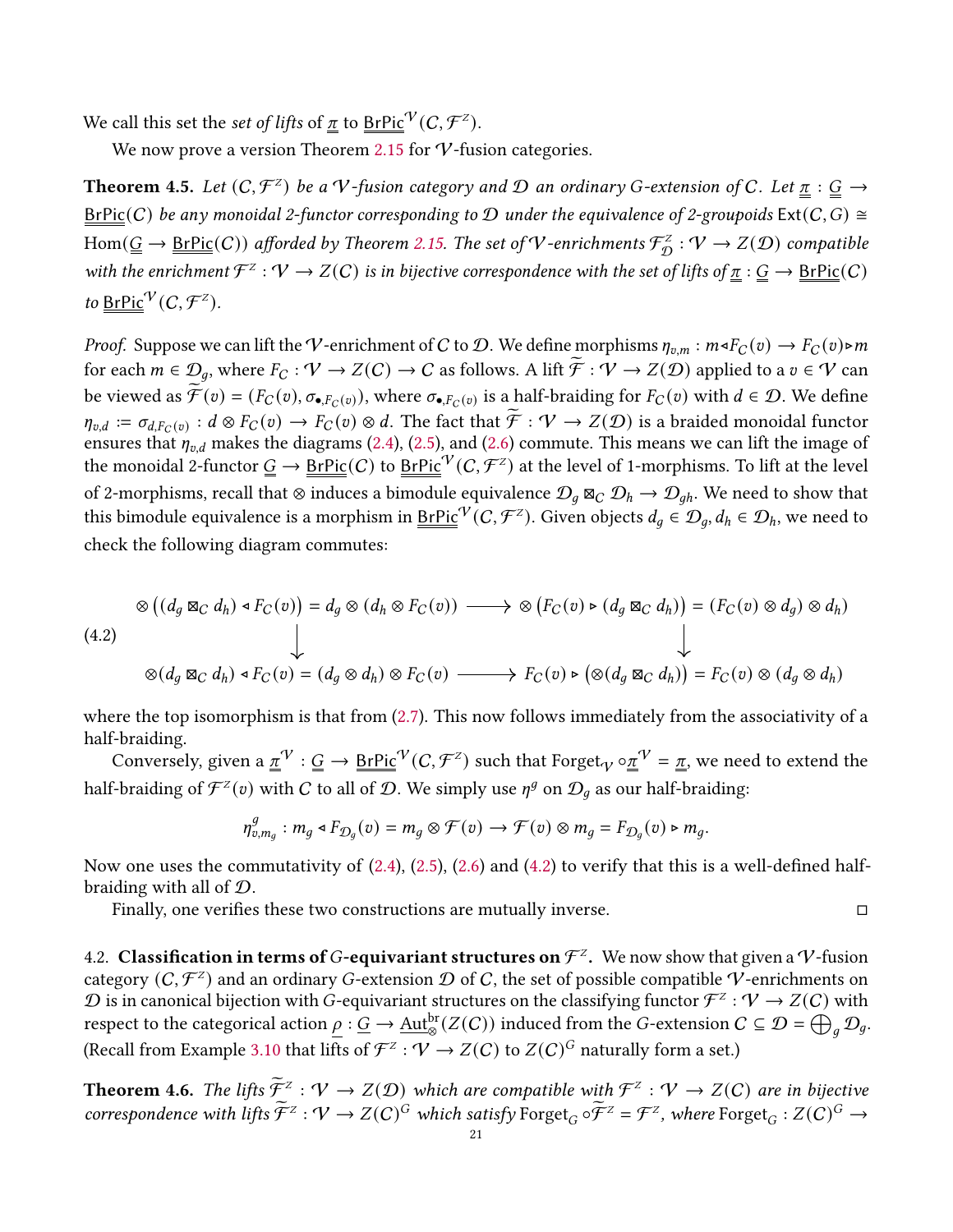$Z(C)$  forgets the G-equivariant structure.

<span id="page-21-0"></span>(4.3)  
\n
$$
\begin{array}{c}\n\mathcal{V} \longrightarrow \mathcal{F}^Z \\
\downarrow^{\mathcal{F}^Z} \longrightarrow \mathcal{L}(C)^G \\
Z(C)\n\end{array}
$$
\n(4.3)

Proof. We insert the commutative diagram [\(2.3\)](#page-5-3) based on [\[GNN09\]](#page-34-6) into [\(4.1\)](#page-18-0) to get the following diagram:



We see that the set of lifts  $\widetilde{\mathcal{F}}^z : \mathcal{V} \to \mathsf{Rep}(G)' \cap Z(\mathcal{D})$  which are compatible with  $\mathcal{F}^z$  are in bijective correspondence with lifts  $\widetilde{\mathcal{F}}^z : \mathcal{V} \to Z(C)^G$  which satisfy  $i \circ \text{Forget}_G \circ \widetilde{\mathcal{F}}^z = i \circ \mathcal{F}^z$ . Since  $i$  is faithful on both objects and morphisms, we can cancel it from the left on both sides of the equation, and the result  $\Box$  follows.  $\Box$ 

Thus to classify enriched extensions, we must solve the equivariant lifting problem for the data given by the initial enrichment and the extension. In other words, given an (oplax) braided (strongly unital) monoidal functor  $\mathcal F^z:\mathcal V\to Z(\mathcal C)$  and a categorical action  $\rho:\underline G\to \underline{\rm Aut}^{ \mathrm{br} }_\otimes(Z(\mathcal C)),$  we need to find all the G-equivariant structures on  $\mathcal{F}^z$ . We will formalize this notion in Definition [5.3](#page-22-0) in the next section.

#### 5. THE EQUIVARIANT FUNCTOR LIFTING PROBLEM

In this section, we study the equivariant functor lifting problem, showing lifts are in bijection with splittings of a certain exact sequence. Our approach is similar to [\[BJLP19,](#page-33-2) §3]. We do so in greater generality than needed for [\(4.3\)](#page-21-0) above, since our results are significantly more general.

For this section,  $V, W$  will denote linear monoidal categories (which are not necessarily braided!) and  $(\mathcal{F}, \varphi, \varepsilon) : \mathcal{V} \to \mathcal{W}$  denotes an oplax monoidal functor (which need not be strongly unital!), where  $\varphi = {\varphi_{u,v} : \mathcal{F}(uv) \to \mathcal{F}(u)\mathcal{F}(v)}_{u,v \in V}$  is the oplaxitor and  $\varepsilon : \mathcal{F}(1_V) \to 1_W$  is the counit.

<span id="page-21-1"></span>**Assumption 5.1.** Notice that  $F(1_V) \in W$  is a coalgebra object with comultiplication  $\Delta := \varphi_{1_V,1_V}$  and counit  $\varepsilon$ . For this section, we assume  $\mathcal{F}(1\gamma)$  is connected, i.e.,  $\mathcal{W}(\mathcal{F}(1\gamma) \to 1\gamma) = \mathbb{C}\varepsilon$ .

We further suppose  $(\rho, \mu) : \underline{G} \to \underline{\rm Aut}_{\otimes}(\mathcal W)$  is a categorical action of the finite group G. We write  $g = \rho_q$  for notational simplicity, and we write  $\psi^g$  for its tensorator. Our convention for the tensorator  $\mu$ for  $\rho$  is  $\mu_{q,h} : g \circ h \Rightarrow gh$ .

#### 5.1. The first obstruction.

**Definition 5.2.** We consider the following categorical groups.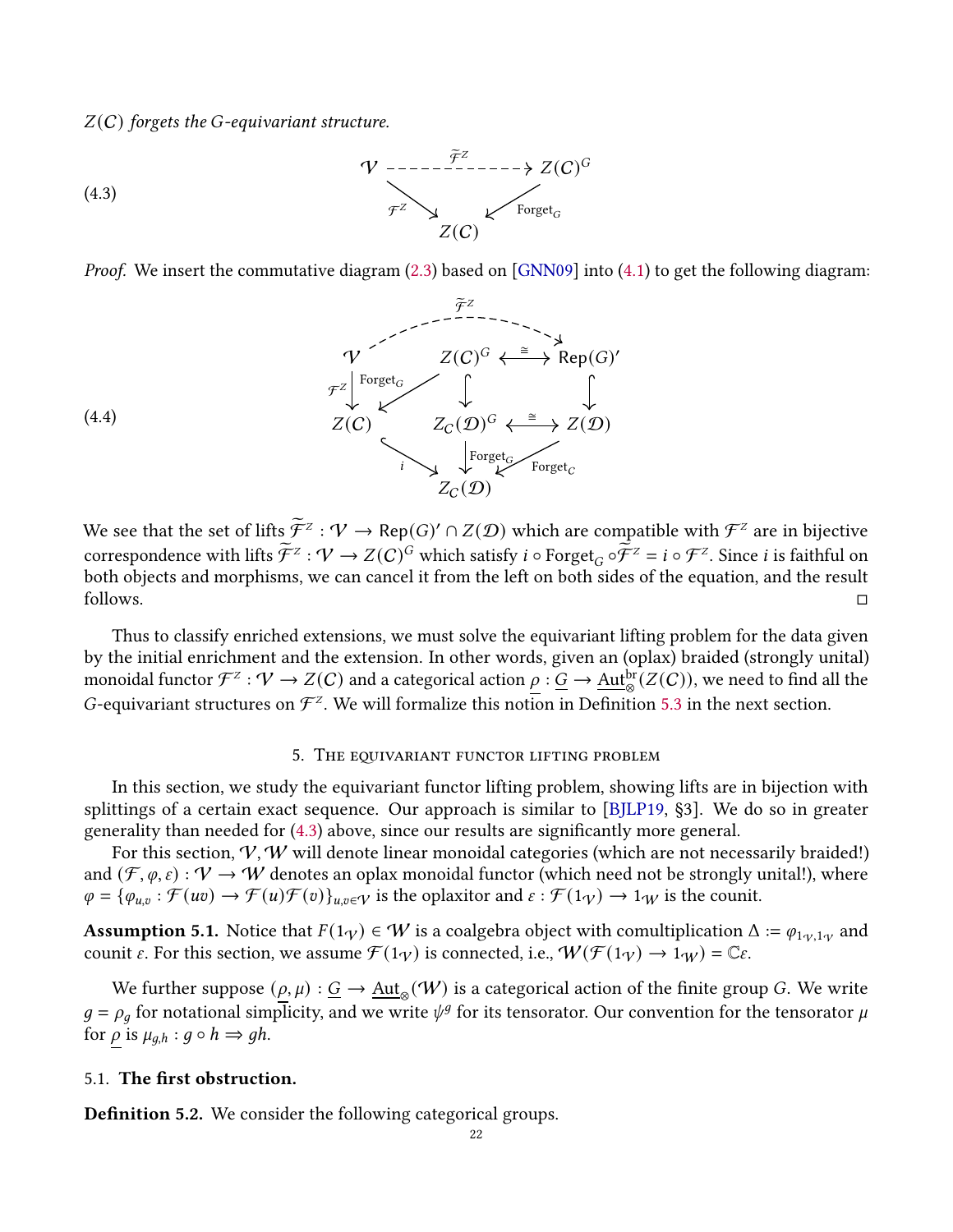- $\bullet$   $\underline{\mathrm{Aut}}_\otimes(\mathcal{W})$  is the categorical group of (strong) monoidal auto-equivalences of  $\mathcal{W}.$  Thought of as a monoidal category, objects are monoidal auto-equivalences of  $W$ , and morphisms are monoidal natural isomorphisms.
- $\underline{\mathrm{Aut}}_{\otimes}(\mathcal{W}|\mathcal{F})$  is the categorical group defined as follows: objects are triples  $(\alpha, \psi^{\alpha}, \lambda^{\alpha})$ , where  $\overline{(\alpha, \psi^{\alpha})} \in \underline{\text{Aut}}_{\otimes}(\mathcal{W})$  is a monoidal auto-equivalence of  $\mathcal W$  (here,  $\psi^{\alpha}$  is the tensorator of  $\alpha$ ), and  $\lambda^{\alpha}$ :  $\mathcal{F} \Rightarrow \alpha \circ \mathcal{F}$  is an (oplax) monoidal natural isomorphism. The 1-composition is strict and defined as

<span id="page-22-2"></span>
$$
(\alpha, \psi^{\alpha}, \lambda^{\alpha}) \circ (\beta, \psi^{\beta}, \lambda^{\beta}) := (\alpha \circ \beta, \psi^{\alpha} \circ \alpha(\psi^{\beta}), \lambda^{\alpha} \circ \alpha(\lambda^{\beta})).
$$

The 2-morphisms  $\eta : (\alpha, \psi^{\alpha}, \lambda^{\alpha}) \Rightarrow (\beta, \psi^{\beta}, \lambda^{\beta})$  are all monoidal natural isomorphisms  $\eta : (\alpha, \psi^{\alpha}) \Rightarrow$  $(\beta, \psi^{\beta})$  such that  $(\eta \circ id_F) \circ \lambda^{\alpha} = \lambda^{\beta}$ .

●  $\frac{\text{Stab}}{\otimes}(\mathcal{F})$  is the full categorical subgroup of  $\underline{\text{Aut}}_{\otimes}(\mathcal{W})$  generated by the image of  $\underline{\text{Aut}}_{\otimes}(\mathcal{W}|\mathcal{F})$ under the forgetful functor  $(\alpha, \psi^{\alpha}, \lambda^{\alpha}) \mapsto (\alpha, \overline{\psi^{\alpha}}).$ 

<span id="page-22-0"></span>**Definition 5.3.** Let  $\rho : \underline{G} \to \underline{\rm Aut}_{\otimes}(\mathcal{W}), g \mapsto \rho_g$  be a categorical action, and  $\mathcal{F} : \mathcal{V} \to \mathcal{W}$  an oplax monoidal functor. A *G*-equivariant structure on  $\mathcal F$  is a lifting

(5.1)  
\n
$$
\xrightarrow{\tilde{\rho}} \xrightarrow{\tilde{\rho}} \text{Forget}_{\mathcal{F}}
$$
\n
$$
\xrightarrow{\tilde{\rho}} \xrightarrow{\tilde{\gamma}} \text{Forget}_{\mathcal{F}}
$$
\n
$$
\xrightarrow{\tilde{\rho}} \text{Aut}_{\otimes}(\mathcal{W})
$$

which satisfies Forget $\mathcal{F} \circ \underline{\tilde{\rho}} = \underline{\rho}$  on the nose.

Hence in order to find a lifting  $\tilde{\rho}: \underline{G} \to \underline{\text{Aut}}(\mathcal{W}|\mathcal{F})$ , it is necessary that for each  $g \in G$ , there exists a monoidal natural isomorphism  $\lambda^g$  :  $\overline{\mathcal{F}}\Rightarrow g\circ\overline{\mathcal{F}}.$  We call the existence of such a  $\lambda^g$  for each  $g\in G$  the *first* obstruction to the equivariant functor lifting problem. We say the first obstruction vanishes if such a  $\lambda^g$ exists for each  $q \in G$ .

5.2. The second obstruction. We now assume that the first obstruction to the equivariant lifting problem vanishes, i.e., for every  $g \in G$ , there exists a monoidal natural isomorphism  $\lambda^g : \mathcal{F} \Rightarrow g \circ \mathcal{F}.$ We now give a necessary and sufficient condition for the isomorphisms  $(\lambda^{g})_{g \in G}$  to assemble to a lift  $\widetilde{\rho}: \underline{G} \to \underline{\mathrm{Aut}}_{\otimes}(\mathcal{W}|\mathcal{F})$ . We call this condition the second obstruction to the equivariant functor lifting problem.

Recall that the adjoint to the forgetful functor  $\mathrm{Forget}_G:\mathcal{W}^G\to\mathcal{W}$  is  $I:\mathcal{W}\to\mathcal{W}^G$  by  $w\mapsto\bigoplus g(w)$ and  $f \in W(w_1 \to w_2)$  maps to  $I(f)_{g,h} := \delta_{g,h} \cdot g(f)$ . Observe that given  $w \in W$ ,  $f : I(w) \to I(w)$  is G-equivariant if and only if the following diagram commutes for all  $q, h, k \in G$ :

<span id="page-22-1"></span>(5.2)  
\n
$$
\begin{array}{ccc}\ng(k(w)) & \xrightarrow{\mu_{g,k}^w} (gk)(w) \\
\downarrow g(f_{h,k}) & \downarrow f_{g_{h,gk}} & \forall g, h, k \in G \\
g(h(w)) & \xrightarrow{\mu_{g,h}^w} (gh)(w)\n\end{array}
$$

where  $f_{h,k}: k(w) \to h(w)$  is the  $(h, k)$ -component map of f. The functor I is endowed with an oplax monoidal structure  $v_{w_1,w_2}^I \in \mathcal{W}^G(I(w_1 \otimes w_2) \to I(w_1) \otimes I(w_2))$  given componentwise by

$$
\bigoplus_{g\in G}\psi_{w_1,w_2}^g:\bigoplus_{g\in G}g(w_1\otimes w_2)\xrightarrow{\psi_{w_1,w_2}^g}\bigoplus_{g\in G}g(w_1)\otimes g(w_2)\subseteq \bigoplus_{g,h\in G}g(w_1)\otimes h(w_2)\cong I(w_1)\otimes I(w_2).
$$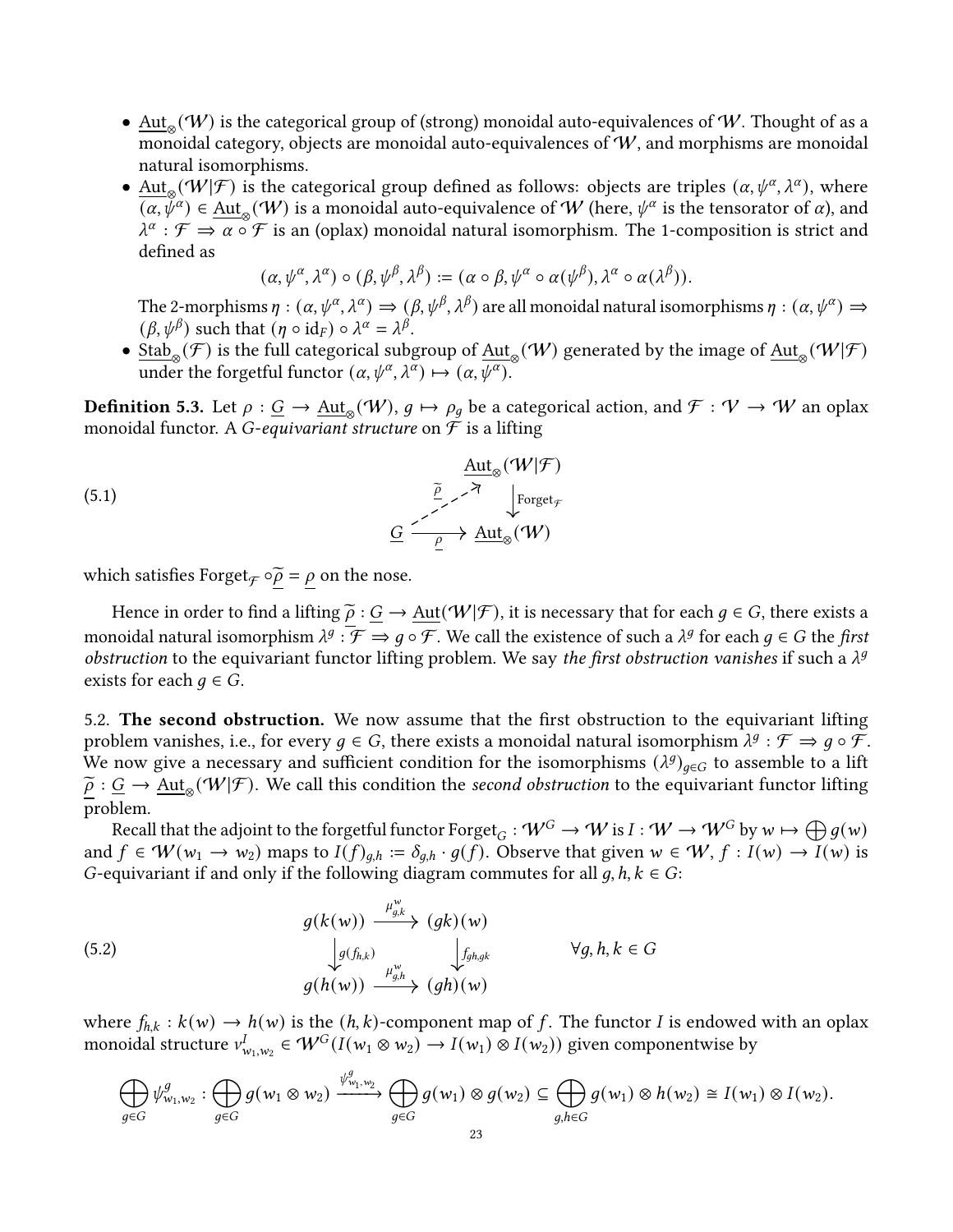Remark 5.4. In addition to  $\mathcal{F}(1_V)$  being a coalgebra with comultiplication  $\Delta$  (see Assumption [5.1\)](#page-21-1), notice that  $(I \circ \mathcal{F})(1_V) \in \mathcal{W}^G$  is also a coalgebra object with comultiplication given on components by

$$
\Lambda^{g,h}_k:=\delta_{g=h}\delta_{g=k}\cdot \psi_{\mathcal{F}(1_{\mathcal{V}}),\mathcal{F}(1_{\mathcal{V}})}^g\circ g(\Delta):k(\mathcal{F}(1_{\mathcal{V}}))\to g(\mathcal{F}(1_{\mathcal{V}}))\otimes h(\mathcal{F}(1_{\mathcal{V}}))
$$

and counit given on components by  $\varepsilon_g := g(\varepsilon^{\mathcal{F}}) : g(\mathcal{F}(1_{\mathcal{V}})) \to 1_{\mathcal{W}}$ .

We define  $\iota: \text{Aut}_{\otimes}(\mathcal{F}) \to \text{Aut}_{\otimes}(I \circ \mathcal{F})$  by  $\iota(f)^v := I(f^v) \in \mathcal{W}^G(I(\mathcal{F}(v))) \to I(\mathcal{F}(v))$ ). To verify that  $\iota(f)$  is oplax monoidal, we see the outside square of the following diagram commutes, as the inner squares both commute:

$$
I(\mathcal{F}(v_1 \otimes v_2)) \xrightarrow{\qquad I(\varphi^{v_1,v_2})} I(\mathcal{F}(v_1) \otimes \mathcal{F}(v_2)) \xrightarrow{\qquad \qquad v^{F(v_1), F(v_2)}} I(\mathcal{F}(v_1)) \otimes I(\mathcal{F}(v_2))
$$
\n
$$
\downarrow_{I(f^{v_1} \otimes v_2)} I(\mathcal{F}(v_1 \otimes v_2)) \xrightarrow{\qquad \qquad I(\varphi^{v_1,v_2})} I(\mathcal{F}(v_1) \otimes \mathcal{F}(v_2)) \xrightarrow{\qquad \qquad v^{\mathcal{F}(v_1), \mathcal{F}(v_2)}} I(\mathcal{F}(v_1)) \otimes I(\mathcal{F}(v_2)).
$$

The following lemma is similar to [\[BJLP19,](#page-33-2) Lem. 3.2]. We provide a proof for completeness and convenience of the reader.

# <span id="page-23-0"></span>Lemma 5.5. Suppose  $\eta \in Aut_{\infty}(I \circ \mathcal{F})$ .

- (1) For  $h, k \in G$ ,  $\eta_{hk}^v : k(\mathcal{F}(v)) \to h(\mathcal{F}(v))$  is equal to  $\eta_{hk}^v = \mu_{kk^{-1}}^{\mathcal{F}(v)}$  $\frac{\mathcal{F}(v)}{k.k^{-1}h} \circ k(\eta^v_k)$  $(\mu_{k,e}^{\mathcal{F}(v)})^{-1}$ . Hence  $\eta^v$ is completely determined by its components  $\eta_{a,e}^v : g(\mathcal{F}(v)) \to \mathcal{F}(v)$  for  $v \in V$ .
- (2) There is a unique  $g \in G$  such that  $\eta_{g,e}^{1_V} \neq 0$ , and  $\eta_{g,e}^{1_V} : \mathcal{F}(1_V) \to g(\mathcal{F}(1_V))$  is a coalgebra isomorphism.
- (3) For every  $h \in G$ , there are unique g,  $k \in G$  such that  $\eta_{a,h}^v \neq 0 \neq \eta_{h,k}^v$  for all  $v \in V$ . These g, k are independent of  $v \in \mathcal{V}$ .

*Proof.* To prove (1), since  $\eta^v: I(\mathcal{F}(v)) \Rightarrow I(\mathcal{F}(v))$  is G-equivariant, replacing h, k by  $g^{-1}h, g^{-1}k$  respec-tively in [\(5.2\)](#page-22-1) for  $f = \eta^v$  gives

$$
\eta_{h,k}^v \circ \mu_{g,g^{-1}k}^{\mathcal{F}(v)} = \mu_{g,g^{-1}h}^{\mathcal{F}(v)} \circ g(\eta_{g^{-1}h,g^{-1}k}^v) \qquad \forall g, h, k \in G
$$

Now setting  $q = k$  gives the desired formula.

To prove (2), we first note that for each  $g \in G$ , there is a scalar  $\gamma_g \in \mathbb{C}$  such that  $g(\varepsilon) \circ \eta_{g,\varepsilon}^{1,\gamma} = \gamma_g \cdot \varepsilon \in G$  $C(\mathcal{F}(1\gamma) \to 1_W) = \mathbb{C} \cdot \varepsilon$ . Looking at the *e*-component of the counitality axiom

$$
\varepsilon^I \circ I(\varepsilon^{\mathcal{F}}) = \varepsilon^I \circ I(\varepsilon^{\mathcal{F}}) \circ \sigma^{1_{\mathcal{V}}} \in \mathcal{W}^G(I(\mathcal{F}(1_{\mathcal{V}})) \to 1_{\mathcal{W}})
$$

gives us the identity

$$
\varepsilon = \sum_{h \in G} h(\varepsilon^{\mathcal{F}}) \circ \eta_{h,e}^{1 \cdot \nu} = \left(\sum_{h \in G} \gamma_h\right) \varepsilon,
$$

which implies  $\sum_h \gamma_h = 1$ . Fix  $h \in G$  such that  $\gamma_h \neq 0$ . For  $g \neq h$ , looking at the component  $\Lambda_e^{h,g}$  $_{e}^{n,g}$ :  $\mathcal{F}(1\gamma) \rightarrow$  $h(\mathcal{F}(1_V)) \otimes q(\mathcal{F}(1_V))$  yields the identity

$$
(\eta_{h,e}^{1_{\mathcal{V}}}\otimes \eta_{g,e}^{1_{\mathcal{V}}})\circ \psi_e^{\mathcal{F}(1_{\mathcal{V}}),\mathcal{F}(1_{\mathcal{V}})}\circ \Delta=\delta_{h=g}\psi_g^{\mathcal{F}(1_{\mathcal{V}}),\mathcal{F}(1_{\mathcal{V}})}\circ g(\Delta)\circ \eta_{g,e}^{1_{\mathcal{V}}}=0.
$$

Postcomposing with  $h(\varepsilon) \otimes id_{q(\mathcal{F}(1_{\mathcal{V}}))}$  yields

$$
0 = ((\eta_{h,e}^{1\gamma} \circ h(\varepsilon^{\mathcal{F}})) \otimes \eta_{g,e}^{1\gamma}) \circ \Delta = \gamma_h \cdot (\varepsilon^{\mathcal{F}} \otimes \eta_{g,e}^{1\gamma}) \circ \Delta = \gamma_h \cdot \eta_{g,e}^{1\gamma}.
$$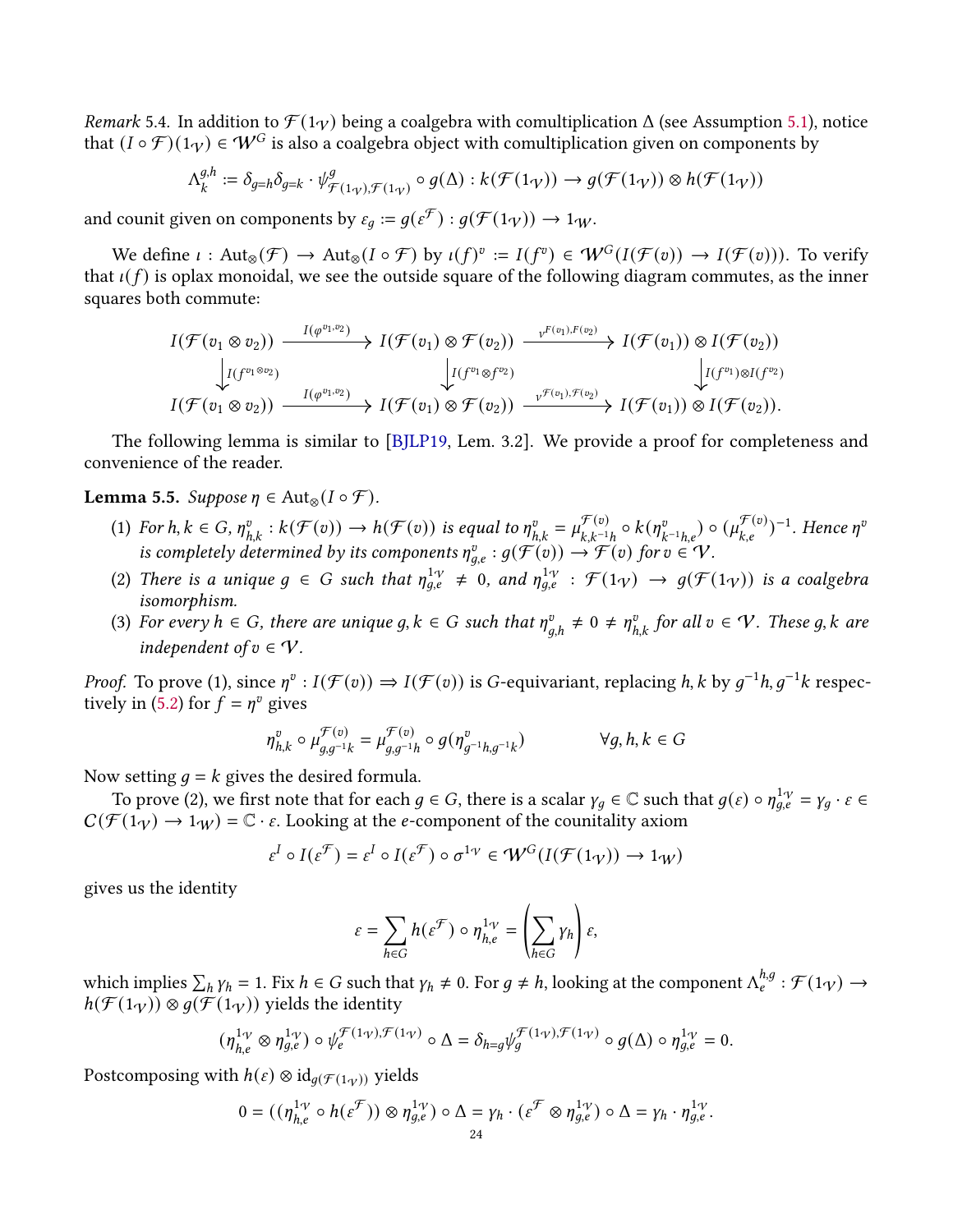Since  $\gamma_h \neq 0$ , we conclude  $\eta_{a,e}^{1\gamma} = 0$  whenever  $g \neq h$ , proving (2). Notice this also proves  $\gamma_h = 1$ . That  $\eta_{q,e}^{1,\gamma}:\mathcal{F}(1\gamma)\to g(\mathcal{F}(1\gamma))$  is a coalgebra isomorphism follows immediately by looking at components as above.

Now (3) follows by (1) and (2) using monoidality of  $\eta$ . Indeed, for  $v \in \mathcal{V}$ , we have  $v = 1_{\mathcal{V}} \otimes v$ (suppressing unitors), so the components of  $\eta^v \in \text{End}_{W^G}((I \circ \mathcal{F})(v) = \bigoplus_{g} g(\mathcal{F}(v)))$  satisfy the following commuting diagram below:

$$
h(\mathcal{F}(v)) \xrightarrow{\psi^h_{\mathcal{F}(1_{\mathcal{V}}),\mathcal{F}(v)} \circ h(\varphi_{1_{\mathcal{V}},v})} h(\mathcal{F}(1_{\mathcal{V}})) \otimes h(\mathcal{F}(v)) \xrightarrow{\bigg|\eta^v_{g,h}} h(\mathcal{F}(1_{\mathcal{V}})) \otimes h(\mathcal{F}(v))} \mathcal{F}_{g,h}^{1_{\mathcal{V}} \otimes \eta^v_{g,h}} g(\mathcal{F}(v)) \xrightarrow{\psi^g_{\mathcal{F}(1_{\mathcal{V}}),\mathcal{F}(v)} \circ g(\varphi_{1_{\mathcal{V}},v})} g(\mathcal{F}(1_{\mathcal{V}})) \otimes g(\mathcal{F}(v)).
$$

Notice that the map  $\psi_q^g$  $^g_{\mathcal{F}(1_V),\mathcal{F}(v)}\circ g(\varphi_{1_V,v})$  has a left inverse for every  $v\in\mathcal{V}$ , namely  $(g(\varepsilon)\otimes\mathrm{id}_{\mathcal{F}(v)})\circ g(\varphi_{1_V,v})$  $(\psi^g_a$  $\int_{\mathcal{F}(1_V),\mathcal{F}(v)}^{g}$  = 0.  $\Box$ 

**Lemma 5.6.** The function  $\pi$  : Aut<sub>⊗</sub>(I  $\circ$   $\mathcal{F}$ )  $\to$  G given by setting  $\pi(\eta)$  to be the unique g such that  $\eta_{a^{-1}}^{1_{\mathcal{H}}}$  $\frac{1}{q^{-1}.e}^{1} \neq 0$ gives a well-defined group homomorphism.

*Proof.* Suppose  $\eta, \xi \in \text{Aut}_{\mathcal{W}^G}^{\otimes}(I \circ F)$ , and consider  $\eta \circ \xi$ . Then  $\pi(\eta \circ \xi)$  is the unique element  $g \in G$  such that  $(\eta \circ \xi)_{a^{-1}}^{1 \gamma}$  $\frac{1}{q-1}$ , ≠ 0. We calculate that

$$
(\eta\circ\xi)^{1\cdot\gamma}_{g^{-1},e}=\sum_{h\in G}\eta^{1\cdot\gamma}_{g^{-1},h}\circ\xi^{1\cdot\gamma}_{h,e}=\eta^{1\cdot\gamma}_{g,\pi(\xi)^{-1}}\circ\xi^{1\cdot\gamma}_{\pi(\xi)^{-1},e}.
$$

By [\(5.2\)](#page-22-1), we see that  $\eta_{a^{-1}}^{1\gamma}$ <sup>1</sup> $\gamma$ <sub>*q*<sup>-1</sup>, $\pi(\xi)$ -1</sub> ≠ 0 if and only if  $\eta_{\pi(\xi)}^{1\gamma}$  $\frac{1}{\pi(\xi)q^{-1},e}$  ≠ 0. Hence  $(\pi(\xi)g^{-1})^{-1} = \pi(\eta)$ , which immediately implies  $\pi(\eta \circ \xi) = g = \pi(\eta) \cdot \pi(\xi)$ .

<span id="page-24-0"></span>**Lemma 5.7.** For every  $\eta \in \pi^{-1}(g^{-1})$ ,  $\theta_v := \eta_{a,e}^v : \mathcal{F}(v) \to g(\mathcal{F}(v))$  gives an monoidal natural isomorphism  $\theta : \mathcal{F} \Rightarrow g \circ \mathcal{F}$ . Moreover, every monoidal natural isomorphism  $\mathcal{F} \Rightarrow g \circ \mathcal{F}$  arises in this way. Hence  $\pi^{-1}(g^{-1})$  is in bijective correspondence with monoidal natural isomorphisms  $\theta : \mathcal{F} \Rightarrow g \circ \mathcal{F}$ .

*Proof.* First, if  $\eta \in \pi^{-1}(g^{-1})$ , then the following diagram commutes for all  $g \in G$  as  $\eta$  is an oplax monoidal automorphism of  $I \circ \mathcal{F}$ :

$$
\mathcal{F}(uv) \xrightarrow{\varphi_{u,v}} \mathcal{F}(u) \otimes \mathcal{F}(v) \\
\downarrow_{g,e}^{uw} \xrightarrow{\psi_{g,u}^g, \varphi_{g(u),\mathcal{F}(v)} \circ g(\varphi_{u,v})} g(\mathcal{F}(u)) \otimes g(\mathcal{F}(v)).
$$

Notice this is exactly the condition that  $\theta : \mathcal{F} \Rightarrow g \circ \mathcal{F}$  is oplax monoidal. Conversely, if  $\theta : \mathcal{F} \Rightarrow g \circ \mathcal{F}$ is an monoidal natural isomorphism, then defining

$$
\eta^v_{h,k}:=\delta_{g=k^{-1}h}\cdot \mu_{k,g}^{\mathcal{F}(v)}\circ k(\theta_v)\circ (\mu_{k,e}^{\mathcal{F}(v)})^{-1}
$$

gives a well-defined  $\eta \in \pi^{-1}(g^{-1})$  such that  $\eta_{g,e}^v = \theta_v$  by construction.

Proposition 5.8. The following sequence is exact:

<span id="page-24-1"></span>
$$
(5.3) \t1 \longrightarrow \text{Aut}_{\otimes}(\mathcal{F}) \xrightarrow{\iota} \text{Aut}_{\otimes}(I \circ \mathcal{F}) \xrightarrow{\pi} G \longrightarrow 1.
$$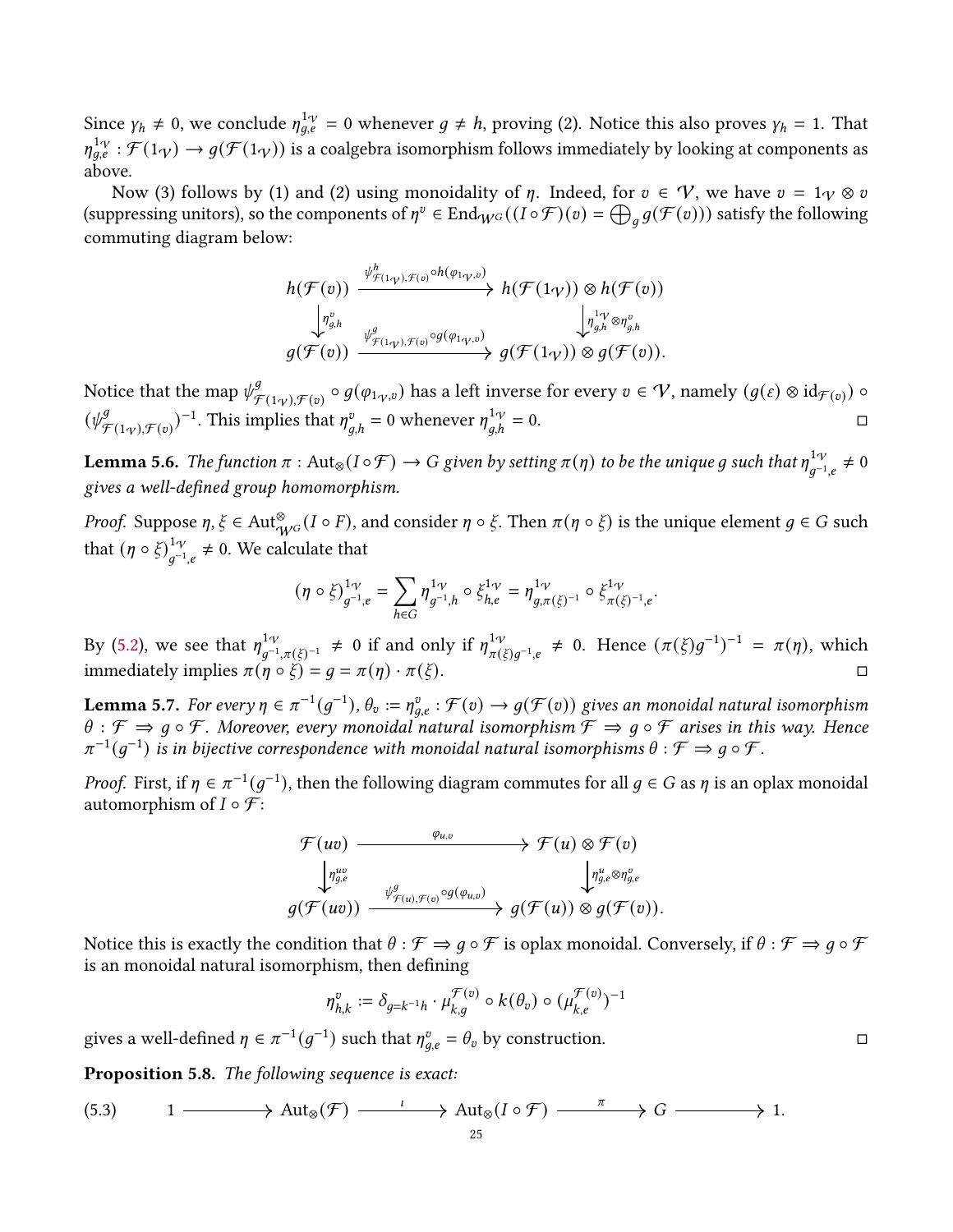*Proof.* The map *i* is injective by definition. The map  $\pi$  is surjective by Lemma [5.7.](#page-24-0) To see im(*i*) = ker( $\pi$ ), if  $\eta \in \text{ker}(\pi)$ , then each  $\eta^v$  is determined by  $\theta^v := \eta^v_{e,e} : \mathcal{F}(v) \to \mathcal{F}(v)$  by Lemma [5.5,](#page-23-0) and  $\theta : \mathcal{F} \Rightarrow \mathcal{F}$  is a monoidal natural isomorphism such that  $\iota(\theta) = \eta$ .

<span id="page-25-0"></span>**Theorem 5.9.** The set of G-equivariant structures on  $\mathcal F$  as in [\(5.1\)](#page-22-2) is in bijective correspondence with splittings of the exact sequence [\(5.3\)](#page-24-1).

*Proof.* Suppose  $\tilde{\rho}$  is a lift of  $\rho$ , and denote  $\tilde{\rho}(g) = (g, \lambda_g)$ , where  $\lambda^g : \mathcal{F} \Rightarrow g \circ \mathcal{F}$  is a monoidal natural isomorphism. We get a splitting  $\sigma : G \to \overline{\text{Aut}_{\otimes}(I \circ \mathcal{F})}$  by mapping  $g^{-1}$  to the element corresponding to  $\lambda^g$ . Conversely, given a splitting  $\sigma$ ,  $\sigma(g^{-1}) \in \pi^{-1}(g^{-1})$  gives an monoidal natural isomorphism  $\lambda^g := \sigma(g^{-1})_{g,e}$ :  $\mathcal{F} \Rightarrow g \circ \mathcal{F}$ . One now verifies that  $\tilde{\rho}(g) := (g, \lambda_g)$  is the desired lift. These two constructions are clearly mutually inverse.

5.3. The braided case. We now assume V, W are braided monoidal categories and  $\mathcal{F}: V \to W$  is an oplax braided monoidal functor. We again use Assumption [5.1](#page-21-1) that  $\mathcal{F}(1_V)$  is a connected coalgebra in W.

**Definition 5.10.** We consider the categorical groups

 $\bullet\;\underline{\rm Aut}^{\rm br}_\otimes(\mathcal W)$  is the full categorical subgroup of  $\underline{\rm Aut}_\otimes(\mathcal W)$  whose objects are braided (strong) monoidal auto-equivalences of W. Observe that if  $(\alpha, \psi^{\alpha}) \in \underline{\mathrm{Aut}}_{\otimes}^{\mathrm{br}}(\mathcal{W}), (\gamma, \psi^{\gamma}) \in \underline{\mathrm{Aut}}_{\otimes}(\mathcal{W}),$  and  $\eta$ :  $(\alpha, \psi^{\alpha}) \Rightarrow (\gamma, \psi^{\gamma})$  is a monoidal natural isomorphism, then  $(\gamma, \psi^{\gamma}) \in \underline{\text{Aut}}_{\otimes}^{\text{br}}(\mathcal{W})$ , as the back face of the following diagram commutes.



Indeed, the left face commutes since  $\eta$  is natural, the right face commutes since  $\beta^{W}$  is natural, the top and bottom faces commute since  $\eta$  is monoidal, and the front face commutes since  $\alpha$  is braided. We conclude the back face must also commute.

- $\underline{\mathrm{Aut}}_\otimes^{\mathrm{br}}(\mathcal{W}|\mathcal{F})$  is a the full categorical subgroup of  $\underline{\mathrm{Aut}}_\otimes(\mathcal{W}|\mathcal{F})$  whose objects are triples  $(\alpha, \psi^\alpha, \lambda^\alpha),$ where  $(\alpha, \psi^{\alpha}) \in \underline{\text{Aut}}_{\infty}^{\text{br}}(\mathcal{W}).$ ⊗
- $\frac{\text{Stab}^{\text{br}}_{\otimes}(\mathcal{F})$  is the full categorical subgroup of  $\frac{\text{Aut}^{\text{br}}_{\otimes}(\mathcal{W})$  generated by the image of  $\frac{\text{Aut}^{\text{br}}_{\otimes}(\mathcal{W}|\mathcal{F})}$ under the forgetful functor  $(\alpha, \psi^{\alpha}, \lambda^{\alpha}) \mapsto (\alpha, \overline{\psi^{\alpha}})$ .

In this setting, we make the following definition.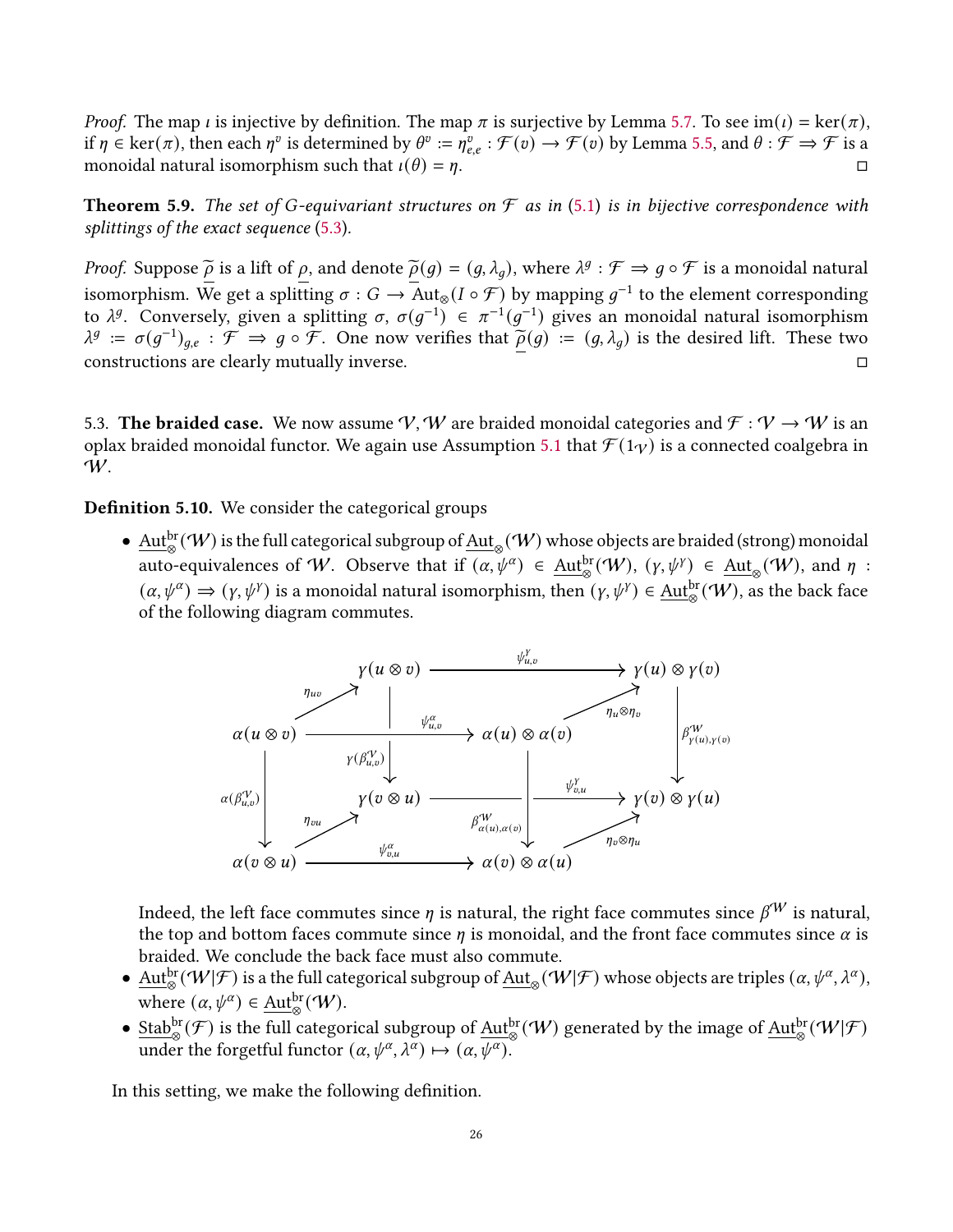**Definition 5.11.** Let  $\rho: \underline{G} \to \underline{\rm Aut}^{\rm br}_\otimes(\mathcal W)$  be a categorical action, and  $\mathcal F: \mathcal V \to \mathcal W$  an oplax braided monodal functor. A *G*-equivariant structure on  $\mathcal F$  is a lifting

(5.4)  
\n
$$
\begin{array}{c}\n\widetilde{\mathcal{P}} & \xrightarrow{\widetilde{\mathcal{P}}} \mathcal{P} \\
\downarrow^{\text{Forget}_{\mathcal{F}}} \\
\downarrow^{\text{Forget}_{\mathcal{F}}} \\
\downarrow^{\text{Forget}_{\mathcal{F}}} \\
\downarrow^{\text{Forget}_{\mathcal{F}}} \\
\downarrow^{\text{Forget}_{\mathcal{F}}} \\
\downarrow^{\text{Forget}_{\mathcal{F}}} \\
\downarrow^{\text{Forget}_{\mathcal{F}}} \\
\downarrow^{\text{Forget}_{\mathcal{F}}} \\
\downarrow^{\text{Forget}_{\mathcal{F}}} \\
\downarrow^{\text{Forget}_{\mathcal{F}}} \\
\downarrow^{\text{Forget}_{\mathcal{F}}} \\
\downarrow^{\text{Forget}_{\mathcal{F}}} \\
\downarrow^{\text{Forget}_{\mathcal{F}}} \\
\downarrow^{\text{Forget}_{\mathcal{F}}} \\
\downarrow^{\text{Forget}_{\mathcal{F}}} \\
\downarrow^{\text{Forget}_{\mathcal{F}}} \\
\downarrow^{\text{Forget}_{\mathcal{F}}} \\
\downarrow^{\text{Forget}_{\mathcal{F}}} \\
\downarrow^{\text{Forget}_{\mathcal{F}}} \\
\downarrow^{\text{Forget}_{\mathcal{F}}} \\
\downarrow^{\text{Forget}_{\mathcal{F}}} \\
\downarrow^{\text{Forget}_{\mathcal{F}}} \\
\downarrow^{\text{Forget}_{\mathcal{F}}} \\
\downarrow^{\text{Forget}_{\mathcal{F}}} \\
\downarrow^{\text{Forget}_{\mathcal{F}}} \\
\downarrow^{\text{Forget}_{\mathcal{F}}} \\
\downarrow^{\text{Forget}_{\mathcal{F}}} \\
\downarrow^{\text{Forget}_{\mathcal{F}}} \\
\downarrow^{\text{Forget}_{\mathcal{F}}} \\
\downarrow^{\text{Forget}_{\mathcal{F}}} \\
\downarrow^{\text{Forget}_{\mathcal{F}}} \\
\downarrow^{\text{Forget}_{\mathcal{F}}} \\
\downarrow^{\text{Forget}_{\mathcal{F}}} \\
\downarrow^{\text{Forget}_{\mathcal{F}}} \\
\downarrow^{\text{Forget}_{\mathcal{F}}} \\
\downarrow^{\text{Forget}_{\mathcal{F}}} \\
\downarrow^{\text{Forget}_{\mathcal{F}}} \\
\downarrow^{\text{Forget}_{\mathcal{F}}} \\
\downarrow^{\text{Forget}_{\mathcal{F}}} \\
\downarrow^{\text{Forget}_{
$$

which satisfies Forget $\mathcal{F} \circ \underline{\tilde{\rho}} = \underline{\rho}$  on the nose.

Since  $\pi_2(\underline{\mathrm{Aut}}_\otimes^{\mathrm{br}}(\mathcal{W})) = \pi_2(\underline{\mathrm{Aut}}_\otimes(\mathcal{W}))$  and  $\pi_2(\underline{\mathrm{Aut}}_\otimes^{\mathrm{br}}(\mathcal{W}|F)) = \pi_2(\underline{\mathrm{Aut}}_\otimes(\mathcal{W}|F)),$  G-equivariant lifts as in [\(5.4\)](#page-26-1) are again in bijective correspondence with splittings of the exact sequence [\(5.3\)](#page-24-1).

### <span id="page-26-1"></span>6. Examples

<span id="page-26-0"></span>In this section, we work out examples of our main Theorems [4.6](#page-20-1) and [5.9](#page-25-0) above in the  $V$ -fusion setting.

6.1. Fully faithful enrichment. Suppose  $(C, \mathcal{F}^z)$  is a  $\mathcal{V}$ -fusion category such that  $\mathcal{F}^z$  is fully faithful. This type of example is particularly important, since every enrichment can be "pushed forward" to a fully faithful enrichment by considering the enrichment over the full subcategory generated by the image of  $V$  in  $Z(C)$ . We will see that in the fully faithful setting, the G-action on the normal subgroup  ${\rm Aut}_{\otimes}(\mathcal F^Z)$ is trivial, and thus splitting of the short exact sequence [\(5.3\)](#page-24-1) becomes a 2-cocycle obstruction.

Now suppose  $D$  is any G-graded extension of  $C$  as an ordinary fusion category, so we get a categorical action  $\rho : G \to \underline{\rm Aut}_\otimes^{\rm br}(Z(C))$ . Assume that  $\rho$  passes the first obstruction, so that for each  $g \in G$ , there exists a monoidal natural isomorphism  $\lambda^g : \overline{\mathcal{F}} \Rightarrow g \circ \mathcal{F}$ . By a direct computation, we see that

(6.1) 
$$
\omega(g, h) := (\lambda^{gh})^{-1} \circ \mu_{g,h}^{\mathcal{F}} \circ g(\lambda^h) \circ \lambda^g : \mathcal{F} \Rightarrow \mathcal{F}
$$

is an element of  $Aut_\otimes(\mathcal{F}) \cong Aut_\otimes(\mathrm{id}_\mathcal{V})$ , which is in turn isomorphic to the group  $\widehat{\mathcal{U}(\mathcal{V})}$  of characters on the universal grading group of V. In fact  $\omega \in Z^2(G, \widehat{U(V)})$ . Any other choice of  $\lambda^g$  for  $g \in G$  will give a cohomologous 2-cocycle. We see directly that the second obstruction vanishes if and only if  $[\omega] = 0$  in  $H^2(G, \widehat{\mathcal{U}(\mathcal{V})}).$  Hence the exact sequence [\(5.3\)](#page-24-1) is exactly

<span id="page-26-2"></span>
$$
1 \longrightarrow \widehat{\mathcal{U}(\mathcal{V})} \longrightarrow \widehat{\mathcal{U}(\mathcal{V})} \times_{\omega} G \longrightarrow \pi \longrightarrow G \longrightarrow 1,
$$

which splits if and only if  $[\omega] = 0$ .

Observe that when  $\rho$  passes the first obstruction, the 2-cocycle  $\omega$  in [\(6.1\)](#page-26-2) automatically vanishes if  $\overline{\mathcal{U}(\mathcal{V})}$  is trivial, in which case there is a unique splitting.

**Corollary 6.1.** Suppose  $(C, \mathcal{F}^z)$  is a V-fusion category with  $\mathcal{F}^z$  fully faithful. Let D be an arbitrary G-graded extension of C for which the first obstruction vanishes. If  $\widehat{U(V)}$  is trivial, then the V-enrichment has a unique lifting to D.

Example 6.2. If  $(C, \mathcal{F}^z)$  is a Fib-fusion category and  $\mathcal D$  is a G-graded extension of  $C$  for which the first obstruction vanishes, then there is unique lift of the Fib enrichment to  $D$ . For an explicit example, one may consider  $C = \text{Ad}(E_8)$  and  $\mathcal{D} = E_8$ .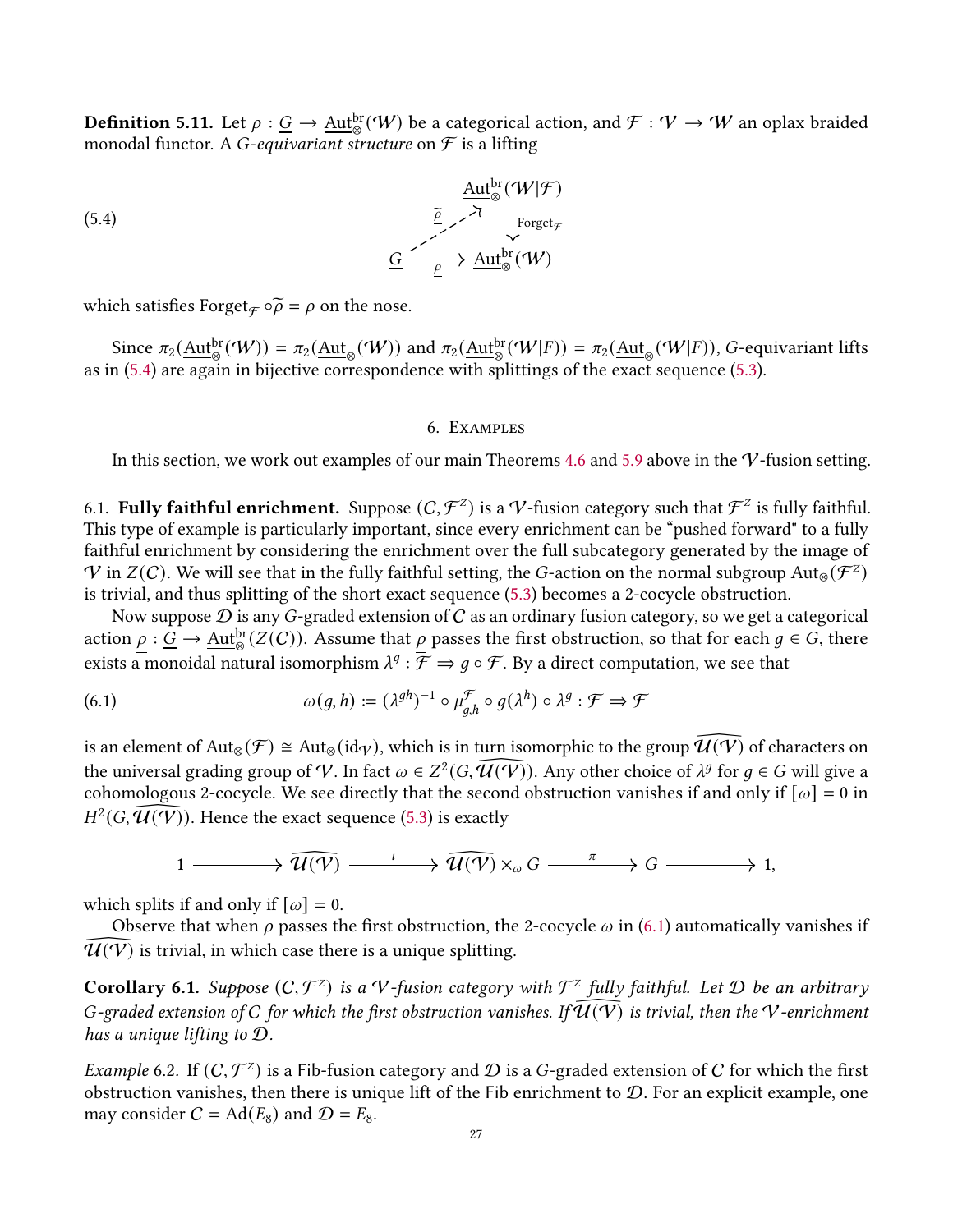6.2. Zesting a trivial extension. For convenience, we assume that  $H^4(G, \mathbb{C}^\times) = (1)$ . Recall a braided categorical action of G on  $Z(C)$  is called G-stable if each  $q \in G$  acts by the identity functor. Such actions are given by twisting the trivial action by a 2-cocycle  $\omega \in H^2(G,\text{Aut}_{\otimes}(\text{id}_{Z(C)}) = H^2(G,\text{Inv}(Z(C)))$ [\[ENO10\]](#page-34-1). Since  $H^4(G, \mathbb{C}^{\times}) = (1)$ , we get a G-graded extension  $\mathcal D$  of C called C  $\mathbb{Z}_{\omega}$  Vec(G), which is  $C \boxtimes \text{Vec}(G)$  as a linear category with the tensor product functor twisted by  $\omega$ . Twisting the monoidal product by a 2-cocycle in this manner is sometimes called zesting c.f. [\[Bru+17\]](#page-33-4).

For such extensions, for any enrichment  $(C, \mathcal{F}^z)$ , the first obstruction always vanishes, namely  $g\circ\mathcal{F}^z\cong\mathcal{F}^z$  since  $g\cong\text{id}_{Z(C)}$ . If in addition  $\mathcal{F}^z$  is fully faithful (or more generally sends simple objects to simple objects), then we get a restriction map  $R : \text{Aut}_{\otimes}(\text{id}_{Z(C)}) \cong \text{Inv}(Z(C)) \to \text{Aut}_{\otimes}(\text{id}_{V}) \cong \widehat{\mathcal{U}(V)}$ , and the 2-cocycle [\(6.1\)](#page-26-2) corresponds to the push forward of  $R_*\omega \in H^2(G, \widehat{\mathcal{U}(\mathcal{V})})$ . Thus we can extend the enrichment  $(C, \mathcal{F}^z)$  if and only if  $R_*\omega$  is trivial.

For a slightly more explicit example, when  $V = \text{Rep}(N)$  and  $C = \text{Vec}(N)$ , we have  $\text{Inv}(Z(C)) \cong$  $\widehat{N} \times Z(N)$  and  $\widehat{\mathcal{U}(\mathcal{V})} \cong Z(N)$ . Then the push-forward map  $R : \widehat{N} \times Z(N) \to Z(N)$  is the canonical projection to the factor  $Z(N)$ . In particular, for any group with  $Z(N) = (1)$  and for any  $\omega \in H^2(G, \widehat{N})$ (with the trivial action of G on  $\tilde{N}$ ), we can lift the Rep(N) enrichment on Vec(N) to the zested extension  $Vec(N)$   $\mathbb{Z}_{\omega}$  Vec(G). In this case, the latter category is actually equivalent to Vec( $N \times G$ ).

since the 3-cocyle obtained from  $\omega$  via a connecting map in the Lyndon-Hochschild-Serre spectral sequence associated to the short exact sequence  $1 \rightarrow N \rightarrow N \times G \rightarrow G \rightarrow 1$  is trivial (see [\[ENO10,](#page-34-1) Appendix]). Indeed, all differentials in the LHS spectral sequence are zero; we thank the referee for pointing this out.

6.3. Fibered enrichments and group theoretical extensions. In this example, we focus on Rep(N)-fibered enrichments (recall Definition [3.21\)](#page-13-2) with  $C = \text{Vec}(N)$  and  $D = \text{Vec}(E)$  for some normal subgroup  $N \leq E$  corresponding to a fixed exact sequence

(6.2) 
$$
1 \longrightarrow N \longrightarrow E \longrightarrow G \longrightarrow 1.
$$

We now analyze when we can extend the Rep(N)-fibered enrichment on Vec(N) to Vec(E). The first step will be to analyze the categorical action of  $G$  on the center, and in particular how it restricts to the fibered enrichment.

First, from the extension above we directly define a braided categorical action on  $\text{Rep}(N)$ . Pick a set theortical section  $\lambda : G \to E$  of the quotient map  $E \to G$  which we will denote  $g \mapsto \lambda_g \in E$ . Then we have  $\lambda_g \lambda_h = \lambda_{gh} n_{g,h}$  for some  $n_{g,h} \in N$ . For each  $g \in G$ , we define  $\alpha_g \in \underline{\mathrm{Aut}}_{\otimes}^{\text{br}}(\text{Rep}(N))$  by  $\alpha_g(\pi, V) := (\pi(\lambda_g^{-1} \cdot \lambda_g), V)$  on objects, and we set  $\alpha_g$  to be the identity on morphisms. This has the obvious structure of a (braided) monoidal functor. We now define monoidal natural isomorphisms  $\mu_{g,h} : \alpha_g \circ \alpha_h \to \alpha_{gh}$ . For each  $(\pi, V) \in \text{Rep}(N)$ , consider the linear map  $\pi(n_{g,h})$  on the vector space V. Then we have

$$
\pi(n_{g,h})\pi(\lambda_h^{-1}\lambda_g^{-1}-\lambda_g\lambda_h)=\pi(n_{g,h})\pi(n_{g,h}^{-1}\lambda_{gh}^{-1}-\lambda_{gh}n_{g,h})=\pi(\lambda_{gh}^{-1}-\lambda_{gh})\pi(n_{g,h}).\qquad\qquad\forall g,h\in G.
$$

Setting  $\mu_{g,h} := \{ \mu_{g,h}^{(\pi,V)} := \pi(n_{g,h}) \}_{(\pi,V) \in \text{Rep}(N)},$  we see  $\mu_{g,h} : \alpha_g \circ \alpha_h \to \alpha_{gh}$  gives a monoidal natural isomorphism of functors.

<span id="page-27-0"></span>**Lemma 6.3.** The assignment  $g \mapsto \alpha_g \in \underline{\mathrm{Aut}}_{\otimes}^{\text{br}}(\mathsf{Rep}(G))$  together with the monoidal natural isomorphisms  $\mu_{g,h}:\alpha_g\circ\alpha_h\to\alpha_{gh}$  described above assembles into a categorical action  $\alpha:\underline{G}\to \underline{\rm Aut}^{\rm br}_\otimes({\rm Rep}(N)).$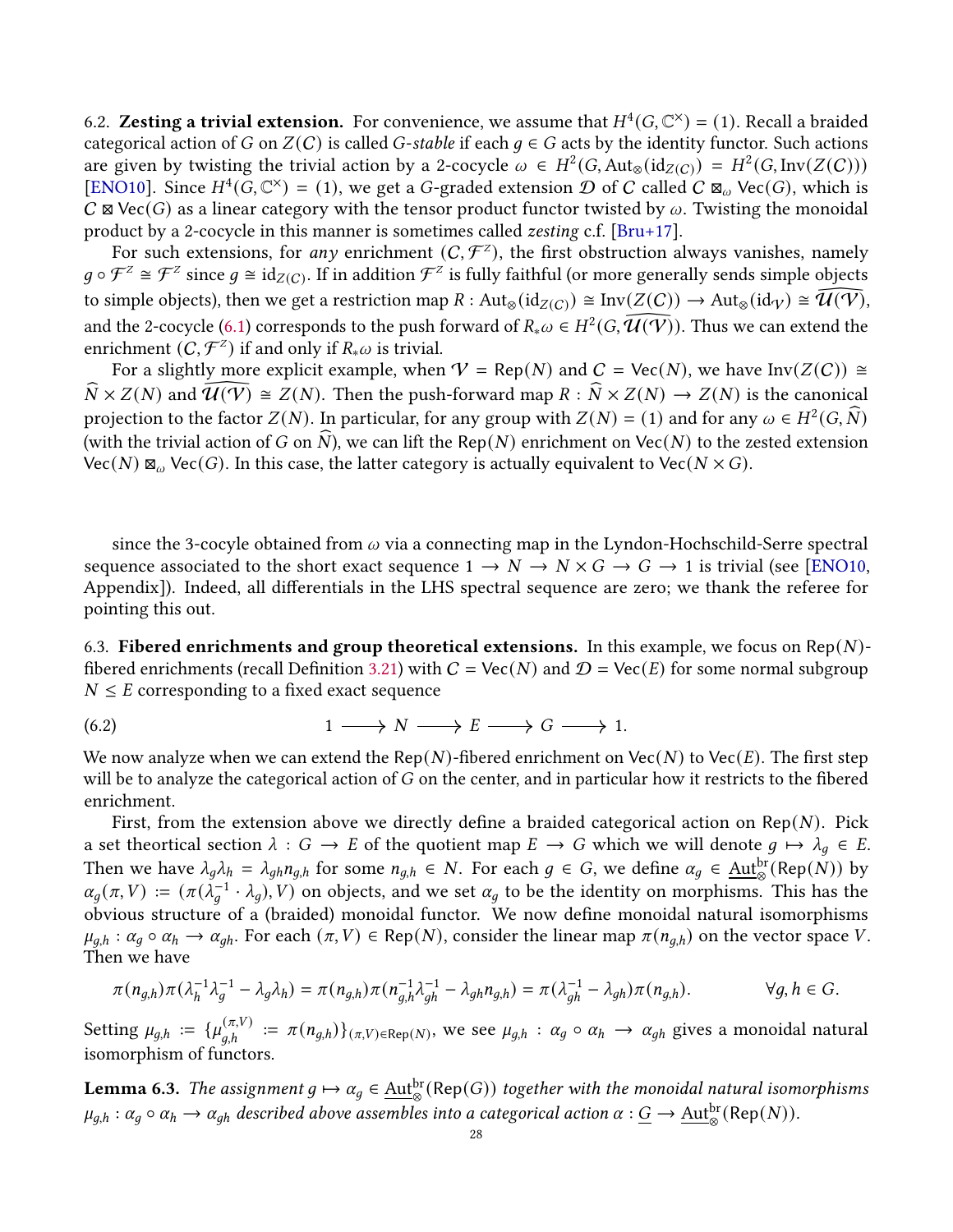*Proof.* A quick computation shows that the equation we need to verify for all  $q, h, k \in G$  and all representations  $(\pi, V)$  is the cocycle-type equation

(6.3) 
$$
\pi(n_{gh,k}\lambda_k^{-1}n_{g,h}\lambda_k) = \pi(n_{g,hk}n_{h,k}).
$$

From the definition of  $n_{q,h}$ , we have

<span id="page-28-1"></span>
$$
\lambda_g \lambda_h \lambda_k = \lambda_{gh} n_{g,h} \lambda_k = \lambda_{gh} \lambda_k \lambda_k^{-1} n_{g,h} \lambda_k = \lambda_{ghk} n_{gh,k} \lambda_k^{-1} n_{g,h} \lambda_k.
$$

On the other hand, we also have

$$
\lambda_g \lambda_h \lambda_k = \lambda_g \lambda_{hk} n_{h,k} = \lambda_{ghk} n_{g,hk} n_{h,k}.
$$

Comparing these two expressions, we see  $n_{gh,k}\lambda_k^{-1}n_{g,h}\lambda_k=n_{g,hk}n_{h,k}$  in N, so [\(6.3\)](#page-28-1) holds for any representation of  $N$ .

Now, we consider  $Vec(E)$  as a G-extensions of  $Vec(N)$ . This yields a braided categorical action which we denote  $\tilde{\alpha}: \underline{G} \to \underline{\rm Aut}_{\otimes}^{\rm br}(Z(C)).$ 

**Lemma 6.4.** The categorical action  $\tilde{\alpha}$  restricts on the canonical copy of Rep(N)  $\subseteq Z(\text{Vec}(N))$  to  $\alpha$  defined in Lemma [6.3.](#page-27-0)

*Proof.* Recall that as a Vec(N) bimodule, Vec(E)  $\cong \bigoplus_{q\in G} g$ Vec(N), where here  $g$ Vec(N) can be viewed as the linear category of vector spaces graded by elements of the coset indexed by  $q \in G$ . Let us consider the section  $G \ni g \mapsto \lambda_g \in E$  chosen above. We can identify the simple objects of  $gVec(N)$  as elements  $\lambda_q n$  for  $n \in N$ . Furthermore  $q$ Vec $(N) \cong \text{Vec}(N)$  as a right N module, where  $\lambda_q n' \triangleleft n := \lambda_q n' n$ , but the left action of N on <sub>q</sub>Vec(N) is given by  $n \triangleright \lambda_q n' = \lambda_q (\lambda_q^{-1} n \lambda_q) n'$ . In other words, the left action is twisted by the auto-equivalence  $\lambda_q^{-1} \cdot \lambda_q \in$  Aut $(N)$ . From the definition of the categorical action  $\tilde{\alpha}$  [\[ENO10,](#page-34-1) Eq. 24] and the canonical copy of Rep( $N$ )  $\subseteq Z(Vec(N))$ , the result follows.

**Corollary 6.5.** The canonical Rep(N)-fibered enrichment of Vec(N) extends to Vec(E) if and only if  $E \cong N \times G$ . In this case, these extensions form a torsor over  $H^1(G, Z(N))$ .

Proof. Since the canonical fibered enrichment is fully faithful, by the previous lemma we can lift the enrichment if and only if the categorical action  $\alpha$  :  $\underline{G}\to \underline{\rm{Aut}}_{\otimes}^{\rm br}(\mathrm{Rep}(G))$  is isomorphic to the trivial categorical action. This would imply, in particular, that each  $\alpha_g$  is trivial, namely that  $\pi(\lambda_g^{-1}n\lambda_g)=\pi(n)$ for all  $n \in N$ ,  $g \in G$ , and  $(π, V) ∈ Rep(N)$ . Applying this to the regular representation implies  $λ_q^{-1}nλ_g = n$ , and thus we have a decomposition  $E \cong N \times_\omega G$  for some 2-cocycle  $\omega \in Z^2(G,Z(N)),$  where the action on the latter coefficient module is trivial. Furthermore, we see this 2-cocycle  $\omega_{a,h}$  is precisely the  $n_{a,h}$ associated to our choice of  $\lambda$ . But since the tensorator for the action  $\alpha$  is given by  $\mu_{a,h}^{(\pi,V)} = \pi(n_{g,h})$  by definition, we see that the action  $\alpha$  is precisely the trivial action twisted by  $\omega$ . Therefore,  $\alpha$  is isomorphic to the trivial action precisely when  $\vec{[\omega]}$  is trivial in  $H^2(G,Z(N))$ , which happens precisely when E splits as  $N \times G$ . The final claim follows easily.

#### 7. APPLICATION: CLASSIFICATION OF G-CROSSED BRAIDINGS

<span id="page-28-0"></span>An interesting point of view we wish to advocate is that various sorts of structures on a  $G$ -graded extension can be equivalent to extensions of an enrichment on the base category. In particular, a braided fusion category can be canonically enriched over itself. In this section, our goal is to show that (equivalence classes of) G-crossed braidings on a G-graded fusion category  $\mathcal D$  which restrict on the trivial graded component  $C$  to some fixed braiding are exactly classified by extensions of the corresponding self enrichment of C to D.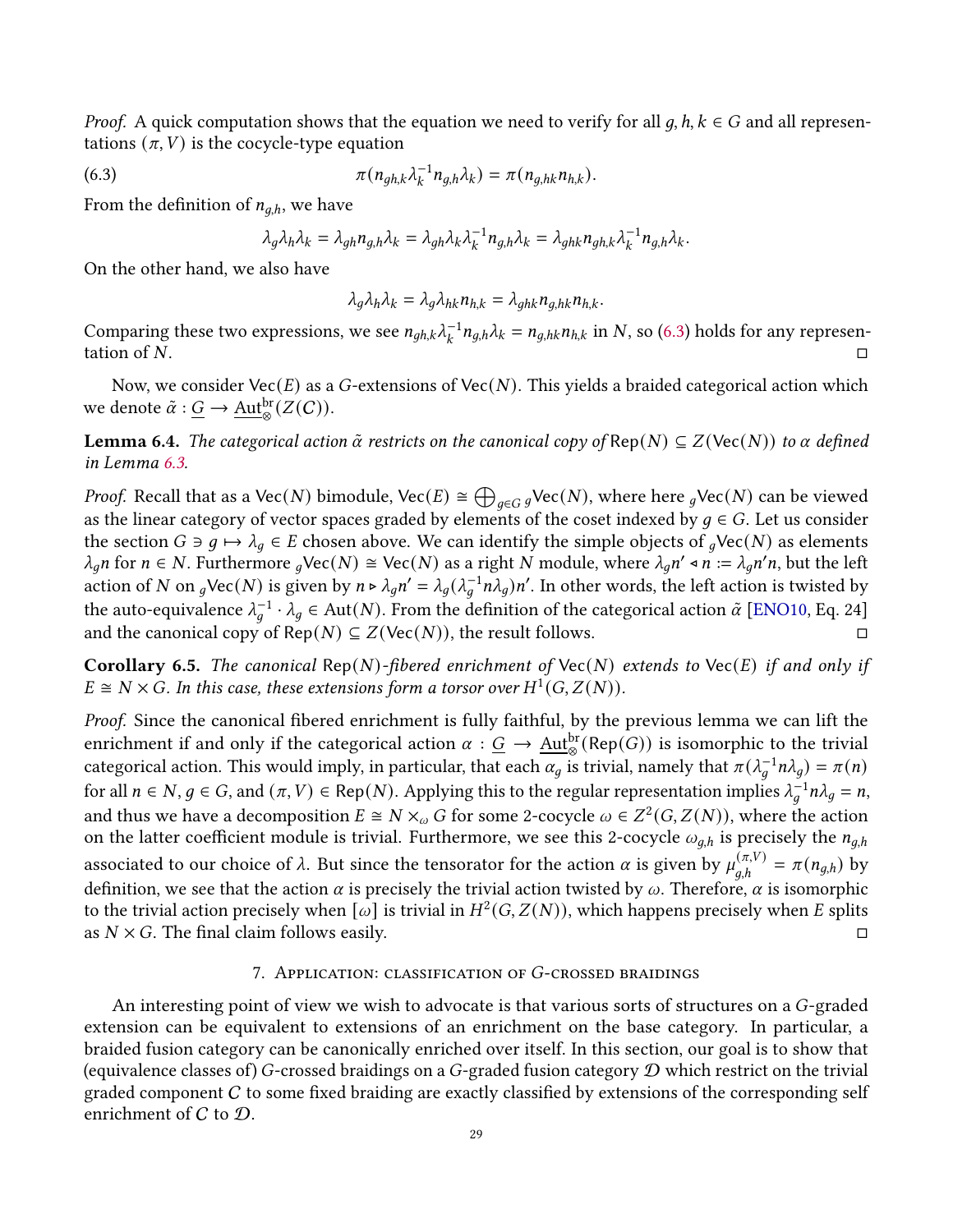While this proof essentially boils down to results in [\[ENO10;](#page-34-1) [DN13;](#page-34-15) [DN20\]](#page-34-10) using [\[Gre10\]](#page-34-14), we believe our point of view sheds new light on G-crossed braidings while simultaneously providing intuition for enriched extensions as being 'something like a G-crossed braiding'. We then apply our earlier results to give a classification of  $G$ -crossed braidings generalizing the results of Nikshych [\[Nik19\]](#page-35-6). This allows us to classify G-crossed braidings on a G-graded fusion category  $\mathcal D$  in terms of full subcategories of its Drinfeld center, satisfying some conditions.

# 7.1. The canonical self-enrichment and G-crossed braidings. Fix a braided fusion category  $C$  with braiding  $\beta$ .

**Definition 7.1.** The canonical self-enrichment  $C \rightarrow Z(C)$  is given by  $c \mapsto (c, \beta_{c-})$ .

In [§4.1,](#page-19-1) we defined a monoidal product on  $\text{\underline{BrPic}}^C(C)$  via lifting the product on  $\text{\underline{BrPic}}(C)$  determined by the universal property discussed in Definition [2.14](#page-5-1) via the forgetful 2-functor Forget $_C$ , which automatically makes Forget $_{C}$  a monoidal 2-functor.

Recall from [\[ENO10,](#page-34-1) §4.4], [\[DN13,](#page-34-15) §2.8], or [\[DN20,](#page-34-10) §3.3 and 5.2] that the monoidal 2-groupoid of invertible C-modules  $Pic(C)$  is also endowed with a monoidal product by lifting the relative product from  $BrPic(C)$ . In more detail, there is a canonical inclusion 2-functor  $Pic(C) \to BrPic(C)$  which identifies the right action with the left action, and one lifts the monoidal product to make this canonical inclusion into a monoidal 2-functor.

Observe now that this monoidal 2-functor  $\mathrm{Pic}(C) \to \mathrm{BrPic}(C)$  natrually factors through  $\mathrm{BrPic}^C(C)!$ Indeed, when one defines the right action on an invertible  $C$ -module  $M$  as equal to the left action, we get an obvious C-centered structure  $\eta^M$  given by the identity. Since the monoidal products on Pic(C) and

<span id="page-29-1"></span> $\underline{\mathsf{BrPic}}^C(C)$  were both lifted from  $\underline{\mathsf{BrPic}}(C),$  we see we have a commuting triangle:



The horizontal arrow in [\(7.1\)](#page-29-1) is easily seen to be an equivalence of the underlying 2-groupoids, with inverse (up to equivalence) given by forgetting the right C-action (cf. [\[DN13,](#page-34-15) Def. 2.12 and Rem. 2.13]).

We now fix a braided fusion category C together with a G-extension  $C \subseteq \mathcal{D}$  as ordinary fusion categories corresponding to a monoidal 2-functor  $\rho : \underline{G} \to \underline{BrPic}(C)$  from [\[ENO10\]](#page-34-1). We are now ready to prove Theorem [1.3,](#page-2-0) which is (1)  $\approx$  (4) of the following theorem.

<span id="page-29-0"></span>**Theorem 7.2.** Fix a braided fusion category C and a G-extension  $C \subset \mathcal{D} = \bigoplus_{g \in G} \mathcal{D}_g$  as an ordinary fusion category. Let  $\pi : G \to \text{BrPic}(C)$  be any monoidal 2-functor corresponding to  $\mathcal D$  under Theorem [2.15.](#page-5-2) The following sets are in canonical bijection:

- (1) Lifts of the self C-enrichment  $\mathcal{F}^z$  :  $C \rightarrow Z(C)$  to  $\mathcal{D}$ , i.e., braided tensor functors  $\widetilde{\mathcal{F}}^z$  :  $C \rightarrow$  $Rep(G)' \subset Z(\mathcal{D})$  such that  $Forget_C \circ \widetilde{\mathcal{F}}^Z = i \circ \mathcal{F}^Z$  where  $i : Z(C) \hookrightarrow Z_C(\mathcal{D})$  is the canonical inclusion.
- (2) Lifts of  $\underline{\pi}$  to  $\underline{\pi}^C:\underline{G}\to \underline{BrPic}^C(C)$  such that  $\mathrm{Forget}_C\circ \underline{\pi}^C=\underline{\pi}$  on the nose.
- (3) Lifts of D to  $Z_c(\mathcal{D})$  that agree with the reversed self enrichment  $\mathcal{F}_{rev}^Z: C^{rev} \to Z_c(C)$ , i.e., tensor functors  $F: \mathcal{D} \to Z_c(\mathcal{D})$  such that  $\text{Forget}_Z \circ F = \text{id}_{\mathcal{D}}$  on the nose and  $F|_C = i \circ \mathcal{F}_{rev}^Z$ .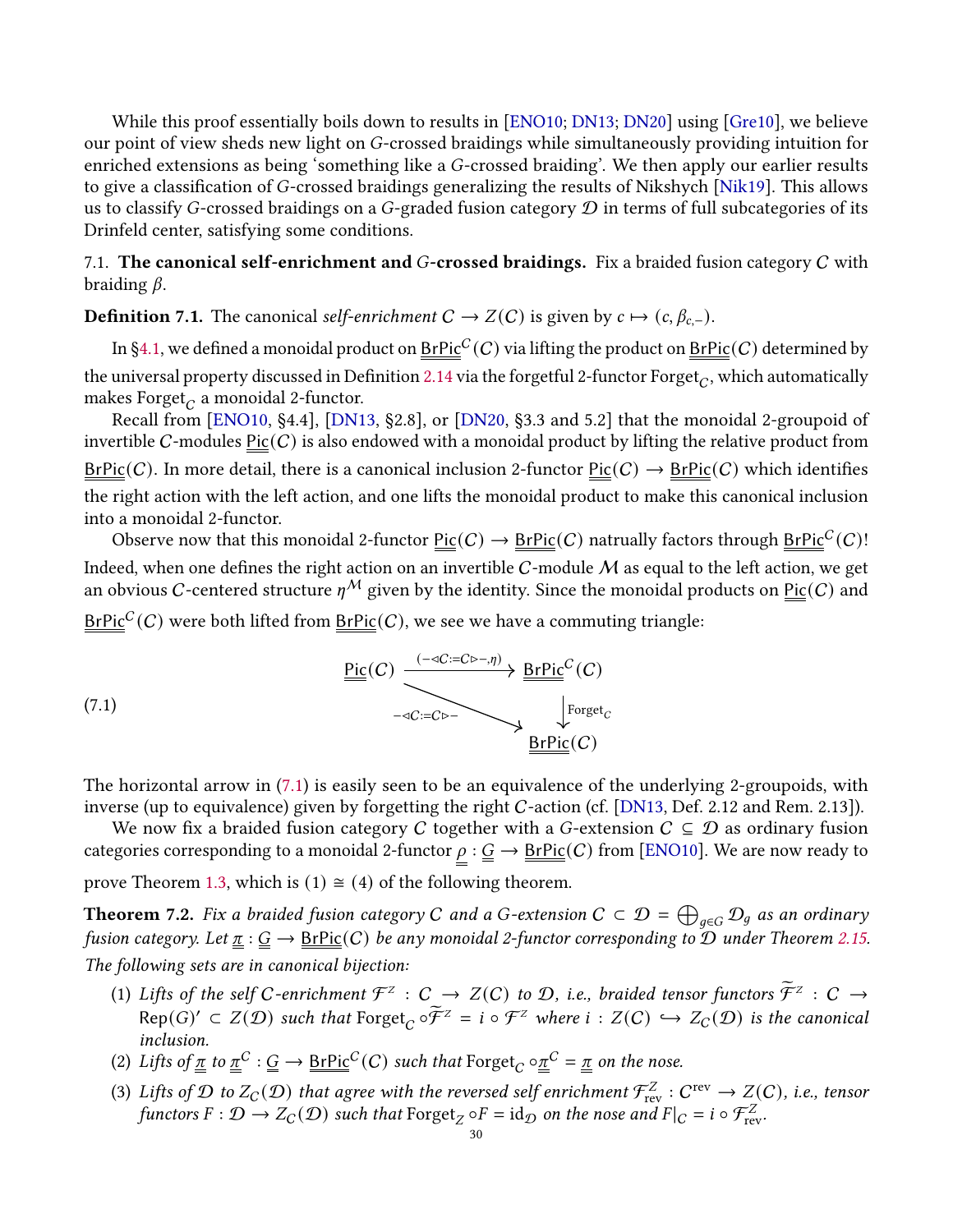#### (4) The equivalence classes of G-crossed braidings on  $\mathcal D$  (cf. Example [3.17\)](#page-12-4).

Proof.

 $(1) \cong (2)$ : This is a special case of Theorem [4.5](#page-20-0) with  $V = C$  and  $\mathcal{F}^Z : C \to Z(C)$  the self-enrichment.  $\overline{(1) \cong (3)}$ : Observe that lifts  $F : \mathcal{D} \to Z_{\mathcal{C}}(\mathcal{D})$  such that Forget<sub>Z</sub>  $\circ F = id_{\mathcal{D}}$  are in bijection with lifts  $\widetilde{\mathcal{F}}^z : C \to \text{Rep}(G)' \subset Z(\mathcal{D})$  such that  $\text{forget}_C \circ \widetilde{\mathcal{F}}^z = i \circ \mathcal{F}^z$  by taking the inverse half-braiding.  $(2) \cong (4)$ : In Example [3.18](#page-12-3) we saw that the set (2) of lifts of  $\pi : G \to \text{BrPic}(C)$  to  $\text{BrPic}^C(C)$  is the strict fiber stFib<sub> $\pi$ </sub>((Forget<sub>*C*</sub>)<sub>\*</sub>) where (Forget<sub>*C*</sub>)<sub>\*</sub>: Hom(<u>G</u> → <u>BrPic</u><sup>C</sup>(*C*)) → Hom(<u>G</u> → <u>BrPic</u>(*C*)) is post-composition with  $\mathrm{Forget}_C : \underline{\mathsf{BrPic}}^C(C) \to \underline{\mathsf{BrPic}}(C).$ 

By essentially the same argument as in Example [3.17,](#page-12-4) the equivalence classes  $(4)$  of  $G$ -crossed braidings is equivalent to the 0-truncation of the homotopy fiber over  $\mathcal D$   $\tau_0$ (hoFib $\mathcal D$ (Forget $_\beta$ )) of the forgetful 2-functor  $\text{Forget}_{\beta} : \text{Ext}_{\text{CrsBrd}}(G, C) \to \text{Ext}(G, C).$ 

By Theorem [2.15,](#page-5-2) we have an equivalence of 2-groupoids  $Hom(G \rightarrow BrPic(C)) \cong Ext(G, C)$ , and by [\[ENO10,](#page-34-1) Thm. 7.12] (see also [\[DN20,](#page-34-10) Prop. 8.11 and Thm. 8.13]), there is an equivalence of 2-groupoids Hom( $G, Pic(C)$ )  $\cong Ext_{CrsBrd}(G, C)$ , where the latter denotes the 2-groupoid of G-crossed braided extensions of C. Since the horizontal arrow in [\(7.1\)](#page-29-1) above is a monoidal 2-equivalence, we see  $\text{Hom}(\underline{G}, \underline{\text{BrPic}}^C(C)) \cong \text{Ext}_{\text{CrsBrd}}(G, C).$ 

Putting it all together, we have a (weakly) commuting square of 2-functors

$$
\text{Hom}(\underline{\underline{G}}, \underline{\underline{\text{BrPic}}^C(C)}) \xrightarrow{\cong} \text{Ext}_{\text{CrsBrd}}(G, C)
$$
\n
$$
\downarrow^{\text{(Forget}_{C})_*} \qquad \qquad \downarrow^{\text{Forget}_{\beta}}
$$
\n
$$
\text{Hom}(\underline{G}, \underline{\text{BrPic}}(C)) \xrightarrow{\cong} \text{Ext}(G, C)
$$

Since  $\pi$  maps to  $\mathcal D$  under the lower horizontal arrow, the homotopy fibers at  $\pi$  and  $\mathcal D$  are equivalent. We thus have canonical bijections

$$
stFib_{\underline{\pi}}((Forget_{C})_{*}) \cong \tau_{0}(\text{hofib}_{\underline{\pi}}((Forget_{C})_{*})) \cong \tau_{0}(\text{hofib}_{\mathcal{D}}(Forget_{\beta})) \cong \begin{cases} \text{Equivalence classes of } G-\text{crossed braidings on } \mathcal{D} \end{cases}
$$

where  $\tau_0$  denotes the 0-truncations of the homotopy fibers. This completes the proof.  $\Box$ 

7.2. Classification of G-crossed braidings on a fixed G-graded fusion category. We can use The-orem [1.3](#page-2-0) to obtain a classification of G-crossed braidings on a G-graded fusion category generalizing a similar style of classification by Nikshych of braidings on a fusion category [\[Nik19\]](#page-35-6). Recall that if  $A \in \mathcal{C}$  is an algebra object, a subcategory  $\mathcal{D} \subseteq \mathcal{C}$  is called transverse to A if for all objects  $d \in \mathcal{D}$ ,  $C(d \rightarrow A) = C(d \rightarrow 1)$ . Recall that a subcategory D of a category C is called *replete* if for all triples  $(c, d, f)$  with  $c \in C$ ,  $d \in \mathcal{D}$ , and  $f : c \to d$  an isomorphism, we have  $c \in \mathcal{D}$  and  $f \in \mathcal{D}(c \to d)$ .

<span id="page-30-0"></span>**Theorem 7.3.** Let  $\mathcal{D} = \bigoplus \mathcal{D}_q$  be a faithfully G-graded fusion category and  $Rep(G) \subseteq Z(\mathcal{D})$  the canonical subcategory of the center. Then G-crossed braidings on  $D$  are classified by full and replete fusion subcategories  $A \subseteq Z(D)$  satisfying the following properties:

- (1)  $\mathcal{A} \subseteq \text{Rep}(G)'.$
- (2)  $|G|$  FPdim $(\mathcal{A})$  = FPdim $(\mathcal{D})$ .
- (3) A is transverse to  $I(1)$ , i.e. for any  $a \in \mathcal{A}$ ,  $Z(\mathcal{D})(a \to I(1)) = Z(\mathcal{D})(a \to 1)$ , where I is the right adjoint of the forgetful functor  $\text{Forget}_Z : Z(D) \to D$ .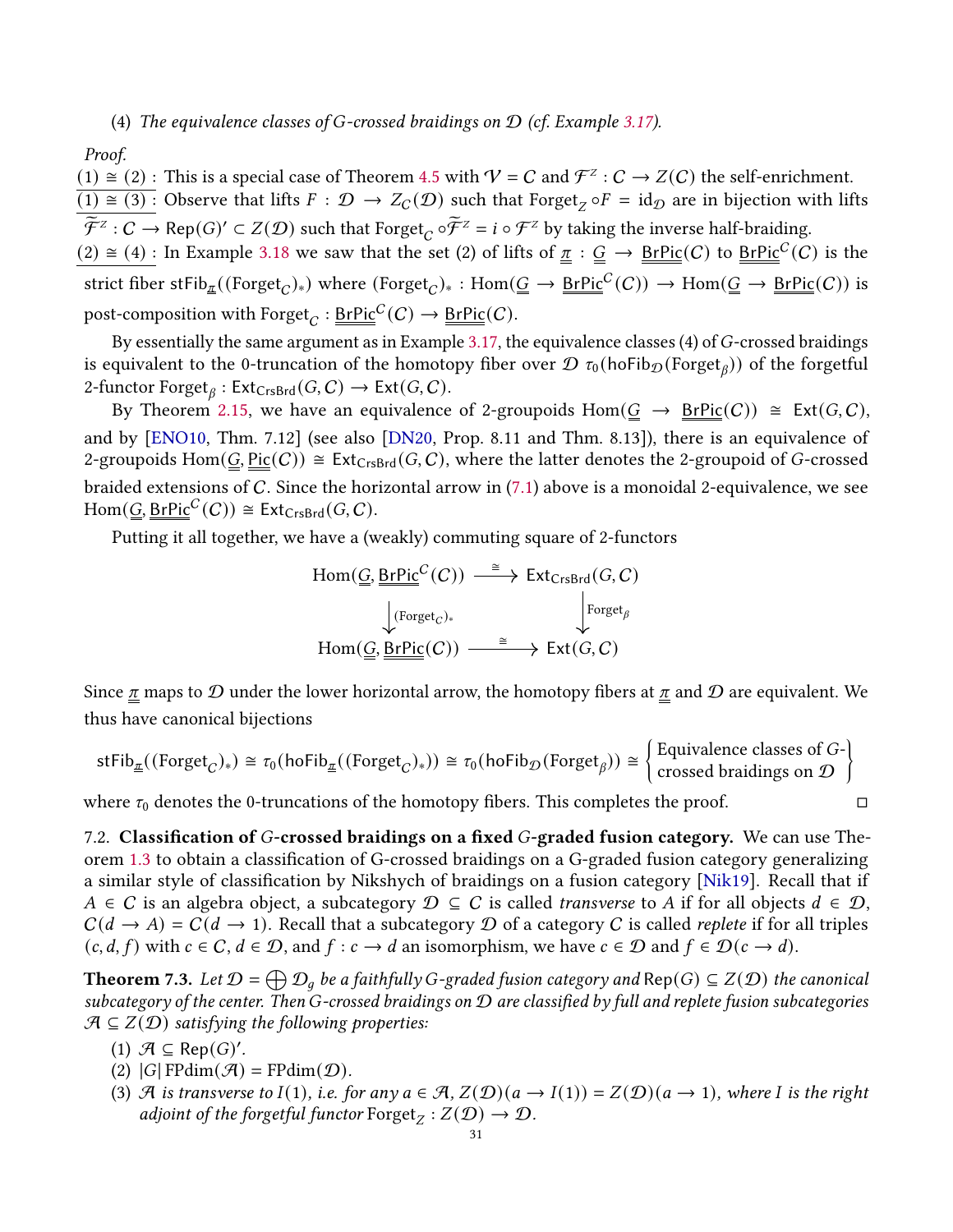Proof. We have just shown that G-crossed braidings are classified by braidings on the trivial component  $\mathcal{D}_e$ , and a lift of this braided category to  $Z(\mathcal{D})$ . Given a braiding  $\sigma$  on  $\mathcal{D}_e$  which lifts to the center of  $\mathcal{D},$ this defines a full subcategory  $\mathcal{A} \subseteq \mathsf{Rep}(G)' \cap Z(\mathcal{D})$ , which is equivalent as a braided fusion category to  $\mathcal{D}_e$  with braiding  $\sigma$ . By construction FPdim( $\mathcal{A}$ ) = FPdim( $\mathcal{D}_e$ ) = FPdim( $\mathcal{D}/|G|$  as desired. Furthermore, since the forgetful functor  $\text{Forget}_{Z} |_{\mathcal{A}}$  is fully faithful,  $\mathcal A$  is transverse to  $I(1)$ .

Conversely, given a subcategory  $\mathcal{A} \subseteq \text{Rep}(G)' \cap Z(\mathcal{D})$  (condition (3)) which is transverse to  $I(1)$ (condition (2)),  $\mathrm{Forget}_Z\,|_{\mathcal{A}}$  is fully faithful. Since  $\mathcal A$  centralizes Rep(G),  $\mathrm{Forget}(\mathcal A)\subseteq \mathcal D_e.$  If moreover condition (1) holds,

$$
\mathrm{FPdim}(\mathcal{A}) = \mathrm{FPdim}(\mathrm{Forget}_Z(\mathcal{A})) = \frac{\mathrm{FPdim}(\mathcal{D})}{|G|} = \mathrm{FPdim}(\mathcal{D}_e),
$$

and thus Forget $_Z\vert_{\mathcal{A}}$  is an equivalence. Thus we can transport the half-braidings induced from  $\mathcal A$  onto  $\mathcal{D}_{e}$ , to obtain a braiding which lifts to the center.

It is clear these two constructions are mutually inverse.  $\Box$ 

We note that a  $G$ -crossed braiding, by definition, is additional structure on a fusion category consisting of an entire categorical action by  $G$  and a family of natural isomorphisms satisfying complicated coherences. In the following two subsections, we apply Theorem [7.3](#page-30-0) to provide a complete classification of  $H$ -crossed braidings on group theoretical categories of the form  $\text{Vec}(G, \omega)$  and Rep(G).

7.3. **Example:** Vec( $G, \omega$ ). First, we consider pointed categories  $D = \text{Vec}(G, \omega)$  where G is a finite group and  $\omega \in Z^3(G, \mathbb{C}^\times)$ .

We recall the results of [\[NNW09\]](#page-35-15), which classifies fusion subcategories of  $Z(Vec(G, \omega))$ . To state these results, given a normalized 3-cocycle  $\omega$ , for any triple of elements  $a, g, h \in G$ , we define the function

$$
\beta_a(g,h) := \frac{\omega(a,g,h)\omega(g,h,h^{-1}g^{-1}agh)}{\omega(g,g^{-1}ag,h)}
$$

Letting  $C_G(a) = \{g \in G : ga = ag\}$ , then  $\beta_a|_{C_G(a)\times C_G(a)} \in Z^2(C_G(a), \mathbb{C}^\times)$ . Isomorphism classes of simple objects in  $Z(C)$  are then classified by pairs  $(a, \chi)$ , where  $a \in G$  is a representative of a conjugacy class and  $\chi$  is an irreducible  $\beta_a$ -projective representation of  $C_G(a)$ . [\[DW90;](#page-34-16) [CGR00\]](#page-34-17)

**Definition** 7.4. Let L, M < G be commuting normal subgroups. A function  $B: L \times M \to \mathbb{C}^\times$  is called an  $\omega$ -bicharacter if

- (1)  $B(\ell, mn) = \beta_{\ell}^{-1}(m, n)B(\ell, m)B(\ell, n)$  for all  $\ell \in L$  and  $m, n \in M$
- (2)  $B(k\ell,m) = \beta_m(k,\ell)B(k,m)B(\ell,m)$  for all  $k,\ell \in L$  and  $m \in M$

An  $\omega$ -bicharacter  $B: L \times M \to \mathbb{C}^{\times}$  is called *G*-invariant if moreover

(3) 
$$
B(g^{-1}\ell g, m) = \beta_{\ell}(g, m)\beta_{\ell}(gm, g^{-1})\beta_{\ell}^{-1}(g, g^{-1})B(\ell, gmg^{-1})
$$
 for all  $g \in G, \ell \in L$ , and  $m \in M$ .

We recall the following classification theorem.

**Theorem 7.5** ([\[NNW09,](#page-35-15) Thm. 5.11]). Full and replete fusion subcategories of  $Z(\text{Vec}(G, \omega))$  are classified by the following data

- a pair  $L, M$  of commuting normal subgroups of  $G$ , and
- a G-invariant  $\omega$ -bicharacter  $B: L \times M \to \mathbb{C}^{\times}$ .

Given such an abstract fusion subcategory  $\mathcal{A}$ , the subgroup L is determined by the normal subgroup of G generated by the image of the forgetful functor, while M is determined by Rep( $G/M$ ) =  $\mathcal{A} \cap \text{Rep}(G)$ , where Rep(G) denotes the canonical copy of Rep(G)  $\subset Z(\text{Vec}(G, \omega))$ . See [\[NNW09\]](#page-35-15) for an explanation of the role of the bicharacter  $B$ .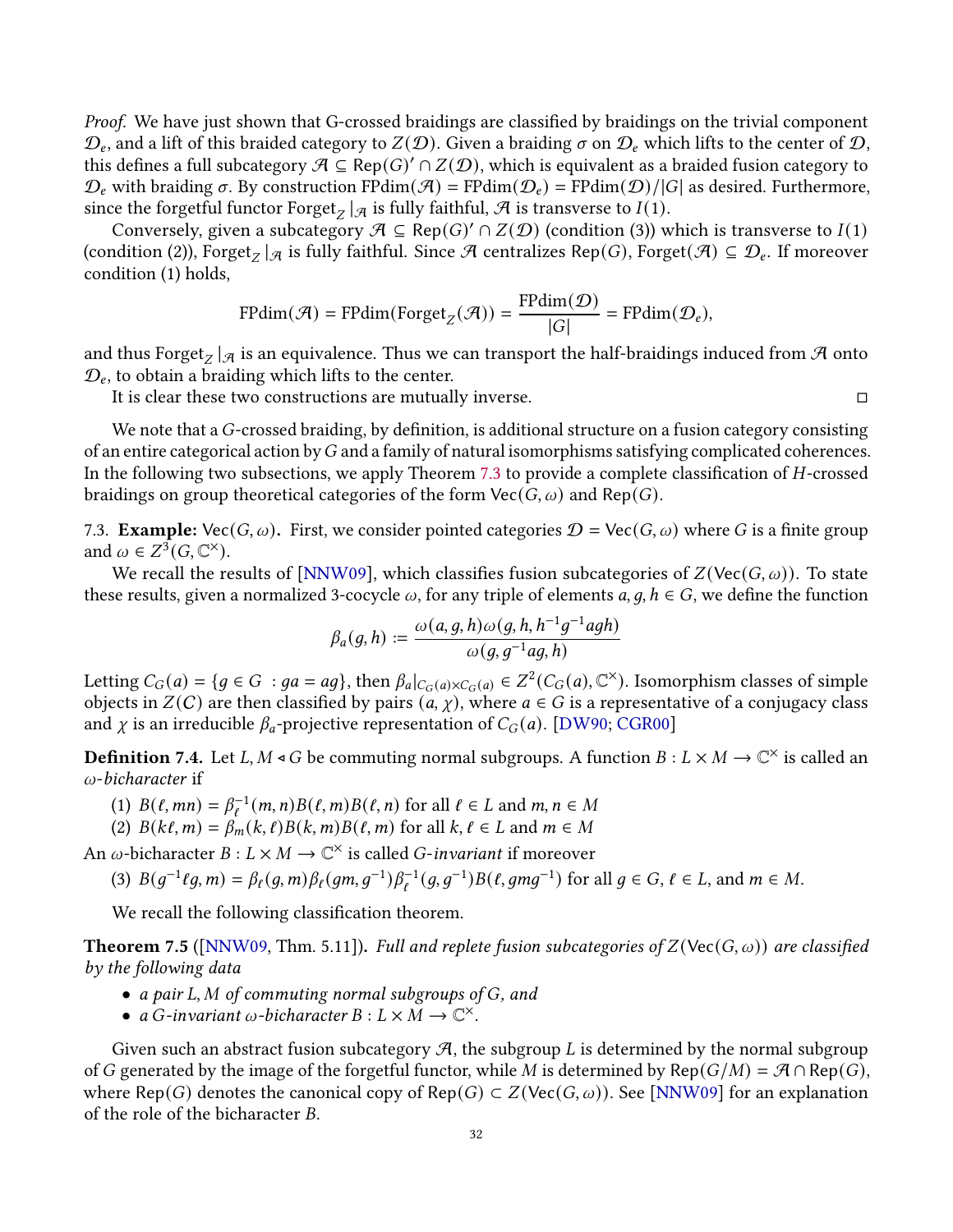We denote the subcategory associated to the above data as  $\mathcal{S}(L, M, B)$ . In this notation, the canonical subcategory Rep(G) is  $S(1, 1, 1)$ , and the trivial subcategory Vec is  $S(1, G, 1)$ . We further recall the following facts from [\[NNW09\]](#page-35-15).

- FPdim $(S(L, M, B)) = |L| [G : M]$  [\[NNW09,](#page-35-15) Lem. 5.9].
- $S(L, M, B)' = S(M, L, (B^{op})^{-1})$  [\[NNW09,](#page-35-15) Lem. 5.10].
- $S(L, M, B) \subseteq S(L', M', B')$  if and only if  $L \subseteq L', M' \subseteq M$  and  $B|_{L \times M'} = B'|_{L \times M'}$  [\[NNW09,](#page-35-15) Prop. 6.1].

**Proposition 7.6.** Suppose we have a faithful H-grading on  $\text{Vec}(G, \omega)$  given by a surjective homomorphism  $\pi: G \to H$ . Then if Vec $(G, \omega)$  admits an H-crossed braiding, ker $(\pi) \subseteq Z(G)$ . In this case, H-crossed braidings are classified by G-invariant  $\omega$ -bicharacters  $B : \text{ker}(\pi) \times G \to \mathbb{C}^{\times}$ .

*Proof.* It suffices to show that subcategories of  $Z(Vec(G, \omega))$  satisfying the conditions of [7.3](#page-30-0) are precisely those of the form  $\mathcal{S}(\ker(\pi), G, B)$ , where B is an arbitrary G-invariant  $\omega$ -bicharacter. Note that  $\mathcal{S}(L, M, B)$ is transverse to  $I(1)$  if and only if Rep( $G/M$ ) =  $S(L, M, B) \cap Rep(G)$  = Vec, since  $I(1) = O(G) \in Rep(G)$ contains all the irreducible objects of Rep(G). Thus  $M = G$ . Note this implies  $L \leq Z(G)$ , since L must centralize M. Now observe that  $\mathcal{S}(L, G, B)$  centralizes Rep(H) = Rep(G/ker( $\pi$ )) =  $\mathcal{S}(1, \ker(\pi), 1)$  if and only if  $\mathcal{S}(L, G, B) \leq \mathcal{S}(\ker(\pi), 1, 1)$ , which can be restated as  $L \leq \ker(\pi), 1 \leq G$ , and  $B|_{L\times 1} = 1$ , where the last follows automatically from the properties of  $\omega$ -bicharacters. Finally, the third condition is  $FPdim(S(L, G, B)) = |G|/|H| = |\ker(\pi)|.$  However,  $FPdim(S(L, G, B)) = |L||G : G| = |L|$ , and thus we must have  $|L| = |\ker(\pi)|$ . But since  $L \leq \ker(\pi)$ , we must have equality, which concludes the proof.  $\square$ 

As a special case, we recover the following well known corollary.

**Corollary 7.7.** There is a unique G-crossed braiding on  $Vec(G, \omega)$ .

Remark 7.8. Recall that a braiding on a G-graded fusion category  $\mathcal D$  can be viewed as a G-crossed braiding together with an extra piece of data, namely a trivialization of the categorical action  $\underline{G}\to \underline{\rm Aut}_\otimes(\mathcal D).$  For example, when G is abelian, we have a unique G-crossed braiding on  $Vec(G)$ , where the G action is by conjugation, and the G-braiding is the identity. However, we have several different braidings on  $\text{Vec}(G)$ which correspond to distinct trivializations of the conjugation action, which it is easy to show correspond to bicharacters on  $G$ .

7.4. **Example:** Rep(G). Now we consider the case where  $\mathcal{D} = \text{Rep}(G)$ , and we consider its center in terms of  $Z(Vec(G))$ , where we can use the convenient description as above. In this case, the universal grading group is the dual group  $Z(G)$ . The copy of Rep( $Z(G)$ )  $\cong$  Vec( $Z(G)$ ) sitting inside  $Z(Vec(G))$  is identified with the objects which are direct sums of objects  $(z, 1)$  where  $z \in Z(G)$  represents a conjugacy class, and 1 is the trivial representation of the centralizer subgroup of  $z$  (which is  $G$ ).

Note that all (normal) subgroups of  $Z(G)$  are of the form

$$
H^{\perp} = \left\{ \gamma \in \widehat{Z(G)} \middle| \gamma(h) = 1 \,\forall h \in H \right\}
$$

for some  $H \leq Z(G)$ . Thus faithful grading groups are given by quotients  $\widehat{Z(G)}/H^{\perp}$ , and Rep $(\widehat{Z(G)}/H^{\perp}) \cong$  $Vec(H) \subseteq Vec(Z(G)).$ 

We have the following result:

**Proposition 7.9.** For  $H \leq Z(G)$ , faithful  $\widehat{Z(G)}/H^{\perp}$ -crossed braidings on Rep(G) are classified by triples  $(L, M, B)$ , such that

- $M \triangleleft G$  is normal such that  $H \leq M$  and  $M/H$  is abelian,
- $L \triangleleft G$  is abelian and commutes with M, and
- $B: L \times M/H \to \mathbb{C}^{\times}$  is a non-degenerate G-invariant bicharacter.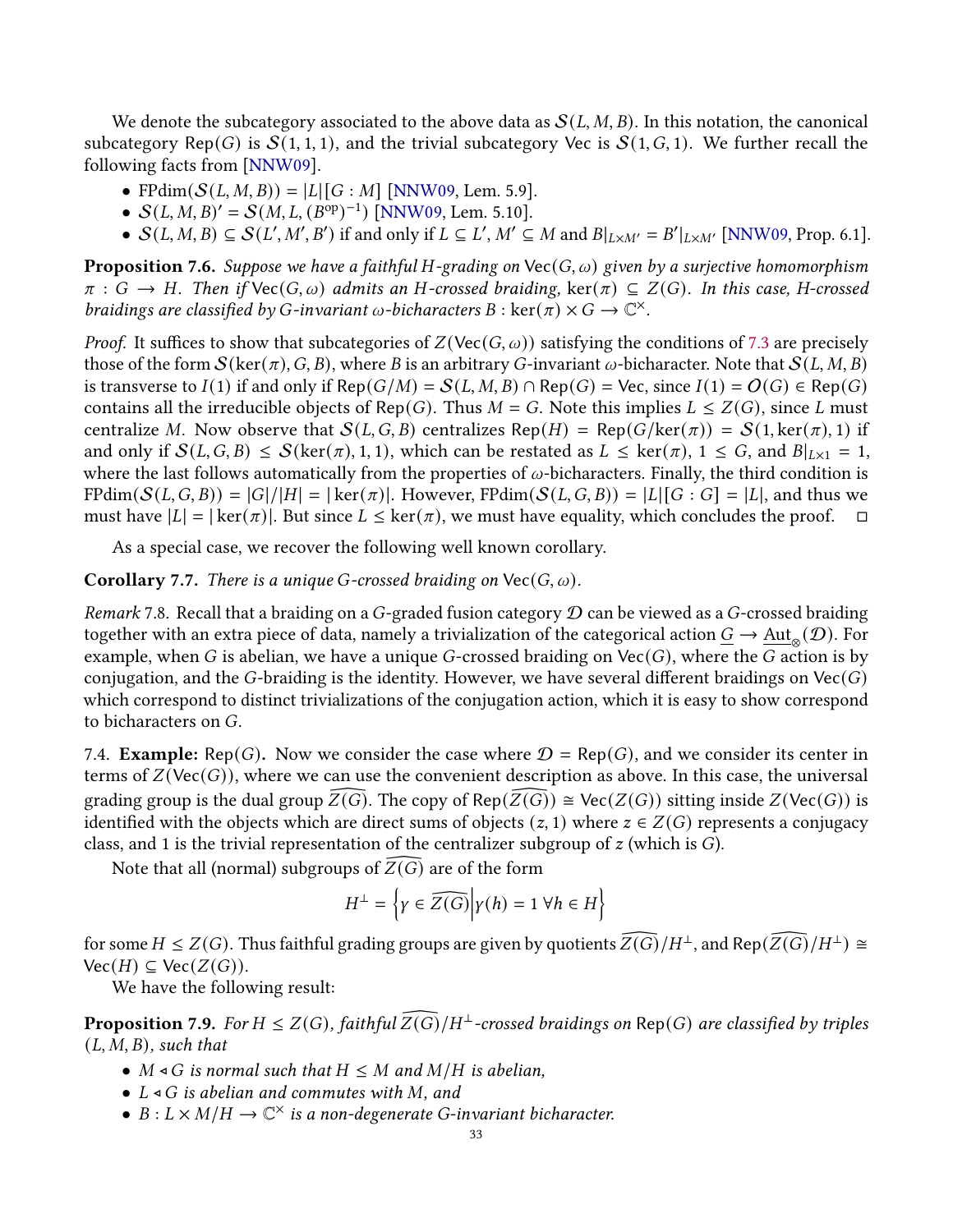*Proof.* Consider the faithful  $\widehat{Z(G)}/H^{\perp}$ -crossed braiding on Rep(G) corresponding to the fusion subcategory  $\mathcal{S}(L, M, B) \subseteq Z(\text{Vec}(G)) = Z(\text{Rep}(G))$  under Theorem [7.3.](#page-30-0) Step 1: The subgroups  $L, M \leq G$  and the bicharacter B satisfy:

- $M \triangleleft G$  is normal such that  $H \leq M$  and  $[M:H] = |L|$ .
- $L \triangleleft G$  commutes with M, and
- $B: L \times M \to \mathbb{C}^\times$  is a G-invariant bicharacter such that  $B|_{L \times H} = 1$  and the homorphism  $\widehat{B}: L \to \widehat{C}$  $\widehat{M}$ ,  $l \mapsto B(l, \cdot)$  is injective.

*Proof of Step 1.* The canonical copy of Rep( $\widehat{Z(G)}/H^{\perp}$ )  $\cong$  Vec(*H*) is given by the subcategory  $S(H, G, 1)$ , whose centralizer is  $\mathcal{S}(G, H, 1)$ . Thus  $\mathcal{S}(L, M, B) \subseteq \mathcal{S}(H, G, 1)'$  if and only if  $L \le G, H \le M$  and  $B_{L \times H} = 1$ . Now, the FP dimension condition is satisfied if and only if  $FPdim(S(L, M, B)) = |L|[G : M] = [G : H],$ which happens if and only if  $|L| = \frac{|M|}{|H|}$  $\frac{|M|}{|H|}$  = [M : H]. Finally,  $\mathcal{S}(L,M,B)$  is transverse to the Lagrangian algebra  $I(1)$  (for Rep(G)) if and only if the homorphism  $\widehat{B} : L \to \widehat{M}$ ,  $l \mapsto B(l, \cdot)$  is injective by [\[Nik19,](#page-35-6) Lem. 5.1]. Lem. 5.1].

Step 2: L and  $M/H$  are abelian, and  $\widehat{B}: L \to \widehat{M/H}$  given by  $\widehat{B}(l) := B(l, \cdot)$  is an isomorphism, which gives non-degeneracy of the bicharacter.

*Proof of Step 2.* By the first condition in Step 1,  $|L| = |M/H|$ . By the third condition,  $\widehat{B}: L \to \widehat{M/H}$  is an injection. Thus we have

$$
|M/H| = |L| \le |\widehat{M/H}| = |(M/H)/(M/H, M/H]| \le |M/H|.
$$

This forces the equality  $|(M/H)/(M/H, M/H)| = |M/H|$ , and thus  $M/H$  is abelian. Furthermore, this implies  $|M/H| = |M/H|$ , and thus the injective map B is an isomorphism as claimed.

We now consider some examples.

Example 7.10. When  $\widehat{Z(G)}/H^{\perp} = 1$  so that  $H = 1 \leq Z(G)$ , then we should recover braidings on Rep(G), which have been classified by  $[Day97]$  and again by  $[Nik18]$ , and indeed this is the case.

*Example* 7.11. Consider the case  $H = Z(G)$ , so that the grading on Rep(G) is the universal grading. Then choosing  $M = Z(G)$  and  $L = 1$  and  $B = 1$ , we obtain the usual braiding on Rep(G), viewed as a G-crossed braiding.

#### **REFERENCES**

- <span id="page-33-1"></span>[BBCW19] Maissam Barkeshli, Parsa Bonderson, Meng Cheng, and Zhenghan Wang. Symmetry Fractionalization, Defects, and Gauging of Topological Phases. [arXiv:1410.4540](https://arxiv.org/abs/1410.4540) [DOI:10.1103/PhysRevB.100.115147.](https://dx.doi.org/10.1103/PhysRevB.100.115147) 2019.
- <span id="page-33-3"></span>[Bis18] Marcel Bischoff. Conformal Net Realizability of Tambara-Yamagami Categories and Generalized Metaplectic Modular Categories. [arXiv:1803.04949.](https://arxiv.org/abs/1803.04949) 2018.
- <span id="page-33-2"></span>[BJLP19] Marcel Bischoff, Corey Jones, Yuan-Ming Lu, and David Penneys. "Spontaneous symmetry breaking from anyon condensation". J. High Energy Phys. vol. (2) (2019). [MR3933137](https://www.ams.org/mathscinet-getitem?mr=MR3933137) [DOI:10.1007/JHEP02\(2019\)062](https://dx.doi.org/10.1007/JHEP02(2019)062) [arXiv:1811.00434,](https://arxiv.org/abs/1811.00434) 062, front matter+41.
- <span id="page-33-0"></span>[BJS21] Adrien Brochier, David Jordan, and Noah Snyder. "On dualizability of braided tensor categories". Compos. Math. vol. 157 (3) (2021). [MR4228258](https://www.ams.org/mathscinet-getitem?mr=MR4228258) [DOI:10.1112/s0010437x20007630](https://dx.doi.org/10.1112/s0010437x20007630) [arXiv:1804.07538,](https://arxiv.org/abs/1804.07538) pp. 435–483.
- <span id="page-33-4"></span>[Bru+17] Paul Bruillard et al. "Fermionic modular categories and the 16-fold way". J. Math. Phys. vol. 58 (4) (2017). [MR3641612](https://www.ams.org/mathscinet-getitem?mr=MR3641612) [DOI:10.1063/1.4982048](https://dx.doi.org/10.1063/1.4982048) [arXiv:1603.09294,](https://arxiv.org/abs/1603.09294) pp. 041704, 31.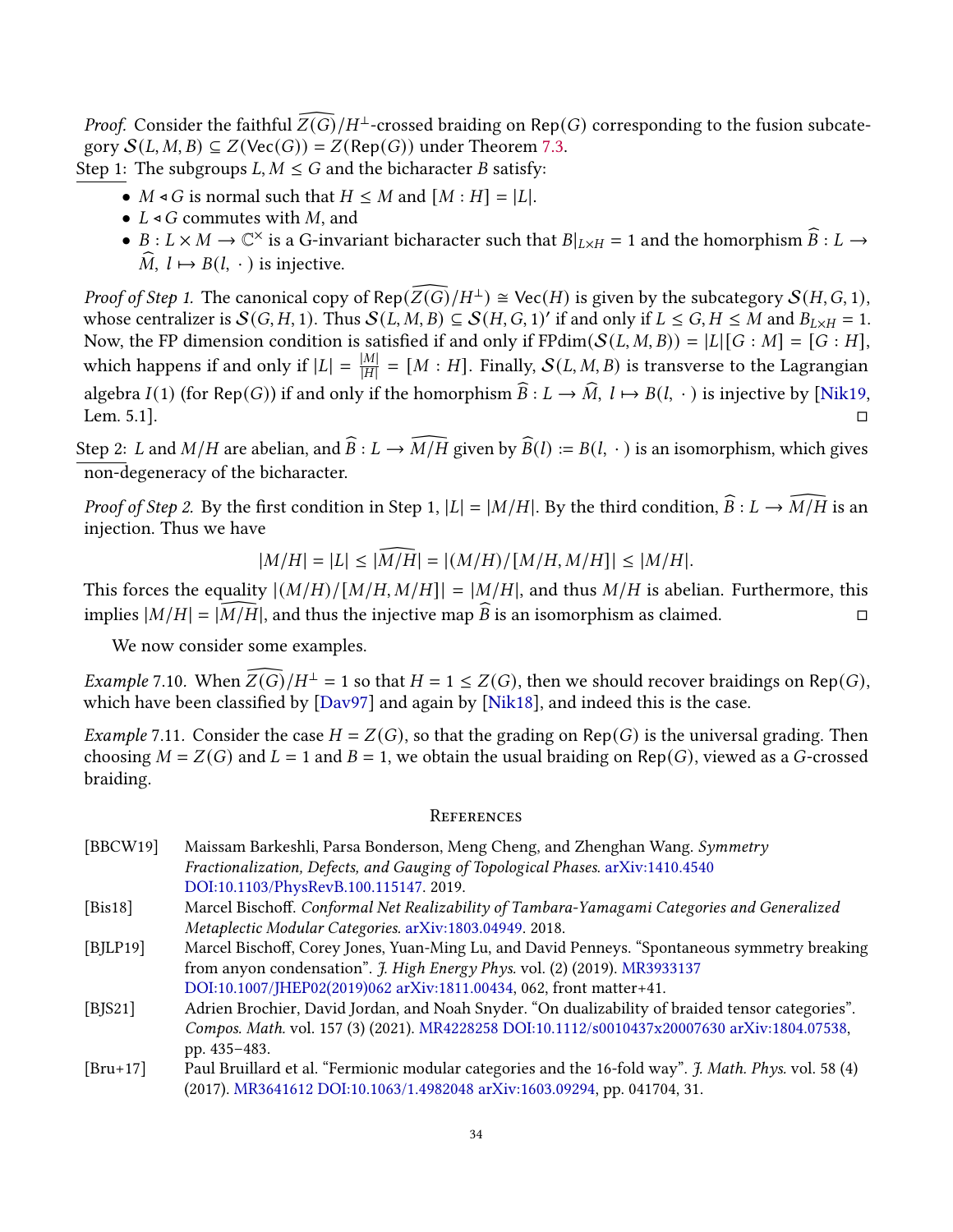<span id="page-34-18"></span><span id="page-34-17"></span><span id="page-34-16"></span><span id="page-34-15"></span><span id="page-34-14"></span><span id="page-34-13"></span><span id="page-34-12"></span><span id="page-34-11"></span><span id="page-34-10"></span><span id="page-34-9"></span><span id="page-34-8"></span><span id="page-34-7"></span><span id="page-34-6"></span><span id="page-34-5"></span><span id="page-34-4"></span><span id="page-34-3"></span><span id="page-34-2"></span><span id="page-34-1"></span><span id="page-34-0"></span>

| [BS10]      | John C. Baez and Michael Shulman. "Lectures on n-categories and cohomology". In: Towards higher<br>categories. Vol. 152. IMA Vol. Math. Appl. MR2664619 arXiv:math/0608420. Springer, New York, 2010, |
|-------------|-------------------------------------------------------------------------------------------------------------------------------------------------------------------------------------------------------|
|             | pp. 1-68.                                                                                                                                                                                             |
| [CGPW16]    | Shawn X. Cui, César Galindo, Julia Yael Plavnik, and Zhenghan Wang. "On gauging symmetry of                                                                                                           |
|             | modular categories". Comm. Math. Phys. vol. 348 (3) (2016). MR3555361                                                                                                                                 |
|             | DOI:10.1007/s00220-016-2633-8, pp. 1043-1064.                                                                                                                                                         |
| [CGR00]     | Antoine Coste, Terry Gannon, and Philippe Ruelle. "Finite group modular data". Nuclear Phys. B vol.                                                                                                   |
|             | 581 (3) (2000). MR1770077 arXiv:hep-th/0001158 DOI:10.1016/S0550-3213(00)00285-6, pp. 679-717.                                                                                                        |
| [CIKYZ19]   | Wei-Qiang Chen, Chao-Ming Jian, Liang Kong, Yi-Zhuang You, and Hao Zheng. A topological phase<br>transition on the edge of the $2d\mathbb{Z}_2$ topological order. arXiv:1903.12334. 2019.            |
| [Day97]     | Alexei Davydov. Quasitriangular structures on cocommutative Hopf algebras. arXiv:q-alg/9706007.<br>1997.                                                                                              |
| [Del19]     | Zachary Dell. A characterization of braided enriched monoidal categories. arXiv:2104.07747. 2019.                                                                                                     |
| [DMNO13]    | Alexei Davydov, Michael Müger, Dmitri Nikshych, and Victor Ostrik. "The Witt group of                                                                                                                 |
|             | non-degenerate braided fusion categories". J. Reine Angew. Math. vol. 677 (2013). arXiv:1009.2117v2                                                                                                   |
|             | MR3039775 DOI:10.1515/crelle.2012.014, pp. 135-177.                                                                                                                                                   |
| [ $DN13$ ]  | Alexei Davydov and Dmitri Nikshych. "The Picard crossed module of a braided tensor category".                                                                                                         |
|             | Algebra Number Theory vol. 7 (6) (2013). MR3107567 DOI:10.2140/ant.2013.7.1365 arXiv:1202.0061,                                                                                                       |
|             | pp. 1365-1403.                                                                                                                                                                                        |
| [DN20]      | Alexei Davydov and Dmitri Nikshych. Braided Picard groups and graded extensions of braided tensor<br>categories. arXiv:2006.08022. 2020.                                                              |
| [DW90]      | Robbert Dijkgraaf and Edward Witten. "Topological gauge theories and group cohomology". Comm.                                                                                                         |
|             | Math. Phys. vol. 129 (2) (1990). MR1048699, pp. 393-429.                                                                                                                                              |
| [Edi19]     | Cain Edie-Michell. "The classification of categories generated by an object of small dimension". Bull.                                                                                                |
|             | Aust. Math. Soc. vol. 99 (3) (2019). arXiv:1810.05717 DOI:10.1017/s0004972719000388 MR3952486,                                                                                                        |
|             | pp. 521-522.                                                                                                                                                                                          |
| [Edi20]     | Cain Edie-Michell. "Classifying fusion categories &-generated by an object of small                                                                                                                   |
|             | Frobenius-Perron dimension". Selecta Math. (N.S.) vol. 26 (2) (2020). MR4076701                                                                                                                       |
|             | DOI:10.1007/s00029-020-0550-3 arXiv:1810.05717, Paper No. 24, 47.                                                                                                                                     |
| [EGNO15]    | Pavel Etingof, Shlomo Gelaki, Dmitri Nikshych, and Victor Ostrik. Tensor categories. Vol. 205.                                                                                                        |
|             | Mathematical Surveys and Monographs. MR3242743                                                                                                                                                        |
|             | http://www-math.mit.edu/~etingof/egnobookfinal.pdf. American Mathematical Society, Providence,                                                                                                        |
|             | RI, 2015, pp. xvi+343.                                                                                                                                                                                |
| [ENO10]     | Pavel Etingof, Dmitri Nikshych, and Victor Ostrik. "Fusion categories and homotopy theory".                                                                                                           |
|             | Quantum Topol. vol. 1 (3) (2010). (with an appendix by Ehud Meir), arXiv:0909.3140 MR2677836<br>DOI:10.4171/QT/6, pp. 209-273.                                                                        |
| [GJ19]      | Terry Gannon and Corey Jones. "Vanishing of Categorical Obstructions for Permutation Orbifolds".                                                                                                      |
|             | Comm. Math. Phys. vol. 369 (1) (2019). MR3959559 DOI:10.1007/s00220-019-03288-9 arXiv:1804.08343,                                                                                                     |
|             | pp. 245-259.                                                                                                                                                                                          |
| [GNN09]     | Shlomo Gelaki, Deepak Naidu, and Dmitri Nikshych. "Centers of graded fusion categories". Algebra                                                                                                      |
|             | Number Theory vol. 3 (8) (2009). MR2587410 DOI:10.2140/ant.2009.3.959 arXiv:0905.3117,                                                                                                                |
|             | pp. 959-990.                                                                                                                                                                                          |
| [Gre10]     | Justin Greenough. "Monoidal 2-structure of bimodule categories". J. Algebra vol. 324 (8) (2010).                                                                                                      |
|             | arXiv:0911.4979 DOI:10.1016/j.jalgebra.2010.06.018 MR2678824, pp. 1818-1859.                                                                                                                          |
| [ $Hau17$ ] | Rune Haugseng. "The higher Morita category of $\mathbb{E}_n$ -algebras". <i>Geom. Topol.</i> vol. 21 (3) (2017).                                                                                      |
|             | MR3650080 DOI:10.2140/gt.2017.21.1631, pp. 1631-1730.                                                                                                                                                 |
| [HP17]      | André Henriques and David Penneys. "Bicommutant categories from fusion categories". Selecta Math.                                                                                                     |
|             | (N.S.) vol. 23 (3) (2017). MR3663592 arXiv:1511.05226 DOI:10.1007/s00029-016-0251-0, pp. 1669-1708.                                                                                                   |